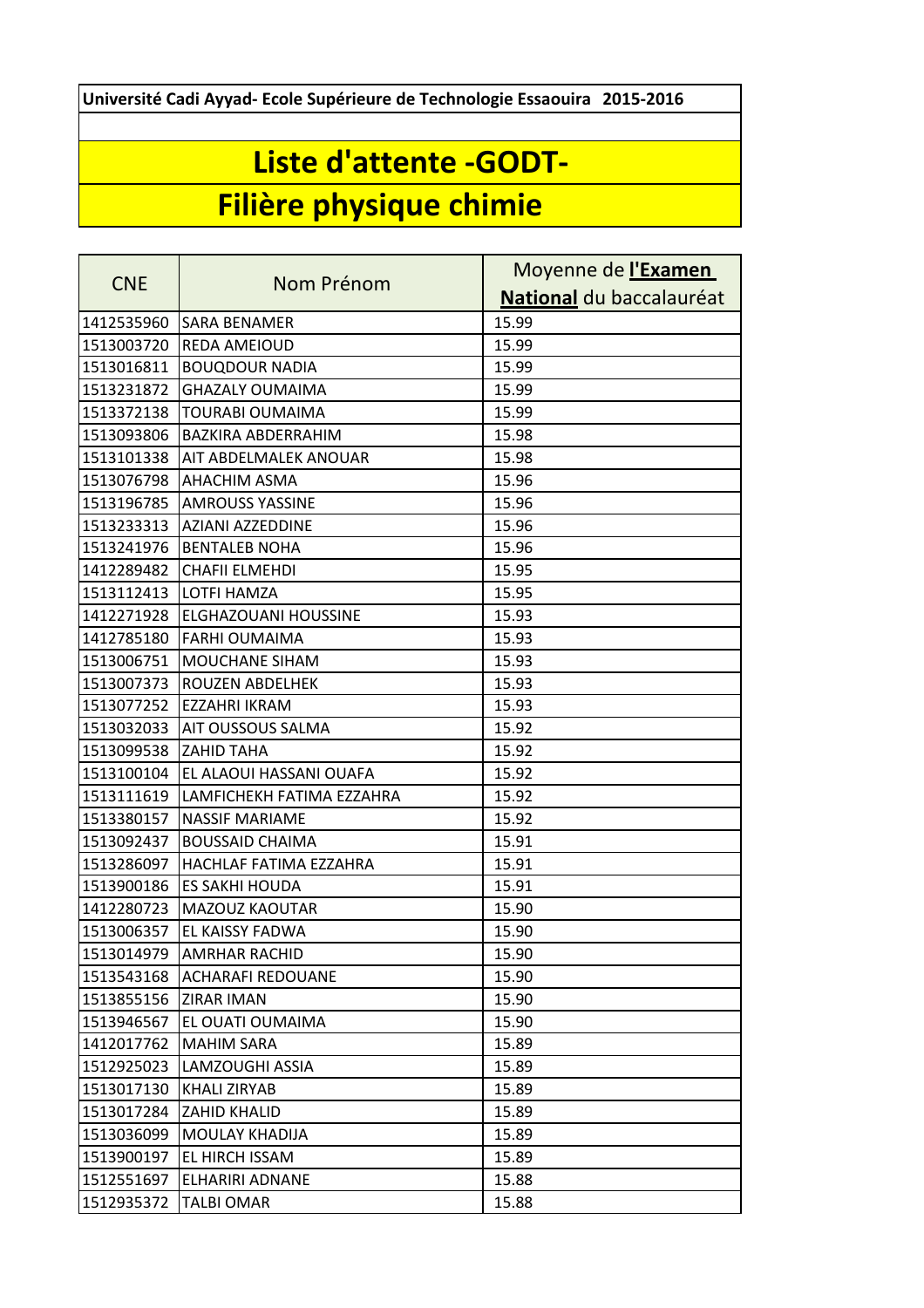|            | 1513372765 EL FADILI IKRAM  | 15.88 |
|------------|-----------------------------|-------|
| 1513386142 | <b>ZIANE MOUHCINE</b>       | 15.88 |
| 1513101324 | RAHIL RAJA                  | 15.87 |
| 1412271929 | CHAOUKI MOHAMMED            | 15.86 |
| 1513231789 | LAHLALI SALMA               | 15.86 |
| 1513382905 | <b>IDIKANE SOUKAINA</b>     | 15.86 |
| 1513624827 | <b>AIT IBIBI MERYEM</b>     | 15.86 |
| 1412398108 | AMINE HADRANY               | 15.85 |
| 1513005856 | <b>LAGHOUIAT SAFAA</b>      | 15.85 |
| 1513080739 | <b>EL GHARMALI ASSIA</b>    | 15.85 |
| 1513081030 | <b>BERRIMO ZINEB</b>        | 15.85 |
| 1513081589 | AZAWAD HAMZA                | 15.85 |
| 1513111103 | <b>BENDAHHANE KENZA</b>     | 15.85 |
| 1513236845 | <b>BOUJLAL AHLAM</b>        | 15.84 |
| 1513553237 | <b>MADANI KENZA</b>         | 15.84 |
| 1513955053 | MOUMNI OUMAIMA              | 15.84 |
| 1513030878 | <b>SMAHRI RAJAE</b>         | 15.83 |
| 1513241706 | DAGHIJA MERYEM              | 15.83 |
| 1513533300 | TAYIBI MOHAMMED             | 15.83 |
| 1513002844 | JEL HERTIS SOUKAINA         | 15.82 |
| 1513005781 | <b>EL HADRANI MOUNIR</b>    | 15.82 |
| 1513340853 | lMATAA HANANE               | 15.82 |
| 1513365261 | <b>CHERIFI MERYEM</b>       | 15.82 |
| 1513708858 | <b>SAHNOUN SOUAD</b>        | 15.82 |
| 1412271941 | <b>BEAOUISS HAMZA</b>       | 15.80 |
| 1512076437 | <b>ABOUTARIK ABDESSALAM</b> | 15.80 |
| 1513005868 | ET TIFOURI ZAKARIA          | 15.80 |
| 1513016913 | <b>SALAGHE HASSNA</b>       | 15.80 |
| 1513025581 | <b>ID MOUSSA MOUAAD</b>     | 15.80 |
| 1513271174 | <b>FADOUL SALMA</b>         | 15.80 |
| 1513346667 | KHALKHAL RACHIDA            | 15.80 |
| 1513388386 | MIFTAH OUAHIBA              | 15.80 |
| 1513035492 | <b>SOUSSANE AISSAM</b>      | 15.78 |
| 1513324856 | <b>AIT HAME FATIMA</b>      | 15.78 |
| 1513349191 | <b>BOUAABANE CHAIMAE</b>    | 15.78 |
| 1513552545 | SABBANI WISSALE             | 15.78 |
| 1412085053 | <b>HAJAR ATMANI</b>         | 15.77 |
| 1412537666 | <b>IMANE MANII</b>          | 15.77 |
| 1513000726 | LAHLOU GHITA                | 15.77 |
| 1513006224 | <b>ACHKARMOU AISSAM</b>     | 15.77 |
| 1513006342 | <b>BOUFALAH YASSIR</b>      | 15.77 |
| 1513538956 | <b>AITHSISSINE HOUDA</b>    | 15.77 |
| 1513950656 | <b>TABACH MEHDI</b>         | 15.77 |
| 1513016369 | <b>OUASIL GHIZLANE</b>      | 15.76 |
| 1513109009 | <b>ALAHYAN OUSSAM</b>       | 15.76 |
| 1412030460 | <b>BAHMANE KARIMA</b>       | 15.75 |
| 1412352822 | <b>KIAL NOUHAILA</b>        | 15.75 |
| 1513023570 | AIT OULOKCHANE SALAH EDDINE | 15.75 |
| 1513318210 | KNINECH SOUKAINA            | 15.75 |
| 1513528238 | <b>BOUSSEFERJEL SALMA</b>   | 15.75 |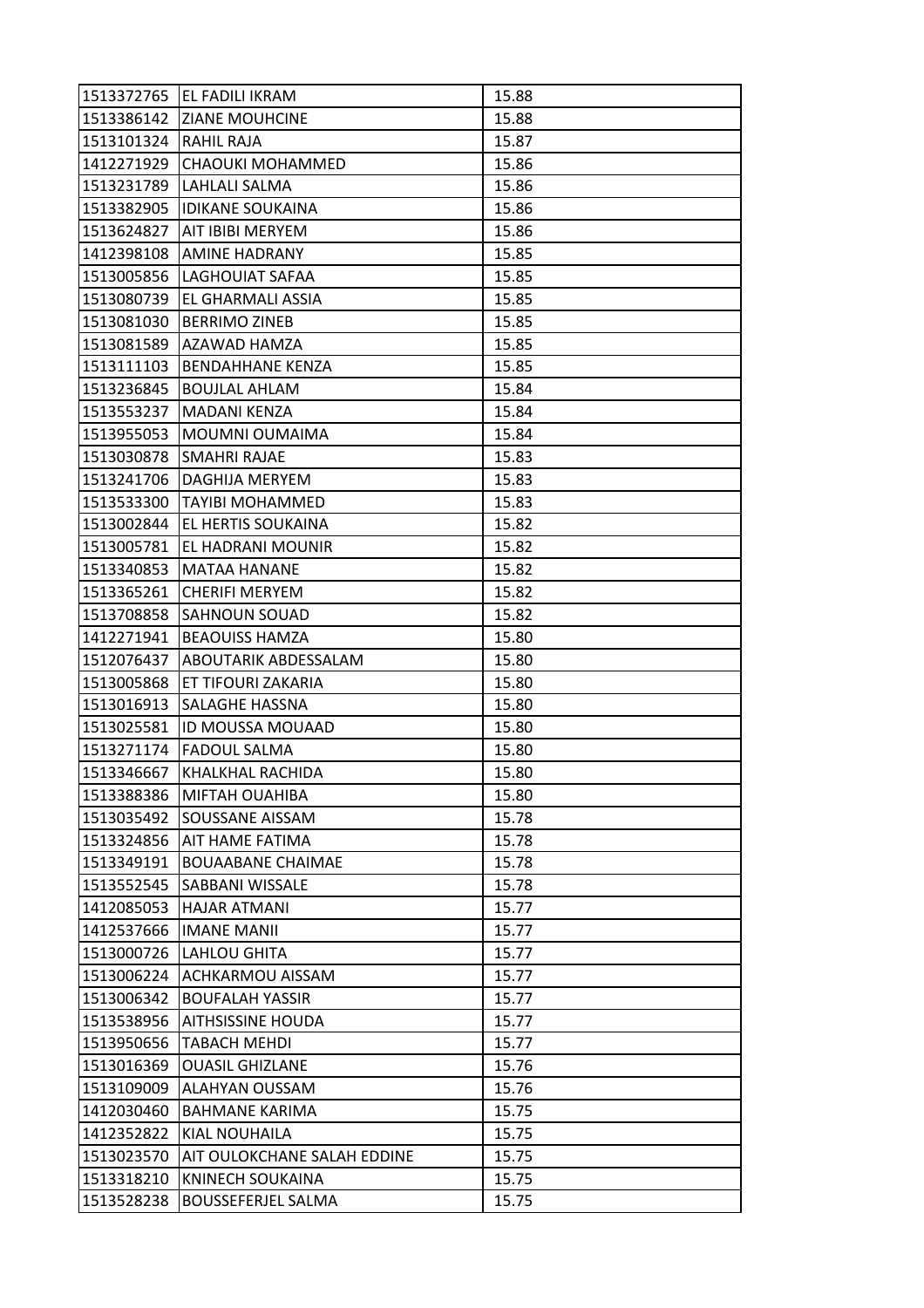|            | 1513533278 ZAHIM ANASS        | 15.75 |
|------------|-------------------------------|-------|
|            | 1513005246   DANBOU YOUNESS   | 15.74 |
| 1513087494 | HAFISSI MAJDA                 | 15.74 |
| 1513318308 | <b>FOUDALI IDRISS</b>         | 15.74 |
| 1515015354 | MOUMOUCHE HAFIDA              | 15.74 |
| 1513024400 | KEJJI OMAYMA                  | 15.73 |
| 1513933227 | <b>MHAMEDI KHAWLA</b>         | 15.73 |
| 1412007525 | <b>EL OTMANI RKIA</b>         | 15.72 |
| 1513087463 | <b>LAKOUADER AFAAK</b>        | 15.72 |
| 1513332977 | EL BOUZEKRAOUI KHAOULA        | 15.72 |
| 1513349157 | LAMAAMRI SOUKAINA             | 15.72 |
| 1513015746 | <b>AIT EL HAJ MOUNA</b>       | 15.71 |
| 1513016546 | <b>EL GARH HAJAR</b>          | 15.71 |
| 1412078549 | <b>IBTISSAM EL AMIRI</b>      | 15.70 |
| 1513000642 | <b>ZRIGUI NOUHAILA</b>        | 15.70 |
| 1513099324 | <b>BENHAJJI AMAL</b>          | 15.70 |
| 1513246090 | <b>KASSORI ASSIA</b>          | 15.70 |
| 1513365259 | <b>BENCHEKROUNE LAMIAE</b>    | 15.70 |
| 1412017789 | <b>HAMMA MOHAMED</b>          | 15.68 |
| 1512014601 | <b>OUHADDOU NOUREDDINE</b>    | 15.68 |
| 1513016797 | <b>BAQACH ADIL</b>            | 15.68 |
| 1513088821 | KZIBRA HAMZA                  | 15.68 |
| 1513243237 | EL HASKOURY IKRAM             | 15.68 |
| 1513340728 | <b>ERTAM MOHAMED</b>          | 15.68 |
| 1513351765 | BAZYANE ASMAA                 | 15.68 |
| 1412026488 | ETTAIB AHMED                  | 15.67 |
| 1412160558 | FARKAOUI FATIMA EZZAHRA       | 15.67 |
| 1513039775 | <b>OUBELLA FATIMA EZZAHRA</b> | 15.67 |
| 1513082274 | NACIRI FATIMA EZZAHRA         | 15.67 |
| 1513196835 | <b>AIT RAHOU BOUCHRA</b>      | 15.67 |
| 1513522357 | <b>BOUGHANZAI OUMAYMA</b>     | 15.67 |
| 1412089204 | <b>BTIHAL RHOUNIMI</b>        | 15.66 |
| 1513283124 | <b>EL ADRANI AMINE</b>        | 15.66 |
| 1513365234 | <b>AMEGRISSI MOUNA</b>        | 15.66 |
| 1513386175 | <b>BASRI ABLA</b>             | 15.66 |
| 1412099080 | <b>NADIR ZRIKEM</b>           | 15.65 |
| 1513028566 | <b>AZOGAY MOHAMED</b>         | 15.65 |
| 1513076819 | <b>ELKHANDOULI ACHRAF</b>     | 15.65 |
| 1513089813 | <b>BAID SOUKAINA</b>          | 15.65 |
| 1513098836 | <b>NAAOUMI NARCISSE</b>       | 15.65 |
| 1513150159 | <b>KABIRI ZAKARIA</b>         | 15.65 |
| 1513351941 | <b>FAQUIH ILYAS</b>           | 15.65 |
| 1513358531 | <b>KHOFRI MOUAD</b>           | 15.65 |
| 1513280126 | <b>EL GUEZOULI SARA</b>       | 15.64 |
| 1513351782 | <b>MAACHE OUSSAMA</b>         | 15.64 |
| 1513379748 | TBILI EL MEHDI                | 15.64 |
| 1513041921 | <b>BAKKAR MARYAM</b>          | 15.63 |
| 1513066834 | DINAR AABLA                   | 15.63 |
| 1513194037 | ARSALANE SALIMA               | 15.63 |
| 1513276602 | <b>MIR YOUSRA</b>             | 15.63 |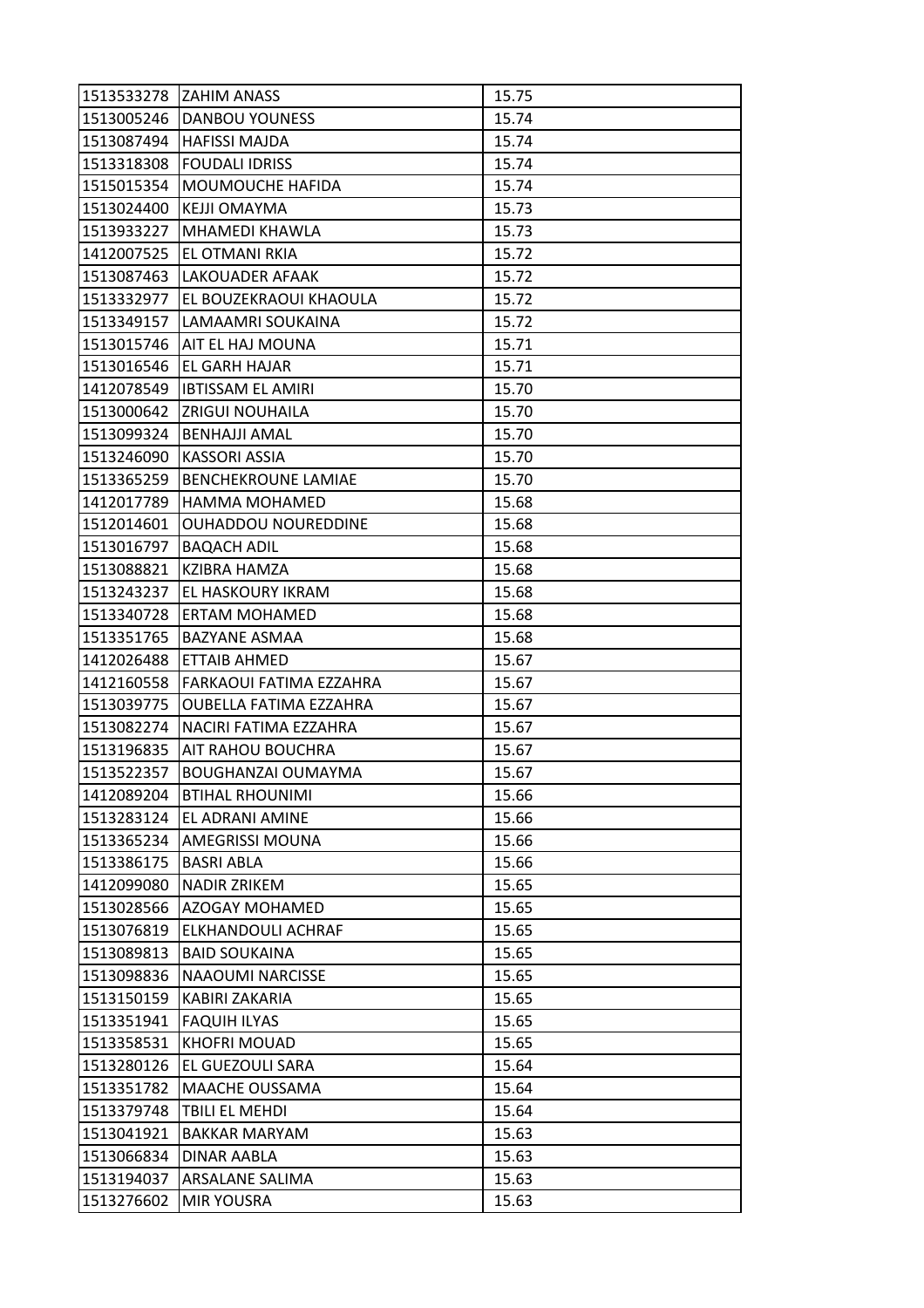| 1513386216 | <b>BEN SAID YOUNESS</b>      | 15.63 |
|------------|------------------------------|-------|
| 1412920019 | <b>EL-MIR AYOUB</b>          | 15.62 |
| 1513026968 | <b>JANAH AMER</b>            | 15.62 |
| 1513039246 | JABBOUR MOHAMED              | 15.62 |
| 1513080957 | <b>DAKIR KAMAR</b>           | 15.62 |
| 1513099336 | <b>GRECHE HIBA</b>           | 15.62 |
| 1513340897 | <b>ZIDANE LAMIAA</b>         | 15.62 |
| 1513346332 | <b>CHARA AYMAN</b>           | 15.62 |
| 1513545702 | <b>FOURSANI FADWA</b>        | 15.62 |
| 1414158128 | <b>BOUABIDI AYOUB</b>        | 15.61 |
| 1513050623 | <b>ZAROQ SAFAE</b>           | 15.61 |
| 1513226219 | <b>CHELYAT AYOUB</b>         | 15.61 |
| 1513245851 | CHEKKOURI MOHAMMED AMINE     | 15.61 |
| 1412231431 | <b>CHAKOURI WAFAE</b>        | 15.60 |
| 1513156021 | <b>GHARBOUZ SALAH EDDINE</b> | 15.60 |
| 1513271906 | <b>NAZDIR SIHAM</b>          | 15.60 |
| 1412035687 | <b>HOUMAM HAFSA</b>          | 15.59 |
| 1412160756 | <b>CHOUKRI MANAL</b>         | 15.59 |
| 1412173847 | <b>CHENNANI AHLAM</b>        | 15.59 |
| 1412360703 | <b>SOUDASSI RIDA</b>         | 15.59 |
| 1512072957 | <b>BOUFRI MARIYAM</b>        | 15.59 |
| 1513050413 | WASKIRRANE KHADIJA           | 15.59 |
| 1513552795 | BENADDI ABDESSAMAD           | 15.59 |
| 1513089814 | KHALDOUN FADWA               | 15.58 |
| 1513372184 | EL ABBOUBI ARBIA             | 15.58 |
| 1412938140 | <b>MOUKRIM LAILA</b>         | 15.57 |
| 1513094045 | <b>MACHAYI SAIDA</b>         | 15.57 |
| 1513290398 | <b>SAIHAMI RAHMA</b>         | 15.57 |
| 1513550324 | <b>CHAHIR SAFAE</b>          | 15.57 |
| 1512253255 | <b>SAINE MEHDI</b>           | 15.55 |
| 1513340783 | <b>ELAMRI MOHAMED AMINE</b>  | 15.55 |
| 1513374090 | <b>ABAIKA REDA</b>           | 15.55 |
| 1513543046 | <b>AHAMAM FATIMA</b>         | 15.55 |
| 1513796051 | <b>AJBARY MOHAMED</b>        | 15.55 |
| 1513956375 | DAHMANE OUMAIMA              | 15.55 |
| 1513055877 | <b>BELAHCEN SANAA</b>        | 15.54 |
| 1513338410 | <b>BATASSA GHIZLANE</b>      | 15.54 |
| 1513551908 | <b>BELAHCEN TAHA</b>         | 15.54 |
| 1513863672 | <b>HANFOURI AYOUB</b>        | 15.54 |
| 1513956190 | <b>LAALEJ SAIF EDDINE</b>    | 15.54 |
| 1412020059 | <b>ARQIB SIHAM</b>           | 15.53 |
| 1412028661 | <b>IZIKI OTMANE</b>          | 15.53 |
| 1513066124 | KHOUCHFI AMINA               | 15.53 |
| 1513288291 | AFARID HIND                  | 15.53 |
| 1513323936 | <b>ABELAOUI MERYEM</b>       | 15.53 |
| 1412073621 | MOHAMED YASSIR ERRAHMANI     | 15.52 |
| 1513034277 | EL HAZZIME KAOTAR            | 15.51 |
| 1513036186 | <b>BOUZRAA FADMA</b>         | 15.51 |
| 1513085517 | ELHARRADI IMANE              | 15.51 |
| 1513098723 | EL HAMRAOUI AMINA            | 15.51 |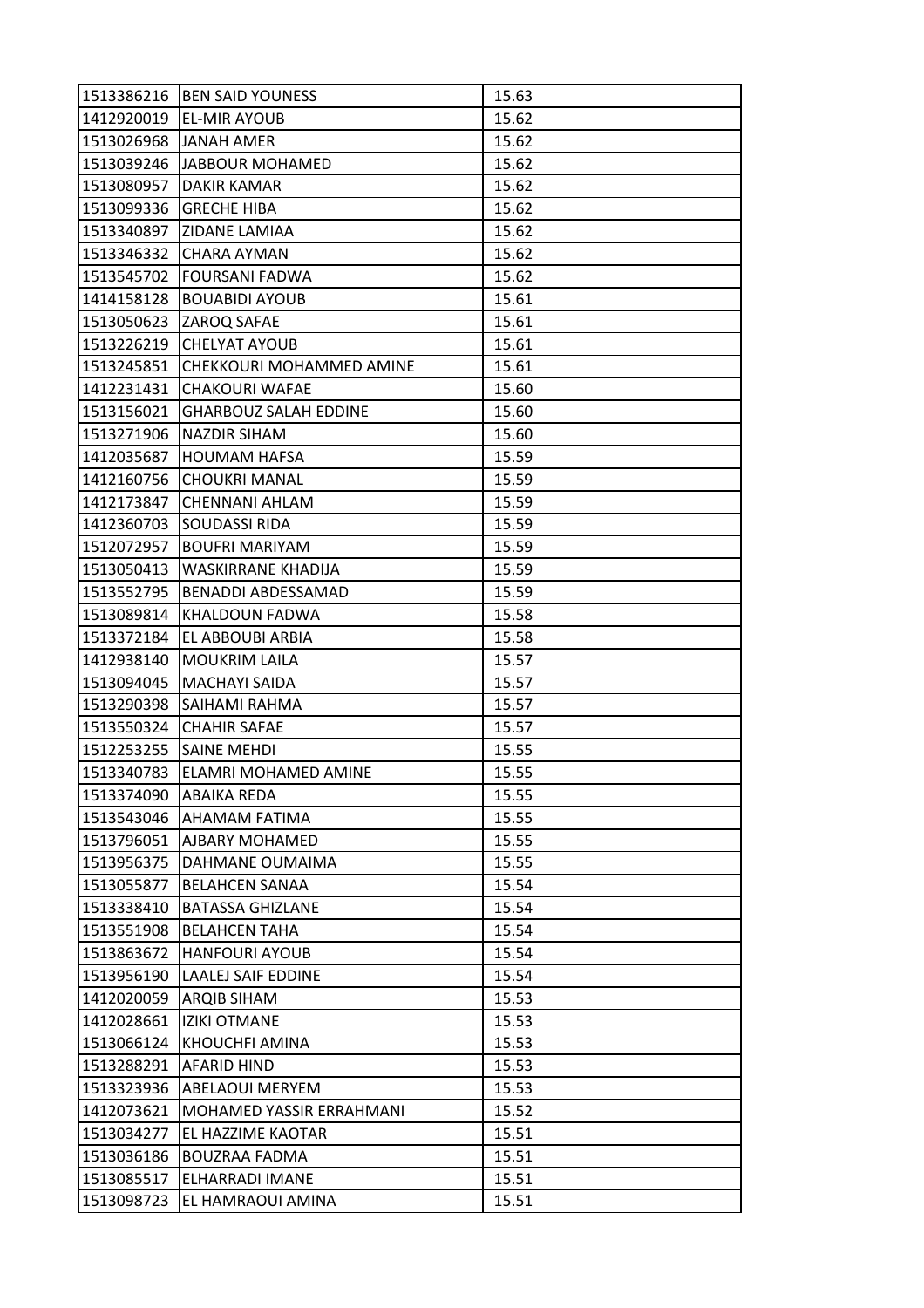| 1513100593            | <b>DIAEDDINE MOHAMED</b>    | 15.51 |
|-----------------------|-----------------------------|-------|
| 1513101413 RABHI HIBA |                             | 15.51 |
| 1513199988            | <b>JOUARI EL HOUCEINE</b>   | 15.51 |
| 1513871164            | <b>SELLAM ABDELOUAHAB</b>   | 15.51 |
| 1513280563            | <b>GLOUIB CHAIMA</b>        | 15.50 |
| 1513282289            | <b>ALANI SIHAM</b>          | 15.50 |
| 1513527979            | <b>BOUHSASS MAROUAN</b>     | 15.50 |
| 1513552481            | ABBASSI NAJWA               | 15.50 |
| 1513088435            | <b>CHOUKRI OUMAIMA</b>      | 15.49 |
| 1513245881            | TAHIRI AYOUB                | 15.49 |
|                       | 1513250546 ERRKIBA HAMZA    | 15.49 |
| 1513526052            | <b>BADDI NOUHAD</b>         | 15.49 |
| 1513900126            | <b>OUALILI YOUNESSE</b>     | 15.49 |
| 1513032615            | <b>ETTAHIRI ZINEB</b>       | 15.48 |
| 1513033208            | KINKOUH MARYAM              | 15.48 |
| 1513940838            | AOMARI FIRDAOUSSE           | 15.47 |
| 1513026948            | <b>MOUDAFAR OUMAIMA</b>     | 15.46 |
| 1513150028            | IYAZINI OUMAYMA             | 15.46 |
| 1513862896            | OMARI MOHAMMED              | 15.46 |
| 1513090343            | <b>SAHRAOUI HAFSA</b>       | 15.45 |
| 1513288605            | <b>ZBIRI FATIMA EZZAHRA</b> | 15.45 |
| 1513033238            | OUTOUGANE ZAKARIA           | 15.43 |
| 1513099553            | MAZLANI NAOUFAL             | 15.43 |
| 1513199551            | <b>BOUGHABA FAHD</b>        | 15.43 |
| 1412085923            | <b>SALMA GUERRACHA</b>      | 15.42 |
| 1512073662            | <b>AIT OUAARAB WAFA</b>     | 15.42 |
| 1513152251            | ISKANDARI ILHAM             | 15.42 |
| 1513939929            | <b>AZIZ ZINEB</b>           | 15.42 |
|                       | 1412037992 FELFAL TOUFIK    | 15.41 |
| 1412524781            | <b>SARA BELGACHA</b>        | 15.41 |
| 1512360795            | <b>DENNOUNI IMANE</b>       | 15.41 |
| 1513032833            | <b>BOULHDIR BALSSAM</b>     | 15.41 |
| 1513349085            | <b>AIT SAID SARA</b>        | 15.41 |
| 1513080779            | <b>DIANI OUMAIMA</b>        | 15.40 |
| 1513355778            | <b>BOUMRAYA IMANE</b>       | 15.40 |
| 1513618881            | <b>KARAKHOU MAROUANE</b>    | 15.40 |
| 1412098246            | MAHMOUDI SALIMA             | 15.39 |
| 1412099076            | <b>MARWAT SAHMI</b>         | 15.39 |
| 1512078539            | <b>BOUHAL AHMED</b>         | 15.39 |
| 1513032057            | <b>HAJJAJI AYOUB</b>        | 15.39 |
| 1513277516            | <b>DGHOUGHI AYOUB</b>       | 15.39 |
| 1513280116            | EL LOUIZI FATIMA EZZAHRA    | 15.39 |
| 1513363414            | HAJJIA FATIMA EZ ZAHRA      | 15.39 |
| 1412033001            | SADIK ERROUMAISSA           | 15.38 |
| 1412346913            | <b>EZZINE FATIMA</b>        | 15.38 |
| 1412536572            | <b>FADWA LAKHAL</b>         | 15.38 |
| 1512004669            | <b>BEN HACHME MOHAMED</b>   | 15.38 |
| 1513024670            | AGOURRAM KHADIJA            | 15.38 |
| 1513040882            | <b>AFOUCHAL ALLAL</b>       | 15.38 |
| 1513243880            | <b>LAKRAD REDA</b>          | 15.38 |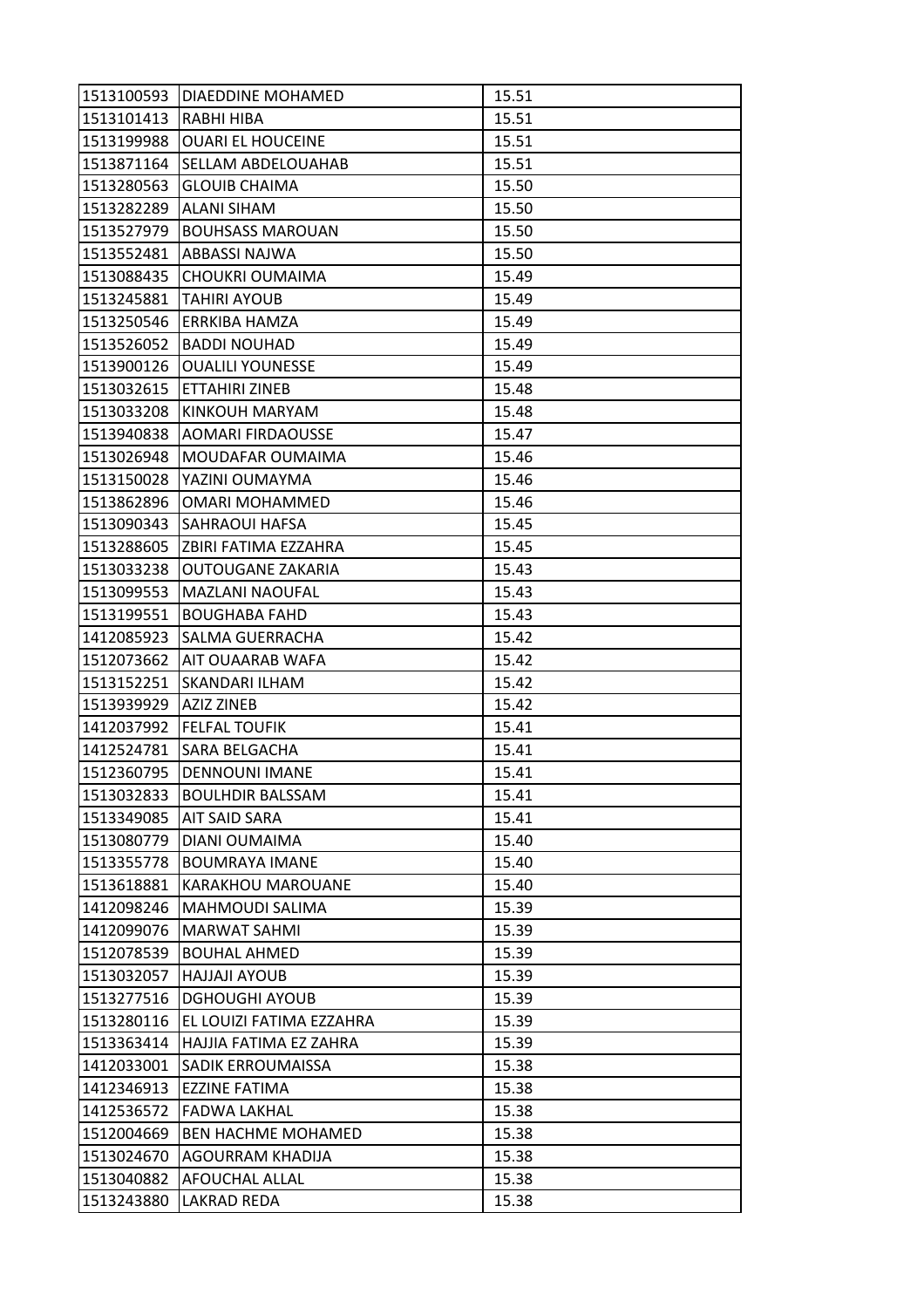|                       | 1513342617 SAADAOUI CHAIMAA  | 15.38 |
|-----------------------|------------------------------|-------|
|                       | 1513006356 CHERKAOUI KHAOULA | 15.37 |
| 1513012794            | <b>OURBIA SALAMA</b>         | 15.37 |
| 1412008645            | LAKHDAR FATIHA               | 15.35 |
| 1414562736            | <b>FADOUA BENALI OUMJOUD</b> | 15.35 |
| 1513032679            | <b>MIMOUNI MAROUA</b>        | 15.35 |
| 1513098128            | <b>OUMELLOUK YOUSSRA</b>     | 15.35 |
| 1513105668            | <b>TISSILTE IMAD EDDINE</b>  | 15.35 |
| 1513950653            | AIT BEN ELARBI ILHAM         | 15.35 |
| 1513034239            | BAKKA ABDELLATIF             | 15.34 |
|                       | 1513036975   LAGRAMEZ LAHBIB | 15.34 |
| 1513085562            | MAHROUZ KAOUTAR              | 15.34 |
| 1513100188            | IHAFID FATIMA                | 15.34 |
| 1513111670            | <b>HAKIM MOUHSINE</b>        | 15.34 |
| 1513290942            | <b>AISSAOUI SAFAE</b>        | 15.34 |
| 1513341005 ADOUI ALAA |                              | 15.34 |
| 1513370826            | <b>TIGITI ABDERRAZAK</b>     | 15.34 |
| 1513843705            | <b>SETTOURI NARJISSE</b>     | 15.34 |
| 1412096828            | AROUA DELLALE                | 15.33 |
|                       | 1412384014  LOUTFI AYOUB     | 15.33 |
| 1513006779            | MAHSOUN SAAD EDDINE          | 15.33 |
| 1513076812            | <b>BARIA FADWA</b>           | 15.33 |
| 1513154224            | AL AZHAR SARA                | 15.33 |
| 1513777897            | <b>AFATHI MAROUANE</b>       | 15.33 |
| 1513066785            | <b>KHOUY SOUKINA</b>         | 15.32 |
| 1513077285            | <b>EL QOTBY MOUATTAZE</b>    | 15.32 |
| 1513098661            | EL FELLAKI NOUHAILA          | 15.32 |
| 1513227000            | <b>DOUWABI FATIMA ZAHRA</b>  | 15.32 |
| 1412023385            | <b>CHOUIKH IMANE</b>         | 15.30 |
| 1412524071            | YOUNESS MOUIDA               | 15.30 |
| 1513016787            | <b>BOUMALEK MARYEM</b>       | 15.30 |
| 1513100834            | <b>HAIGANE SOUFIANE</b>      | 15.30 |
| 1513154223            | <b>EL METTAT KHADIJA</b>     | 15.30 |
| 1513159048            | ELGHAZOUANI AZIZ             | 15.30 |
| 1513319520            | <b>MOUSSAOUI MEHDI</b>       | 15.30 |
| 1513852086            | <b>KARIMI SALIMA</b>         | 15.30 |
| 1513076721            | <b>NASSER ABDELWAHAB</b>     | 15.29 |
| 1513331258            | LADHAM HOUDA                 | 15.29 |
| 1513074306            | <b>KANIT NARJES</b>          | 15.28 |
| 1513160406            | <b>CHAMI RAJAA</b>           | 15.28 |
| 1513846283            | <b>ELBALI ABIR</b>           | 15.28 |
| 1513007491            | <b>BOURTI MOHAMED</b>        | 15.27 |
| 1513076724            | <b>BOUHIA SAID</b>           | 15.27 |
| 1513250060            | <b>BEN AYAD HAYAT</b>        | 15.27 |
| 1513365257            | <b>TALGHMET SOUHAIL</b>      | 15.27 |
| 1513954252            | <b>ZENGAHE RAJAE</b>         | 15.27 |
| 1513017454            | <b>OUSMANE KHADIJA</b>       | 15.26 |
| 1513041426            | <b>OUISSI HAJAR</b>          | 15.26 |
| 1513380373            | MESNAOUI OUMAIMA             | 15.26 |
| 1513384685            | AIT SI ELMADANI ABDENNOUR    | 15.26 |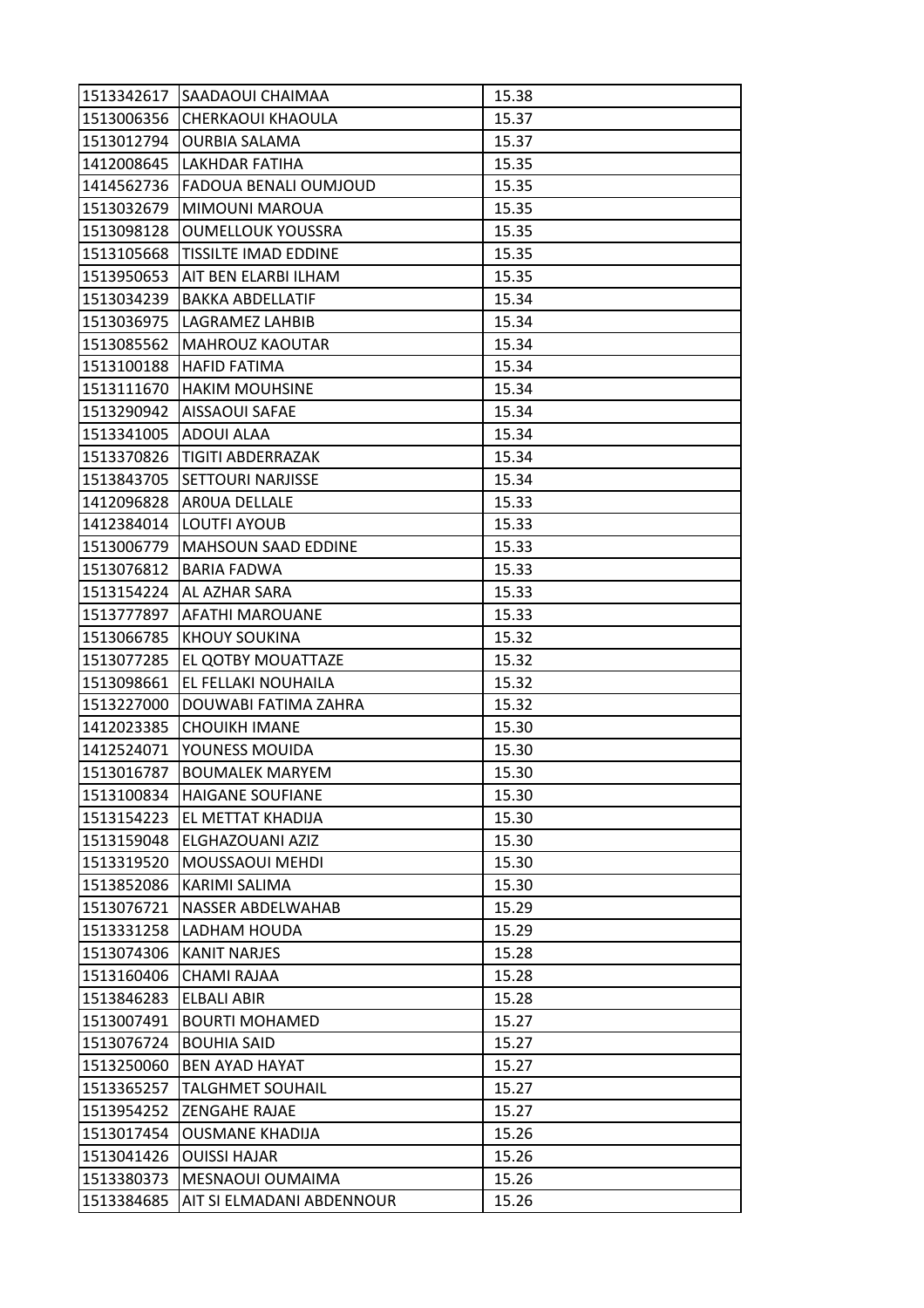|            | 1412098120 HOUDA CHAMMAA      | 15.25 |
|------------|-------------------------------|-------|
|            | 1511034096   LAZRAK SALAH     | 15.25 |
| 1513193854 | <b>QARCHI ZAKARIYA</b>        | 15.25 |
| 1513329459 | <b>RHOUNAIM HAITAM</b>        | 15.25 |
| 1513002244 | LOUZALI HASNA                 | 15.24 |
| 1513041383 | <b>MASSAOUDI SANAE</b>        | 15.24 |
| 1513067693 | <b>ELHLOU FATIHA</b>          | 15.24 |
| 1513099051 | <b>OUMOUSSA LOUBNA</b>        | 15.24 |
| 1513157242 | OUATAM HOSSAM                 | 15.23 |
| 1513321792 | RAFAI IMANE                   | 15.23 |
| 1513000415 | <b>BOUSSERE AMAL</b>          | 15.22 |
|            | 1513152441  ZEKHNINI OUMAIMA  | 15.22 |
| 1513282304 | SAAD IBTISSAM                 | 15.22 |
| 1513613184 | <b>EL BOUKHARY NADA</b>       | 15.22 |
| 1513938090 | QACHA AMINA                   | 15.22 |
|            | 1412023078 RAQIQ MAROUA       | 15.21 |
| 1412363559 | <b>ECHTINI BASMA</b>          | 15.21 |
| 1511863516 | <b>EL BOUAZZATI MOHAMED</b>   | 15.21 |
| 1512282591 | LEMDARSAOUI OUSSAMA           | 15.21 |
|            | 1513066016 TEL BADAOUI KHALIL | 15.21 |
| 1513079047 | <b>BENALI ASSIM</b>           | 15.21 |
| 1513084288 | OUCHAMAKH MUSTAPHA            | 15.21 |
| 1513110531 | <b>ELYAZIDI ELHAFED</b>       | 15.21 |
| 1513954517 | <b>EL BOUJANNANI NAWFAL</b>   | 15.21 |
| 1513076763 | ICHEMSI ASMAA                 | 15.20 |
|            | 1513231551 EL KADIRI ISMAIL   | 15.20 |
| 1513365370 | M KHANTAR KHADIJA             | 15.20 |
| 1412369597 | <b>OMAIMA KHETTABI</b>        | 15.18 |
| 1412863221 | RAHMANI MOHAMMED              | 15.18 |
| 1513382938 | AMARGUI HAMZA                 | 15.18 |
| 1412426397 | <b>BAHSSINE AICHA</b>         | 15.17 |
| 1412525970 | <b>HAJAR ELKHATTAB</b>        | 15.17 |
| 1513387260 | <b>BOUALOULOU NOUHAILA</b>    | 15.17 |
| 1513618917 | <b>SBAA KARIM</b>             | 15.17 |
| 1513104931 | <b>OIHMANE AYOUB</b>          | 15.16 |
| 1513165138 | AIROU FATIMA EZZAHRA          | 15.16 |
| 1513272135 | AMELLAL MERYEM                | 15.16 |
| 1513336216 | EL ALLAMI HASSNA              | 15.16 |
| 1513357380 | ROUBOU YOUSSEF                | 15.16 |
| 1412068763 | <b>HIDI HAJAR</b>             | 15.15 |
| 1513092397 | <b>AMMACH NOURA</b>           | 15.15 |
| 1513329441 | <b>OUARITI SARA</b>           | 15.15 |
| 1513338878 | <b>ISMAILI ACHRAF</b>         | 15.15 |
| 1513352307 | <b>NADIF IKRAM</b>            | 15.15 |
| 1513359178 | AGNAGAY DOUNIA                | 15.15 |
| 1412073659 | <b>OUMAIMA HAMIDI</b>         | 15.14 |
| 1412077332 | <b>HAJAR KABBAS</b>           | 15.14 |
| 1513862848 | <b>BOUALI ANASS</b>           | 15.14 |
| 1412374890 | LAFTIMI AZED-DINE             | 15.13 |
| 1513032271 | <b>LECHGUER LAHOUSSINE</b>    | 15.13 |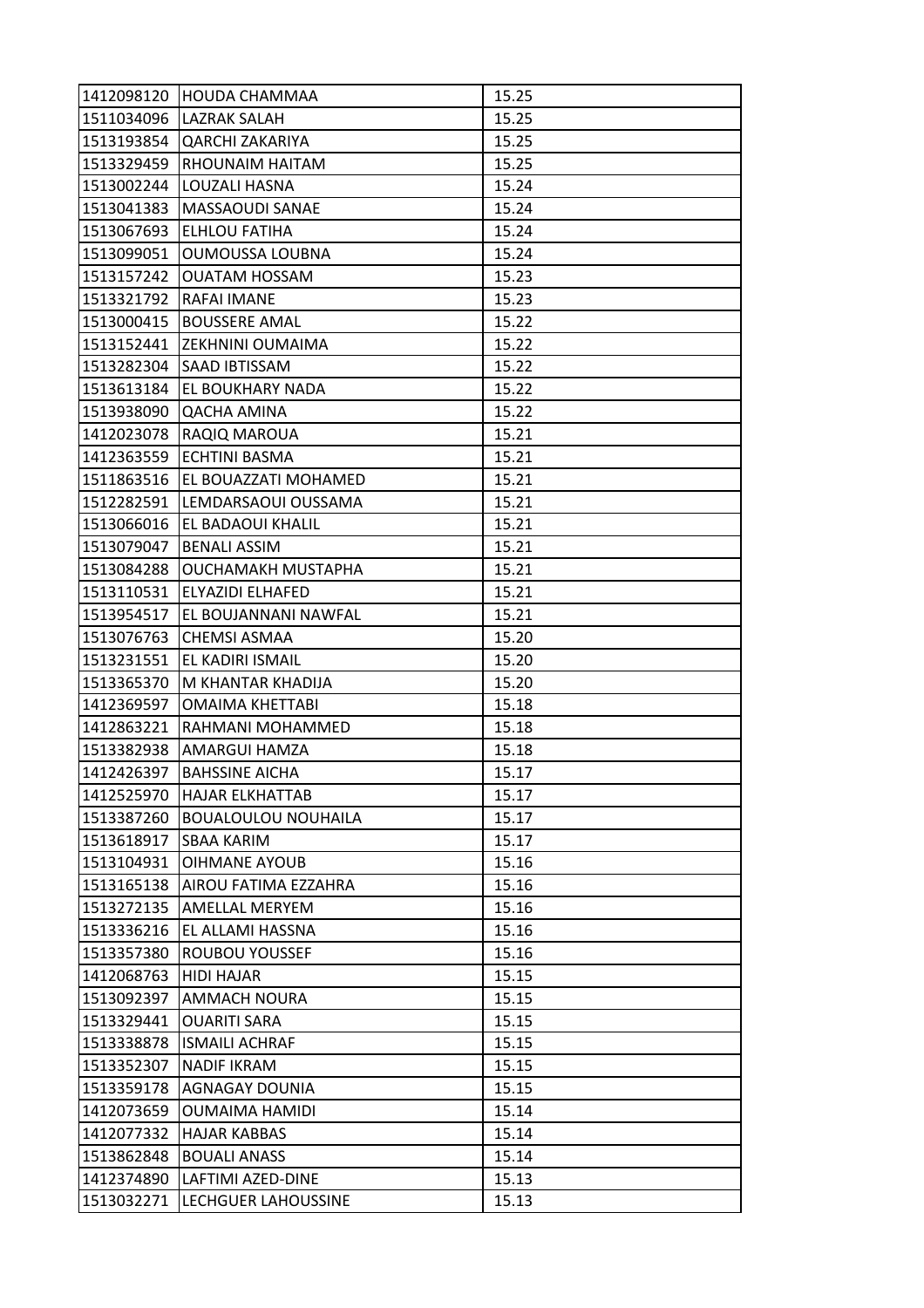|            | 1513084212 ABOUABDILLAH ISRAA | 15.13 |
|------------|-------------------------------|-------|
| 1412197906 | <b>FARHAT ELMOSTAFA</b>       | 15.12 |
| 1513100572 | <b>FOUTOUH KAOUTHAR</b>       | 15.12 |
| 1412324601 | EL HAIMOUDI IMANE             | 15.11 |
| 1512526511 | <b>ERRARHAB MERYEM</b>        | 15.11 |
| 1513235433 | <b>ESSEMNAOUI OTMANE</b>      | 15.11 |
|            | 1513272325 LHAMIDI MOHAMED    | 15.11 |
| 1412099017 | <b>IBTISSAME DIBA</b>         | 15.10 |
| 1513026111 | <b>BEL HOUSSI WAFAE</b>       | 15.10 |
| 1513077411 | IEDDAYYANY CHAIMA             | 15.10 |
| 1513098125 | <b>TIMSAHI SARA</b>           | 15.10 |
| 1513112541 | <b>IDRISSI ABDES SAMAD</b>    | 15.10 |
| 1513276171 | ELHAIMANI NADA                | 15.10 |
| 1513283428 | <b>MOUTAHIR NOUHAILA</b>      | 15.10 |
| 1513323672 | <b>TAZI LABZOUR HANAE</b>     | 15.10 |
| 1513357009 | <b>MOUTAHADDIB ZINEB</b>      | 15.10 |
| 1513361952 | <b>BOUSLAMA REDA</b>          | 15.10 |
| 1513366027 | <b>ESSAHLI RAJAE</b>          | 15.10 |
| 1513381807 | HANOUNOU ABDERRAHIM           | 15.10 |
| 1511013429 | <b>MOURABIT FATIMA</b>        | 15.09 |
| 1513089724 | <b>BOUMASMOUD HAFSA</b>       | 15.09 |
| 1513102089 | <b>OUAHINE OUMAIMA</b>        | 15.09 |
| 1513226623 | <b>KHANDAFOU LAILA</b>        | 15.09 |
| 1513243570 | <b>MOUNHIJ ABDELGHANI</b>     | 15.09 |
| 1513245872 | <b>DOUHI FERDAOUS</b>         | 15.09 |
| 1513274119 | <b>EL YAZIDI ABDELLATIF</b>   | 15.09 |
| 1412248819 | LERHOUIRI SOULAIMANE          | 15.08 |
| 1513024891 | <b>AIT ALHYANE YOUSSEF</b>    | 15.08 |
| 1513076136 | AOURIK KAMAL                  | 15.08 |
| 1513199997 | <b>SAIDI LAMIYA</b>           | 15.08 |
| 1513248130 | <b>ZAKALI KHADIJA</b>         | 15.08 |
| 1412093184 | <b>ANAS ELJIRARI</b>          | 15.07 |
| 1412396930 | <b>MAKHLOUK SOUKAINA</b>      | 15.07 |
| 1513036754 | HAMMA NOUHAYLA                | 15.07 |
| 1513100017 | <b>BRICHA SOURAYA</b>         | 15.07 |
| 1513105688 | <b>BENCHEKH AYOUB</b>         | 15.07 |
| 1513172363 | LAASSILI YOUSSEF              | 15.07 |
| 1513243578 | EL BADAOUI ABDELHAKIM         | 15.07 |
| 1513380275 | FATHAOUI HIND                 | 15.07 |
| 1513077311 | <b>BELKADI YASMINE</b>        | 15.05 |
| 1513100646 | RIDADARAJAT GHITA             | 15.05 |
| 1513013864 | <b>BAHA YOUNES</b>            | 15.04 |
| 1412390236 | <b>AOUIFI YOUSRA</b>          | 15.03 |
| 1412923368 | <b>BOUKBIR HALIMA</b>         | 15.03 |
| 1513183674 | SAADI ILHAM                   | 15.03 |
| 1513280128 | <b>ENNOUHI OUIDAD</b>         | 15.03 |
| 1513288290 | <b>MIADI ZAKIA</b>            | 15.03 |
| 1412077730 | ELMAROUANI JIHANE             | 15.02 |
| 1511089223 | HAMIL ABDELKARIM              | 15.02 |
| 1512359696 | <b>SOULANE AMINE</b>          | 15.02 |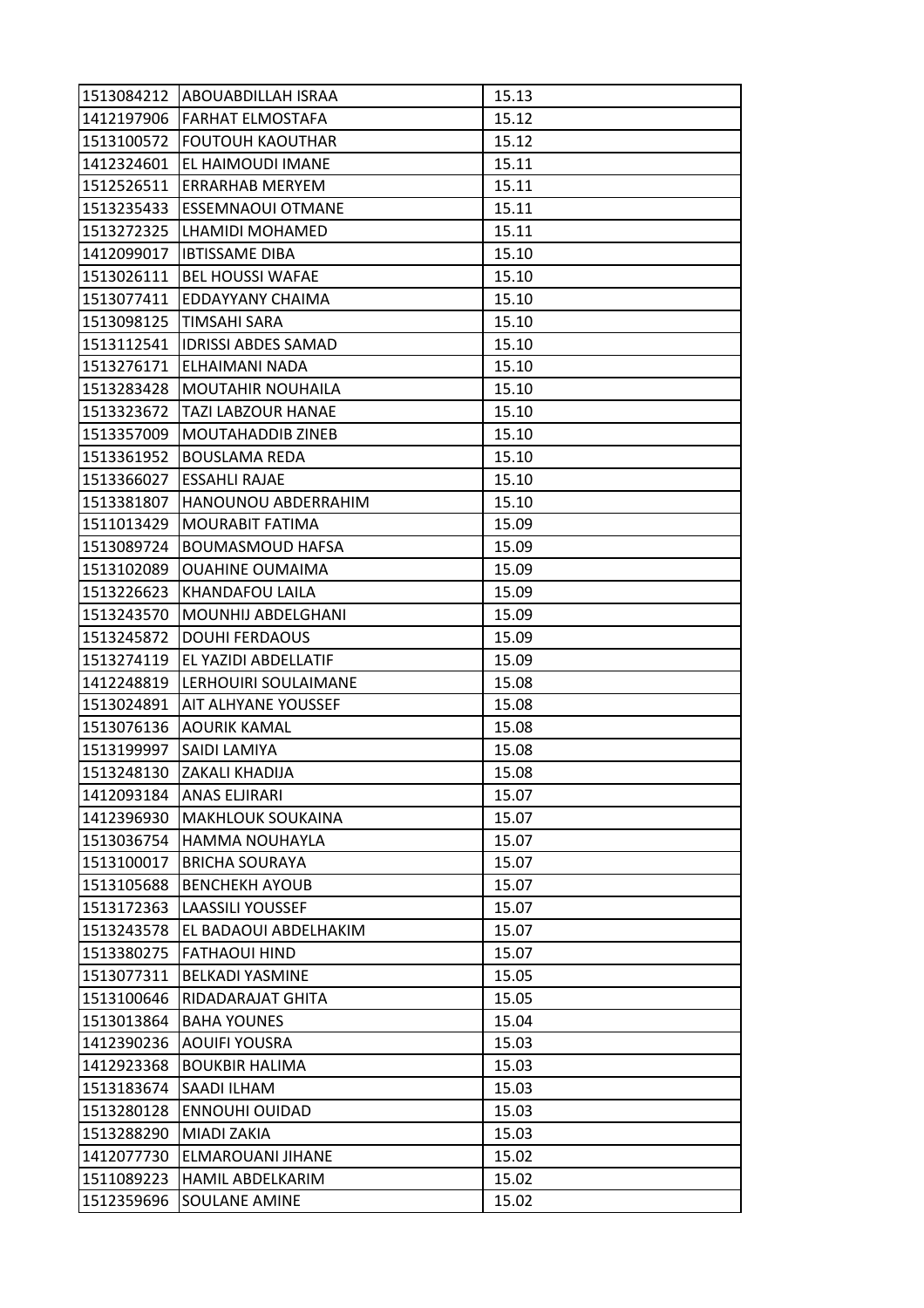| 1513014346 | <b>JAMOUAT AMINA</b>             | 15.02 |
|------------|----------------------------------|-------|
| 1513087500 | <b>SARY YASSAMINE</b>            | 15.02 |
| 1513152107 | <b>ZAHIR ABDELHADI</b>           | 15.02 |
| 1513161484 | <b>SAMIL AYOUB</b>               | 15.02 |
| 1513245659 | EL OUAZZANI FARAH                | 15.02 |
| 1513689019 | <b>CHOUAA CHAIMAE</b>            | 15.02 |
| 1513942684 | <b>CHAKRI ACHRAF</b>             | 15.02 |
| 1513290215 | <b>GHIAT ZINEB</b>               | 15.01 |
| 1513811116 | JABAR AYOUB                      | 15.01 |
| 1513090878 | <b>BENHAMZA ASMA</b>             | 15.00 |
| 1513276646 | <b>CHEKNAM ACHRAF</b>            | 15.00 |
| 1412028651 | <b>MAJDI FATINE</b>              | 14.99 |
| 1412379938 | EL BADAOUI OUMAIMA               | 14.99 |
| 1513248169 | <b>DAHHANI SOUHAILA</b>          | 14.99 |
| 1513041444 | <b>OUACHA SAAD</b>               | 14.98 |
| 1513068211 | <b>ELAALOUI AYOUB</b>            | 14.98 |
| 1513112448 | ELBAZ NOUHAILA                   | 14.98 |
| 1513371014 | <b>BENFADDOUL FATIMA EZZAHRA</b> | 14.98 |
| 1513937970 | <b>SABIH WAFAE</b>               | 14.98 |
| 1412254375 | <b>KHADIJA EL AINAOUI</b>        | 14.97 |
| 1513243363 | <b>ESSALIH FADOUA</b>            | 14.97 |
| 1513279075 | <b>ELHIZAZ MAROINE</b>           | 14.97 |
| 1513344742 | EL FADILI HATIM                  | 14.97 |
| 1513380350 | <b>TIMLI HASSAN</b>              | 14.97 |
| 1513766680 | AOURAGHE SANAE                   | 14.97 |
| 1513246718 | <b>ELMADDAH ASMAA</b>            | 14.96 |
| 1411084815 | SAMIRA MESTAKOU                  | 14.95 |
| 1513004853 | LEMNOUNI OUSSAMA                 | 14.95 |
| 1513109293 | <b>MOUNAIMI SANA</b>             | 14.95 |
| 1513243158 | EL HAMDOUNI SIHAM                | 14.95 |
| 1513763211 | <b>ZAARATE SAKHR</b>             | 14.95 |
| 1412151404 | <b>AIT BAMMOU SARA</b>           | 14.93 |
| 1412359771 | <b>DGHOUGHI NADA</b>             | 14.93 |
| 1512873371 | <b>MAATALLAH IMAD EDDINE</b>     | 14.93 |
| 1513080912 | OLFOUSSI LAILA                   | 14.93 |
| 1513372947 | <b>MESSOUDI HOUDA</b>            | 14.93 |
| 1513549503 | LEMTINE SAMYA                    | 14.93 |
| 1412064988 | <b>MOUAD HIKMAT</b>              | 14.92 |
| 1513814119 | <b>ZAHOUANI OUASILA</b>          | 14.92 |
| 1513231969 | <b>ZORGUI CHAIMAA</b>            | 14.91 |
| 1412034588 | <b>ZEROUAL BASMA</b>             | 14.90 |
| 1412163720 | <b>AZZOUZI SAID</b>              | 14.90 |
| 1513016820 | <b>MAGHANI HAJAR</b>             | 14.90 |
| 1513080160 | MINQAR OULAYA                    | 14.90 |
| 1513248096 | <b>MABCHOUR HIND</b>             | 14.90 |
| 1412008934 | ELAFANI WARDA                    | 14.89 |
| 1412327795 | <b>EL ASSAD NOUHAILA</b>         | 14.89 |
| 1513001812 | KADI ABDELHAMID                  | 14.89 |
| 1513020690 | <b>TINMIOULI HAJAR</b>           | 14.89 |
| 1513056104 | EL RHAZI SALMA                   | 14.89 |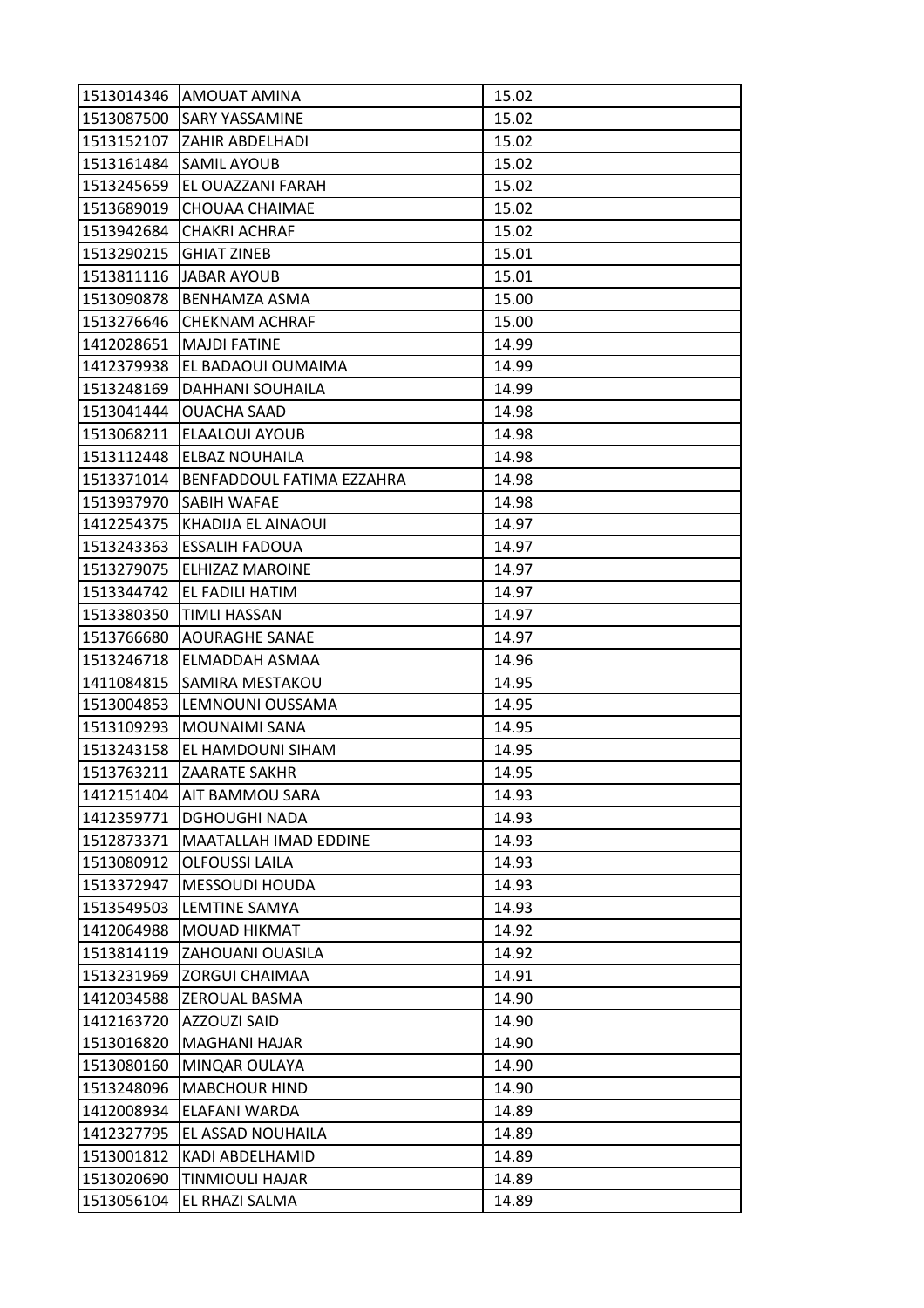| 1513077481 | <b>AGORRAM MOHAMED</b>       | 14.89 |
|------------|------------------------------|-------|
|            | 1513174311 LAFHAILI SANA     | 14.89 |
| 1411244897 | <b>GAMMAR SOUFIANE</b>       | 14.88 |
| 1513028194 | <b>OUSSALAH ABDELWAHED</b>   | 14.88 |
| 1513041381 | <b>BARA FATIMA</b>           | 14.88 |
| 1513093141 | <b>FAGHIL SOUKAINA</b>       | 14.88 |
| 1513094702 | MOUZAKI HANANE               | 14.88 |
| 1513171528 | IBERNAKI SANAA               | 14.88 |
| 1513174344 | <b>OUAMNA HAMZA</b>          | 14.88 |
| 1513291393 | <b>BOUZIANE CHAIMAA</b>      | 14.88 |
| 1513357433 | <b>BOUTE ZINEB</b>           | 14.88 |
| 1412073009 | <b>CHAIMAE ZAKIB</b>         | 14.87 |
| 1513034251 | <b>BIBOURCH KAOUTAR</b>      | 14.87 |
| 1513092341 | <b>AOUZAL SOUMIA</b>         | 14.87 |
| 1513100030 | <b>LALOUN ALI</b>            | 14.87 |
|            | 1513347000 ELHAJJAJI SARA    | 14.87 |
| 1513348277 | YAZIDI IMANE                 | 14.87 |
| 1512014149 | <b>MORSSAOUI SAIF EDDINE</b> | 14.86 |
| 1513077347 | <b>HBIBRCHATE DOHA</b>       | 14.86 |
| 1513152327 | <b>OUASMI NESRINE</b>        | 14.86 |
|            | 1513339195  IBNTABIT INASS   | 14.86 |
| 1513605809 | <b>FOUAD SOUKAINA</b>        | 14.86 |
| 1513777850 | <b>BOUSLAH NOURELHODA</b>    | 14.86 |
| 1412054023 | HAIRANI MOHAMED              | 14.85 |
| 1513034189 | EL MACHOUTI SANA             | 14.85 |
| 1513066294 | <b>OUDRAR HASNAE</b>         | 14.85 |
| 1513109832 | ITAOURIRTE HIBA              | 14.85 |
| 1513229986 | <b>OUDKI SAMIRA</b>          | 14.85 |
| 1513023969 | LAGNAOUI ALI                 | 14.84 |
| 1513282042 | IRAGHBA AMANI                | 14.83 |
| 1513320129 | <b>SAIDI HAFSA</b>           | 14.83 |
| 1511097758 | <b>ENNACIRI JAMAL</b>        | 14.82 |
| 1512031904 | <b>ELARZGUENE ANAS</b>       | 14.82 |
| 1512086497 | AIT BARI TARIQ               | 14.82 |
| 1513066129 | LOUCHACHHA ISSAM             | 14.82 |
| 1513083299 | ACHBANI AYOUB                | 14.82 |
| 1513089132 | <b>TARMIDI YASSINE</b>       | 14.82 |
| 1513099321 | <b>AICHE AICHA</b>           | 14.82 |
| 1513100575 | <b>SATILOU CHAIMA</b>        | 14.82 |
| 1513282263 | ALAOUI MRANI CHAIMAA         | 14.82 |
| 1412356524 | <b>HALOUA OUMAIMA</b>        | 14.80 |
| 1513007539 | <b>AIT MOUSSA MARYAM</b>     | 14.80 |
| 1513033689 | <b>JITE SANAE</b>            | 14.80 |
| 1513226534 | <b>OUYAHIA BRAHIM</b>        | 14.80 |
| 1513279485 | <b>CHAIF YOUSSEF</b>         | 14.80 |
| 1513338739 | <b>GUIDALI SALMA</b>         | 14.80 |
| 1513006460 | <b>TEDROURI KHAOULA</b>      | 14.79 |
| 1513107853 | GHAZZAOUI OUMAYMA            | 14.79 |
| 1513111656 | <b>GORFTI MANAL</b>          | 14.79 |
| 1513194133 | <b>TAOUARDA ANASS</b>        | 14.79 |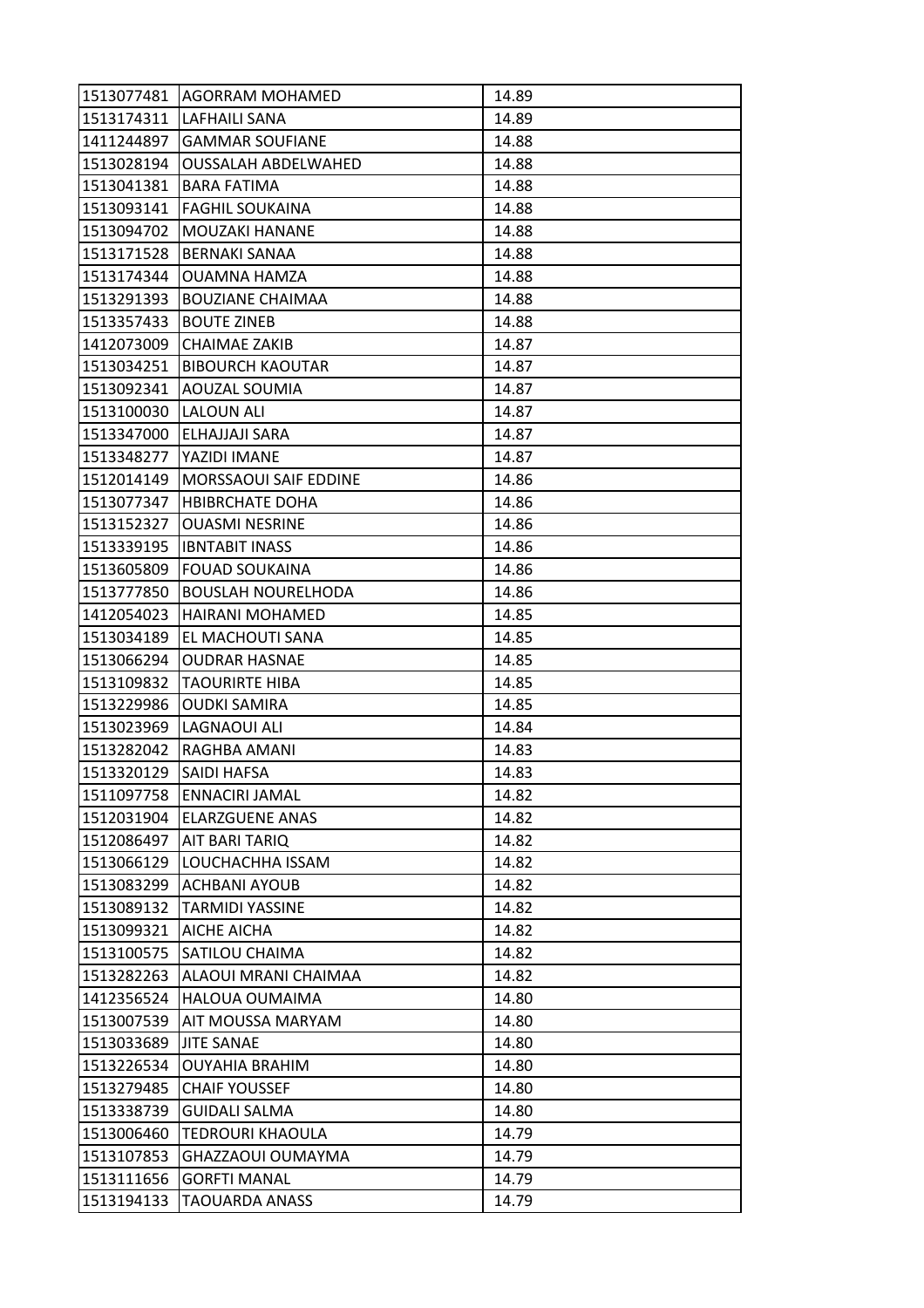|            | 1513242630 CHOUKRI FATIMA EZZAHRA | 14.79 |
|------------|-----------------------------------|-------|
| 1513245885 | <b>FALGATA MERYEM</b>             | 14.79 |
| 1513618359 | <b>ZIATI ANAS</b>                 | 14.79 |
| 1412030447 | <b>BAHTIT OUMAIMA</b>             | 14.78 |
| 1412064450 | OUMAIMA HAMZAOUI                  | 14.78 |
| 1513520735 | <b>ELMTOUNI KHADIJA</b>           | 14.78 |
| 1513038855 | <b>SAAOU MOHAMED</b>              | 14.77 |
| 1513078503 | BERKAOUI RIDA                     | 14.77 |
| 1513274209 | <b>ELMASMOUDI IHSSANE</b>         | 14.77 |
| 1513279898 | <b>HATIMY ELBACHIR</b>            | 14.77 |
| 1513282291 | <b>BEDDA MERYEM</b>               | 14.77 |
| 1513325440 | <b>MAOUKOUF HAJAR</b>             | 14.77 |
| 1513694890 | <b>HAFDANE KAOUTAR</b>            | 14.77 |
| 1513745061 | <b>MEZIOUI DOHA</b>               | 14.77 |
| 1412077465 | LAMIAA ZITOUNI                    | 14.76 |
| 1513009487 | <b>MAFHOUM FADWA</b>              | 14.76 |
| 1513039466 | <b>WAHMANI BOCHRA</b>             | 14.76 |
| 1513094028 | <b>TARAKA AMAL</b>                | 14.76 |
| 1513537046 | <b>CHAFIK SOUKAYNA</b>            | 14.76 |
| 1513862486 | <b>ITOMMOUHI NAIMA</b>            | 14.76 |
| 1513875852 | MOUKHACHAFIK MARYEM               | 14.76 |
| 1412016289 | ELHOUB HAMZA                      | 14.75 |
| 1412921888 | <b>LAGHRISSI IBTISSAM</b>         | 14.75 |
| 1513029436 | IKADDOURI ABDELLAH                | 14.75 |
| 1513183811 | <b>EL HOUARI ABDELAZIZ</b>        | 14.75 |
| 1513355215 | <b>ETTALBI HOURIA</b>             | 14.75 |
| 1513031412 | INAFZAOUI ZINEB                   | 14.74 |
| 1513037763 | <b>ANJAY NOUR L HOUDA</b>         | 14.74 |
| 1513094041 | <b>AIT HOUSSAIN ZINEB</b>         | 14.74 |
| 1513806541 | LACHKHAM SOUKAYNA                 | 14.74 |
| 1412347561 | <b>LEKNOUCH WISSAL</b>            | 14.73 |
| 1412366262 | MOKHTARI SAFA                     | 14.73 |
| 1513048822 | <b>LAROUSSI CHAIMAA</b>           | 14.73 |
| 1513092526 | <b>NAHIR SALMA</b>                | 14.73 |
| 1513152370 | <b>EL HIRCH SALIHA</b>            | 14.73 |
| 1513174047 | <b>ABOUALI OMAR</b>               | 14.73 |
| 1513607295 | <b>LHOUSSNI ACHRAF</b>            | 14.73 |
| 1513006244 | <b>BOURKIA LAMIA</b>              | 14.72 |
| 1513022758 | <b>KAMOUCH ASSIA</b>              | 14.72 |
| 1513100024 | EL IDRISSI HSAINI SANAE           | 14.72 |
| 1513859482 | <b>ASSOUFI IBTISSAM</b>           | 14.72 |
| 1412098713 | <b>BENNOUNA KENZA</b>             | 14.71 |
| 1412251347 | <b>IKRAM SABRI</b>                | 14.71 |
| 1513288427 | <b>LAHBIL HOUCINE</b>             | 14.71 |
| 1412026845 | <b>HAFIDI MARIA</b>               | 14.70 |
| 1412099509 | <b>HIND SARDI</b>                 | 14.70 |
| 1513023643 | <b>OUDAD YACINE</b>               | 14.70 |
| 1513069768 | AIT LHAJ SAOUSAN                  | 14.70 |
| 1513083231 | EL HAFIDI ASMA                    | 14.70 |
| 1513199529 | EL OMARI HIBA                     | 14.70 |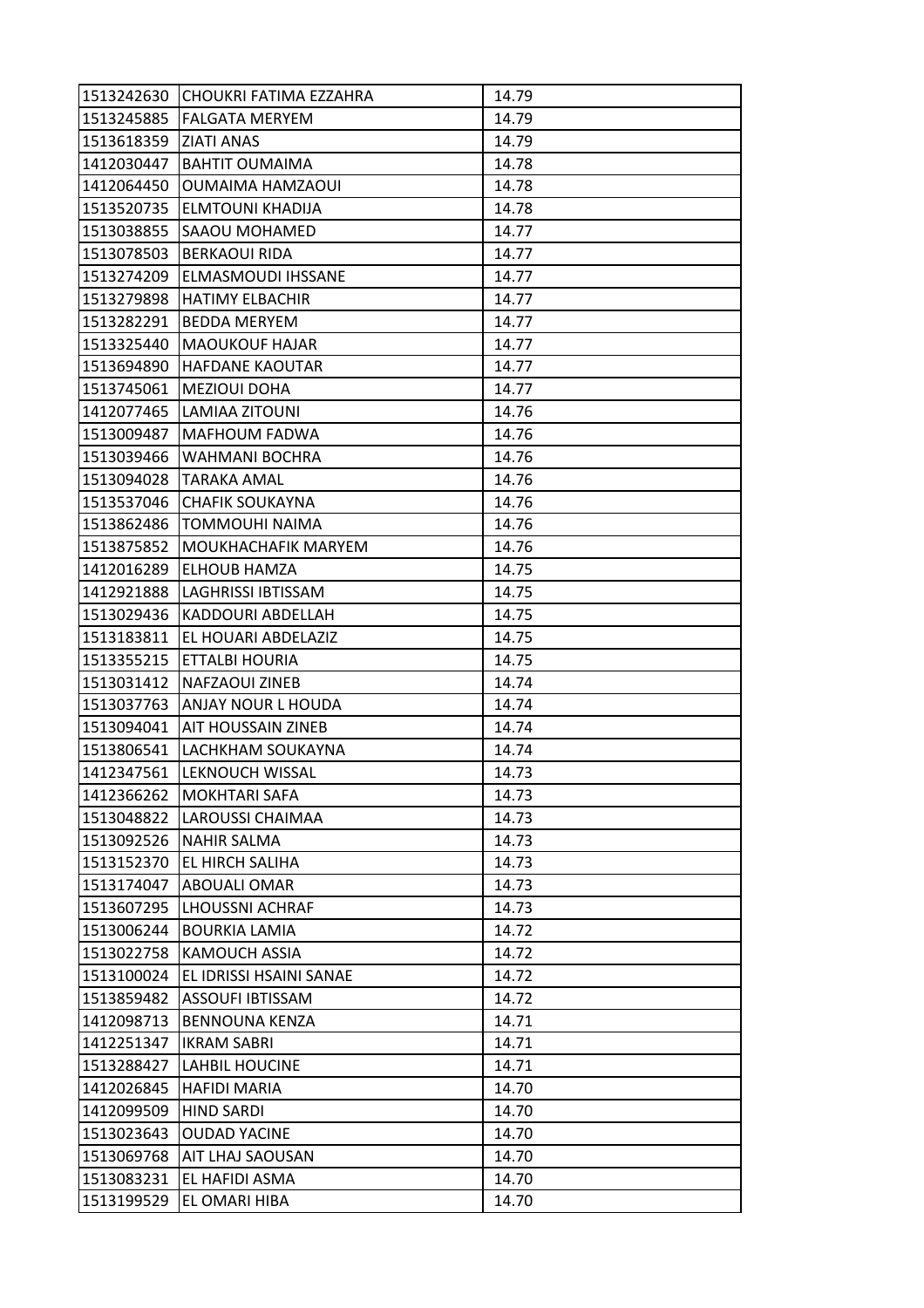|            | 1513243972 ZOUILA LAILA      | 14.70 |
|------------|------------------------------|-------|
|            | 1513368145 ZAHID CHAIMAA     | 14.70 |
| 1513626860 | <b>MESSAOUD FATIMAZAHRAE</b> | 14.70 |
| 1513931706 | RAGRAGUI NAOUFAL             | 14.70 |
| 1513007848 | JENNAH HAMZA                 | 14.68 |
| 1513357345 | <b>HAMOUCHE HIND</b>         | 14.68 |
| 1513378567 | RACHIKH MERYEM               | 14.68 |
| 1513549444 | ALKHIYARI AYA                | 14.68 |
| 1513067691 | <b>AIT NACEUR KHAOULA</b>    | 14.67 |
| 1513101352 | <b>OUBAALLA ASMAA</b>        | 14.67 |
| 1513227590 | <b>SEHLAOUI CHAIMAE</b>      | 14.67 |
| 1513293225 | <b>NASEF AYOUB</b>           | 14.67 |
| 1513329813 | LACHGAR MAROUA               | 14.67 |
| 1513368847 | <b>BARHNICH ABDELAZIZ</b>    | 14.67 |
| 1513741879 | <b>EL RHDIOUI ABDELHAK</b>   | 14.67 |
| 1513755467 | <b>EL AFFANI SALIMA</b>      | 14.67 |
| 1412847513 | <b>IMALI CHADYA</b>          | 14.66 |
| 1513089000 | <b>ABAINOU ACHRAF</b>        | 14.66 |
| 1513236901 | <b>SOUHAIL MOUAD</b>         | 14.66 |
| 1412001880 | ITAHA TARIK                  | 14.65 |
| 1412033003 | <b>EL WARGUY MERYEM</b>      | 14.65 |
| 1513041913 | AABASSATI BOUCHRA            | 14.65 |
| 1513290970 | <b>MODNI OUIAM</b>           | 14.65 |
| 1513359323 | <b>BOUZROUD OUIAME</b>       | 14.65 |
| 1513366490 | <b>JAHOUI HAJAR</b>          | 14.65 |
| 1412099273 | <b>AYMANE OUADI</b>          | 14.64 |
| 1513002232 | <b>ENNADIR OUSSAMA</b>       | 14.64 |
| 1513049668 | <b>ESSOUBHY MOHAMED</b>      | 14.64 |
| 1513091001 | <b>FERTOUT KHALIL</b>        | 14.64 |
| 1513109294 | <b>AMENZOU ZAINA</b>         | 14.64 |
| 1513322166 | <b>ESSALHI SAFAE</b>         | 14.64 |
| 1412096823 | LAILA ESSAADI                | 14.63 |
| 1513024155 | <b>EL MANSOUR NOUHAILA</b>   | 14.63 |
| 1513033731 | JALLAL IBTISSAM              | 14.63 |
| 1513089787 | <b>GOUMGHAR OUSSAMA</b>      | 14.63 |
| 1513289851 | EL KADRI KAWTAR              | 14.63 |
| 1513289907 | <b>ZAKARIA YOUSSEF</b>       | 14.63 |
| 1513337547 | <b>SAKKAY MOSAB</b>          | 14.63 |
| 1513613141 | <b>ICHOU NIAMA</b>           | 14.63 |
| 1513853747 | <b>NHARI AICHA</b>           | 14.63 |
| 1513244537 | <b>SIRAOUI TARIK</b>         | 14.62 |
| 1513246135 | <b>SOUKAINA ELQADIRI</b>     | 14.62 |
| 1513702705 | <b>FAROUK LAILA</b>          | 14.62 |
| 1513949636 | EL KTIBI EL HOUSSINE         | 14.62 |
| 1412070341 | <b>MOUEKIT SARA</b>          | 14.61 |
| 1412248818 | GHAMMAZ HAMZA                | 14.61 |
| 1512031468 | <b>ED DAIF SOUFIANE</b>      | 14.61 |
| 1513003741 | EL KHOU NASSIM               | 14.61 |
| 1513024669 | LAARAJ FATIMA                | 14.61 |
| 1513172328 | <b>HADIJE HATIM</b>          | 14.61 |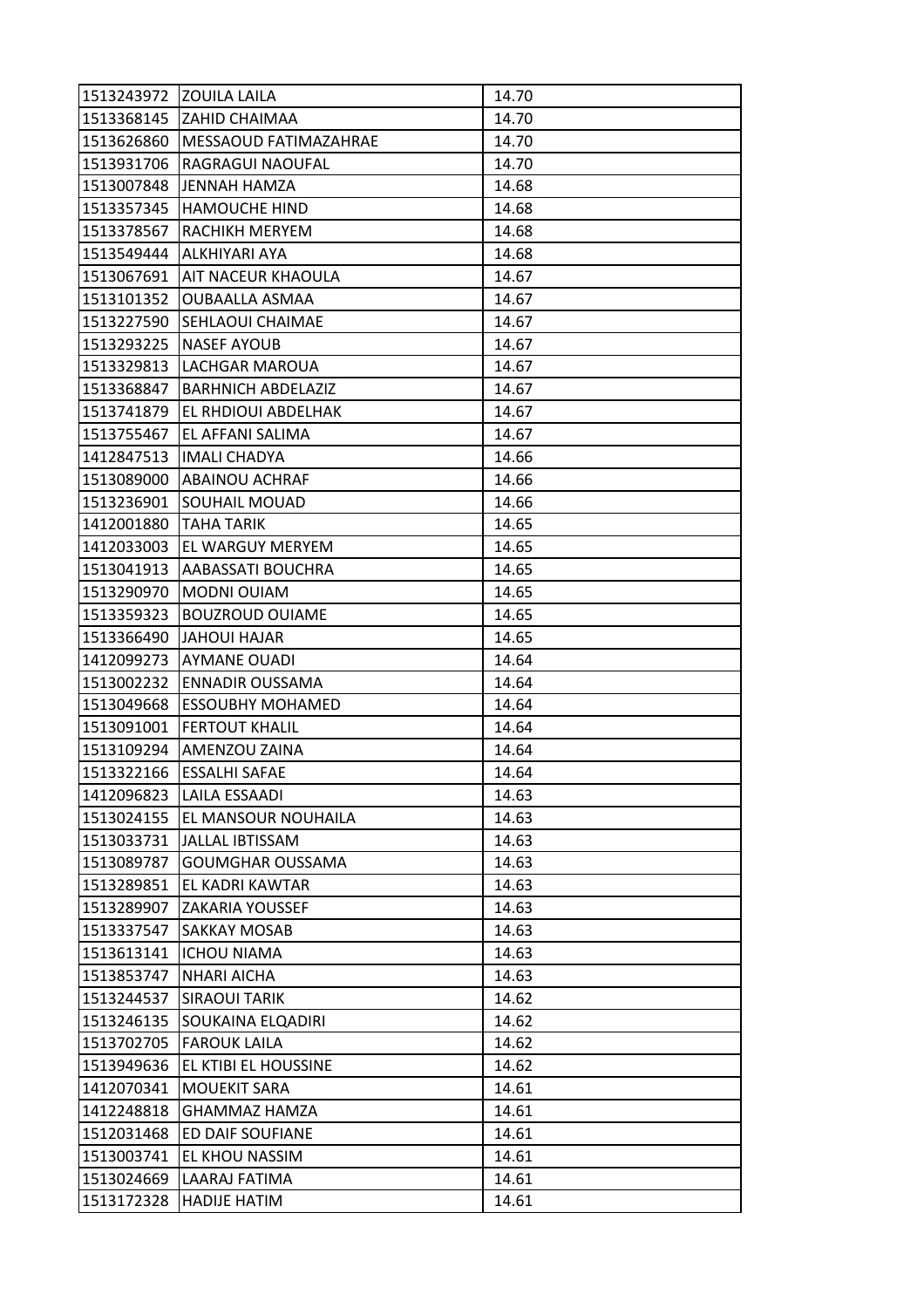|            | 1513348980 MOUSHI SALMA      | 14.61 |
|------------|------------------------------|-------|
|            | 1513353831 KHOUYA CHAIMA     | 14.61 |
| 1513366498 | <b>ELBARDY KHADIJA</b>       | 14.61 |
| 1513380268 | <b>KHALDI ABDESLAM</b>       | 14.61 |
| 1513741905 | <b>SADQI AYYOUB</b>          | 14.61 |
| 1513243183 | <b>REBABTI KHAOULA</b>       | 14.60 |
| 1513543338 | ROUDANI NABIH ELHASSAN       | 14.60 |
| 1412078776 | IKHAMISSA ELMANSOURI         | 14.59 |
| 1513090902 | RAFIK FATIMA ZAHRA           | 14.59 |
| 1513520710 | lelotmani mounia             | 14.59 |
| 1513806596 | <b>EL ALAMI IMANE</b>        | 14.59 |
| 1412237211 | <b>FADWA SAADOUNE</b>        | 14.58 |
| 1513100455 | IEL KASSEH ADAM              | 14.58 |
| 1513248147 | <b>BENHAMMOU SAAD</b>        | 14.58 |
| 1513248206 | EL MACHKOUR FATIMA ZAHRA     | 14.58 |
| 1513324818 | <b>ACHCHRFF KHADIJA</b>      | 14.58 |
| 1412742727 | BENKAZZA ABDERAZZAQ          | 14.57 |
| 1512014611 | AIT HADDOU HAMID             | 14.57 |
| 1513351957 | ILAHMOURI ILHAM              | 14.57 |
|            | 1513021974  SADIKI HAJAR     | 14.55 |
|            | 1513099370   MAJD MANAL      | 14.55 |
| 1513112435 | <b>IELGUERTIT NOUHAILA</b>   | 14.55 |
| 1513290774 | <b>SALHI AAHD</b>            | 14.55 |
| 1513357561 | <b>ELKHAL MERIEM</b>         | 14.55 |
|            | 1412250495  SALMA KAMAL      | 14.54 |
|            | 1513004727  AHNINE CHAIMAE   | 14.54 |
| 1513066770 | EL FADILI ABDELOUAHED        | 14.54 |
| 1513231517 | <b>SAOUDI RANIA</b>          | 14.54 |
| 1513245801 | ELMAAZOUZI FATIMA EZZAHRA    | 14.54 |
| 1513526074 | <b>CHAOUI MANAL</b>          | 14.54 |
| 1513549299 | <b>BELTARCHI AYOUB</b>       | 14.54 |
| 1512236594 | MOHAMMADI OUSSAMA            | 14.53 |
| 1513077274 | <b>ACHAROIK AYOUB</b>        | 14.53 |
| 1513379906 | AMBARI ABDERRAKIB            | 14.53 |
| 1515131991 | NAOUM FATIMA EZZAHRA         | 14.53 |
| 1412077441 | ABDERRAZZAK TAHI             | 14.52 |
| 1412098992 | <b>MOHAMED TAHA ESKALI</b>   | 14.52 |
| 1412099500 | <b>HICHAM EL AASFI</b>       | 14.52 |
| 1513930205 | <b>BOUBEKRI EL MEHDI</b>     | 14.52 |
| 1412294520 | <b>FARDI MOUNIA</b>          | 14.51 |
| 1513089031 | <b>BOUMADIANE ANOUAR</b>     | 14.51 |
| 1513098554 | <b>JIDDI SALMA</b>           | 14.51 |
| 1412008433 | <b>CHOUAI ABDELGHAFOUR</b>   | 14.50 |
| 1412876845 | <b>BIBI AMINE</b>            | 14.50 |
| 1513017822 | <b>NSAISS MOHAMED</b>        | 14.50 |
| 1513074315 | <b>OUSSAMA BEN BOUSELHAM</b> | 14.50 |
| 1513098876 | <b>NADIFIYINE KHALIL</b>     | 14.50 |
| 1513200176 | <b>BENIAKHY HALA</b>         | 14.50 |
| 1513244883 | <b>CHENTOUB ZINEB</b>        | 14.50 |
| 1513250151 | ELKIHAL FATIMA               | 14.50 |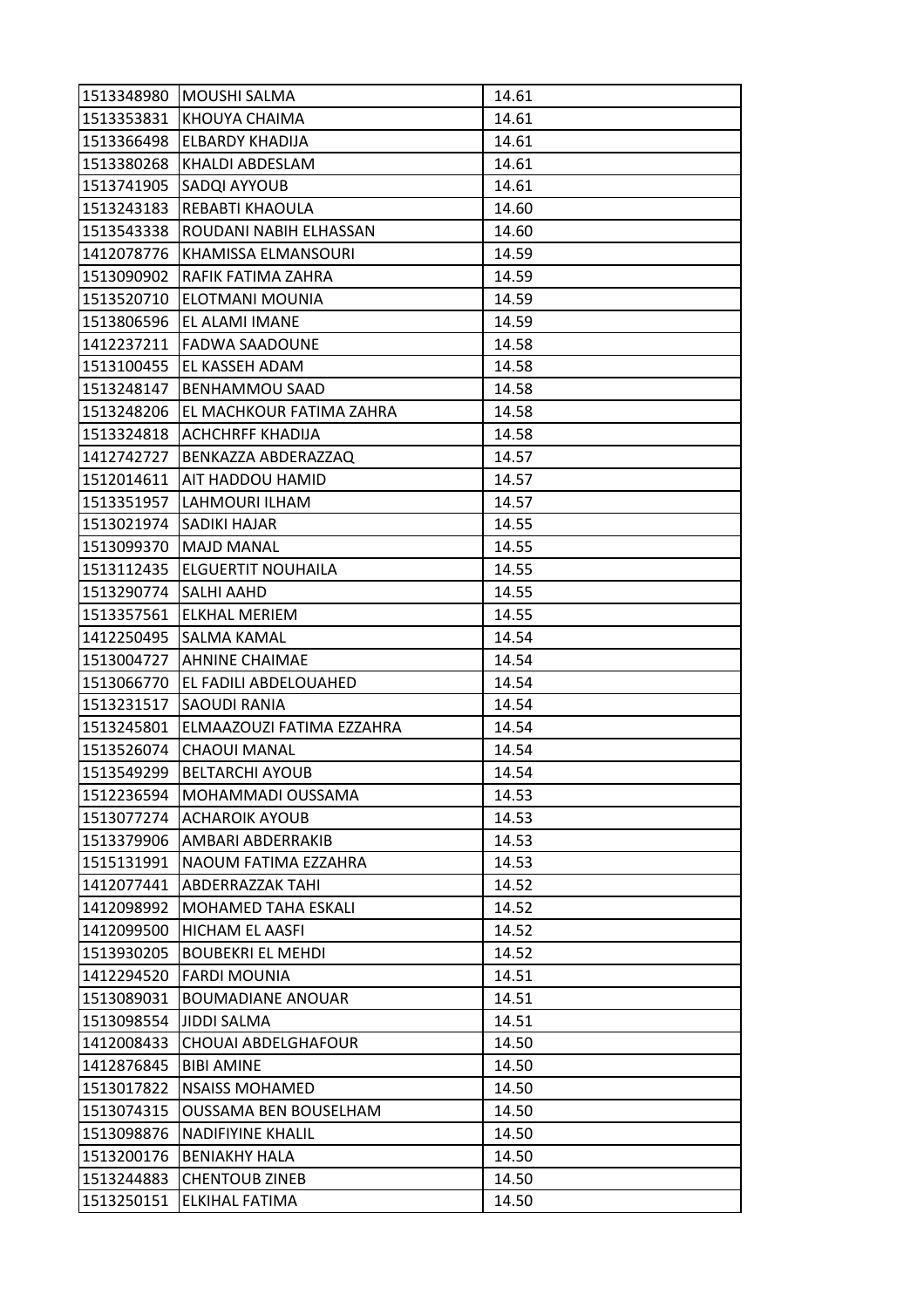| 1513548884 | <b>IALEM MERYAME</b>      | 14.50 |
|------------|---------------------------|-------|
| 1513014322 | <b>OUARRAD MERYEM</b>     | 14.49 |
| 1513074312 | <b>IMROUCH SALMA</b>      | 14.49 |
| 1513094703 | <b>ELMAZOUNY CHAYMA</b>   | 14.49 |
| 1513183886 | <b>MAJIDI ALI</b>         | 14.49 |
| 1412084124 | <b>DOUNIA EZZAHIRI</b>    | 14.48 |
| 1412382814 | <b>BENELFAHIM HANANE</b>  | 14.48 |
| 1412383102 | IRAIHANE HIND             | 14.48 |
| 1513291072 | <b>EL WARRARI MEHDI</b>   | 14.48 |
| 1513356190 | <b>BELHAKIM CHAIMAE</b>   | 14.48 |
| 1513525650 | KADDARI FATIMA ZAHRA      | 14.48 |
| 1513003814 | <b>OUABEN MUSTAPHA</b>    | 14.47 |
| 1513034801 | ELANSARY JAMILA           | 14.47 |
| 1513249199 | <b>JEMMAL MARWA</b>       | 14.47 |
| 1513332260 | NAJMI IMANE               | 14.47 |
| 1513947305 | <b>KROUNA YOUSSEF</b>     | 14.47 |
| 1412183262 | <b>HOUMAIDI WASSILA</b>   | 14.46 |
| 1513034678 | AIT LEMOUADDENE SAIDA     | 14.46 |
| 1513100074 | LAMDAGHRI ABDELHAK        | 14.46 |
|            | 1513100214   BERRAK SALMA | 14.46 |
| 1513111013 | <b>OUBRIK NAIMA</b>       | 14.46 |
| 1513162653 | KASSIMI LOUBNA            | 14.46 |
| 1513229517 | <b>OUAKKAS FOUZIA</b>     | 14.46 |
| 1513291526 | <b>HSINA ALAAEDDINE</b>   | 14.46 |
| 1513318836 | <b>ISASSI KAWTAR</b>      | 14.46 |
| 1513553316 | IDEHAIMANI HAMZA          | 14.46 |
| 1513807992 | OUHAMMOU MOHAMMED         | 14.46 |
| 1513954533 | <b>LAKSIR AMINE</b>       | 14.46 |
| 1515157301 | EL AAZIZ HICHAM           | 14.46 |
| 1412167926 | <b>HAOUARIA HAMZA</b>     | 14.45 |
| 1412366600 | <b>CHIBI JAAFAR</b>       | 14.45 |
| 1513032614 | <b>SRIDI IMANE</b>        | 14.45 |
| 1513290722 | <b>SELLAMI WIAM</b>       | 14.45 |
| 1513357056 | <b>FAIZ MERIEM</b>        | 14.45 |
| 1511270414 | EL HARRAR AYOUB           | 14.43 |
| 1512934291 | JAAFAR MUSTAPHA           | 14.43 |
| 1513174284 | <b>DIKI KHALIL</b>        | 14.43 |
| 1513345647 | LABIED HAMZA              | 14.43 |
| 1513862838 | <b>DALIL SAFAE</b>        | 14.43 |
| 1513084449 | <b>NAILI MAHA</b>         | 14.42 |
| 1513160478 | <b>GUERMAH ISMAIL</b>     | 14.42 |
| 1513231802 | <b>HAJAOUI NIHAL</b>      | 14.42 |
| 1513271134 | ARAFA FATIMA              | 14.42 |
| 1513273241 | MOUTAKI FADWA             | 14.42 |
| 1513549101 | <b>FANGOUR IKRAM</b>      | 14.42 |
| 1512000569 | ALHAOUIL ZINEB            | 14.41 |
| 1513228706 | <b>HABTI MANAL</b>        | 14.41 |
| 1513245869 | <b>KOUAR NADA</b>         | 14.41 |
| 1513276826 | <b>OUAADOUD OTHMANE</b>   | 14.41 |
| 1513332263 | CHAHIDI ASSIA             | 14.41 |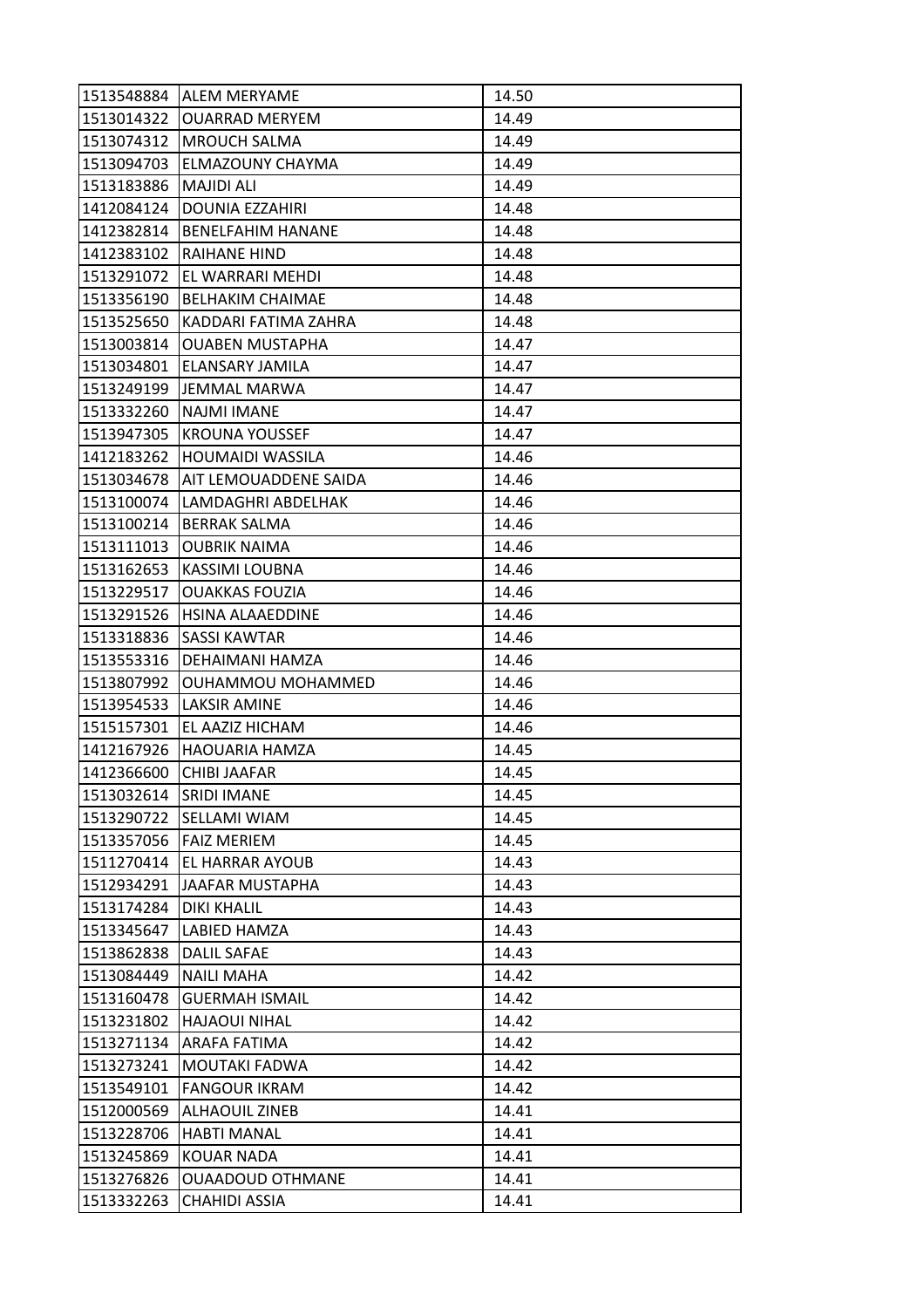| 1412552527 | <b>ASMAE ABARICH</b>     | 14.40 |
|------------|--------------------------|-------|
| 1513088827 | <b>EL FAZNI YASSINE</b>  | 14.40 |
| 1513152135 | <b>GUERBAZ SOUKAINA</b>  | 14.40 |
| 1513171636 | <b>KHALLAF AYOUB</b>     | 14.40 |
| 1513282318 | <b>BETTANI ASMAE</b>     | 14.40 |
| 1513324116 | <b>ESSASSI MERIEM</b>    | 14.40 |
| 1513935979 | <b>BEN BOUAZZA HAJAR</b> | 14.40 |
| 1410537810 | <b>ELMEHDI TILLA</b>     | 14.39 |
| 1513352754 | <b>BOUGAD OUMAIMA</b>    | 14.39 |
| 1513521314 | <b>AIT SAIR AZIZA</b>    | 14.39 |
| 1512758298 | <b>HAMADI MOHAMED</b>    | 14.38 |
| 1513007966 | <b>OUGUNIR SARA</b>      | 14.38 |
| 1513012017 | EL BASSOURI ABDESSAMAD   | 14.38 |
| 1513098760 | EL MALLOUKI EL MEHDI     | 14.38 |
| 1513549679 | <b>ESSAADAOUI OMAR</b>   | 14.38 |
| 1513618460 | <b>KARCHAOUI BOUCHTA</b> | 14.38 |
| 1412028361 | <b>ATTIOUI AMAL</b>      | 14.37 |
| 1412365453 | <b>ZAMZAMI DOUNIA</b>    | 14.37 |
| 1513101346 | <b>JEL HAMRAOUI AYA</b>  | 14.37 |
| 1513230119 | <b>ZOUINE SAAD ALLAH</b> | 14.37 |
| 1513231580 | JOULID SAAD              | 14.37 |
| 1513091440 | IEL GHAFRAOUI MERIEM     | 14.36 |
| 1513099053 | SADDAM IMANE             | 14.36 |
| 1513150074 | <b>BELGOURCH ILHAM</b>   | 14.36 |
| 1513245663 | JED DEKKANI HOUDA        | 14.36 |
| 1513280185 | TOUGHZOUT AZEDDINE       | 14.36 |
| 1513355942 | <b>ELHABICHE SAMAH</b>   | 14.36 |
| 1513361095 | <b>AATAR MOHAMED</b>     | 14.36 |
| 1412016275 | <b>ELMOUDEN NADYA</b>    | 14.35 |
| 1513041917 | EDDYMAOUI AAFRAE         | 14.35 |
| 1513152364 | ILHADDANE MYRIAME        | 14.35 |
| 1513292426 | MEKKAOUI HAMZA           | 14.35 |
| 1513544648 | <b>KHALLAD SOUFIANE</b>  | 14.35 |
| 1412526557 | <b>KHORCHFI IMANE</b>    | 14.34 |
| 1513006663 | <b>BOUCHELKHA IKRAM</b>  | 14.34 |
| 1412558956 | NADIYA EL KAMEL          | 14.33 |
| 1513006344 | <b>CHEDDAD KHALIL</b>    | 14.33 |
| 1513013868 | <b>AKENOUCH MARIAM</b>   | 14.33 |
| 1513241496 | <b>SHIMI MARYEM</b>      | 14.33 |
| 1513956185 | EL AMRANI SALMA          | 14.33 |
| 1412274128 | ABID HAMMAM              | 14.32 |
| 1412554904 | <b>HAMZA BENABDELLAH</b> | 14.32 |
| 1412926062 | <b>BENAMAR WAFA</b>      | 14.32 |
| 1513000824 | <b>SAFOUH FADWA</b>      | 14.32 |
| 1513010569 | <b>BEN YCHOU OMAR</b>    | 14.32 |
| 1513188349 | OUHRA KHADIJA            | 14.32 |
| 1513195445 | OUAMNA HAMZA             | 14.32 |
| 1513546121 | EL KABD IMAN             | 14.32 |
| 1513784689 | LAHMAMSSI HICHAM         | 14.32 |
| 1513954281 | <b>HOUMAD LAMIAE</b>     | 14.32 |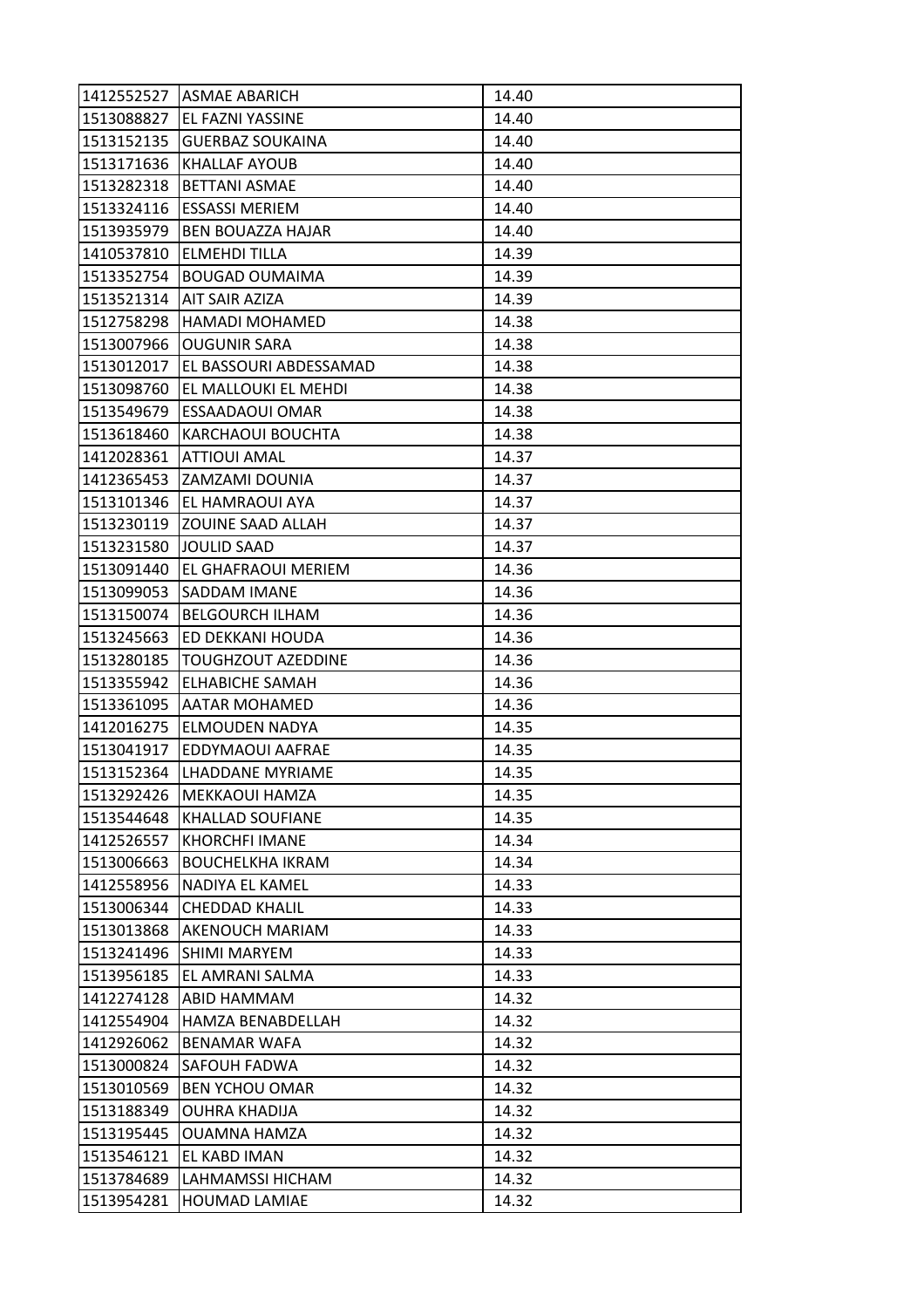|            | 1411930201 BELGACHA MOHAMED | 14.30 |
|------------|-----------------------------|-------|
| 1513343213 | <b>HASSOUNI SOUMIA</b>      | 14.30 |
| 1513357330 | <b>BELLA ACHRAF</b>         | 14.30 |
| 1513606171 | <b>ATTAROU RADOUANE</b>     | 14.30 |
| 1412067210 | TAISSA LOUBNA               | 14.29 |
| 1512051411 | NAJIB SOUKAINA              | 14.29 |
| 1513074481 | <b>FOULANI SARA</b>         | 14.29 |
| 1513940752 | <b>OUBENSAID ANAS</b>       | 14.29 |
| 1412099361 | <b>WISSAM AMGOUNE</b>       | 14.28 |
| 1511025699 | <b>IGHRACH YACINE</b>       | 14.28 |
| 1512071023 | <b>BADIR ZINEB</b>          | 14.28 |
| 1513027226 | SOUGRATI ZAINAB             | 14.28 |
| 1513196852 | <b>BOURHIM ZAKARIA</b>      | 14.28 |
| 1513245657 | <b>BARHOUCHE SABAH</b>      | 14.28 |
| 1513334114 | <b>IRAMDANE AYOUB</b>       | 14.28 |
| 1513775789 | <b>BACHAR YASSINE</b>       | 14.28 |
| 1513942949 | <b>BOUZIANE SARA</b>        | 14.28 |
| 1410286155 | <b>ABID MOUAD</b>           | 14.27 |
| 1513084364 | <b>ZIDANE CHAIMA</b>        | 14.27 |
| 1513371365 | IEDDAMOUH NADIA             | 14.26 |
| 1513943465 | <b>HINDIR OUMAYMA</b>       | 14.26 |
| 1412099069 | <b>ANAS NAJI</b>            | 14.25 |
| 1412286376 | <b>HAIDAR HOUDA</b>         | 14.25 |
| 1412934771 | KOUACHE YASSINE             | 14.25 |
| 1513070156 | <b>OUFKIR HANANE</b>        | 14.25 |
| 1513073418 | <b>RHALI AYYOUB</b>         | 14.25 |
| 1513104880 | EL OUARDI INSAF             | 14.25 |
| 1513112493 | <b>SAHOU YOUSSEF</b>        | 14.25 |
| 1513246274 | <b>HAMZA BENSAADOUN</b>     | 14.25 |
| 1513552595 | EL MESKINE SARA             | 14.25 |
| 1412070017 | <b>TOURIA BENMIRA</b>       | 14.24 |
| 1412706129 | <b>HALOUI ADNANE</b>        | 14.24 |
| 1513193828 | <b>TAOUSSI KHAOULA</b>      | 14.24 |
| 1513380658 | <b>ZAHRANI SOUKAINA</b>     | 14.24 |
| 1513536935 | AIT EL QADI OTMANE          | 14.24 |
| 1512935179 | EL ABDELLAOUI ACHRAF        | 14.23 |
| 1513337837 | <b>NEGRAOUI OMAR</b>        | 14.23 |
| 1515178703 | <b>BITTA FATIMA ZAHRA</b>   | 14.23 |
| 1513089741 | IJABIRI MOHAMED HAMZA       | 14.22 |
| 1513157204 | <b>ATIK CHAIMAE</b>         | 14.22 |
| 1513181135 | <b>MESRAR FATIM EZAHRA</b>  | 14.22 |
| 1513238856 | EL IDRISSI SAIDA            | 14.22 |
| 1513338059 | <b>ENNACIRI NABILA</b>      | 14.22 |
| 1513949763 | <b>ISMAILI ALAOUI HAMZA</b> | 14.22 |
| 1412016002 | <b>NADI SARAH</b>           | 14.21 |
| 1412017800 | <b>GETTOUY KHADIJA</b>      | 14.21 |
| 1412084130 | <b>GHOFRANE ABKAR</b>       | 14.21 |
| 1513098890 | EL GARNI MOHAMED AMINE      | 14.21 |
| 1513249339 | <b>ZOUHAIR AHMED</b>        | 14.21 |
| 1513350665 | LOTFI ZINEB                 | 14.21 |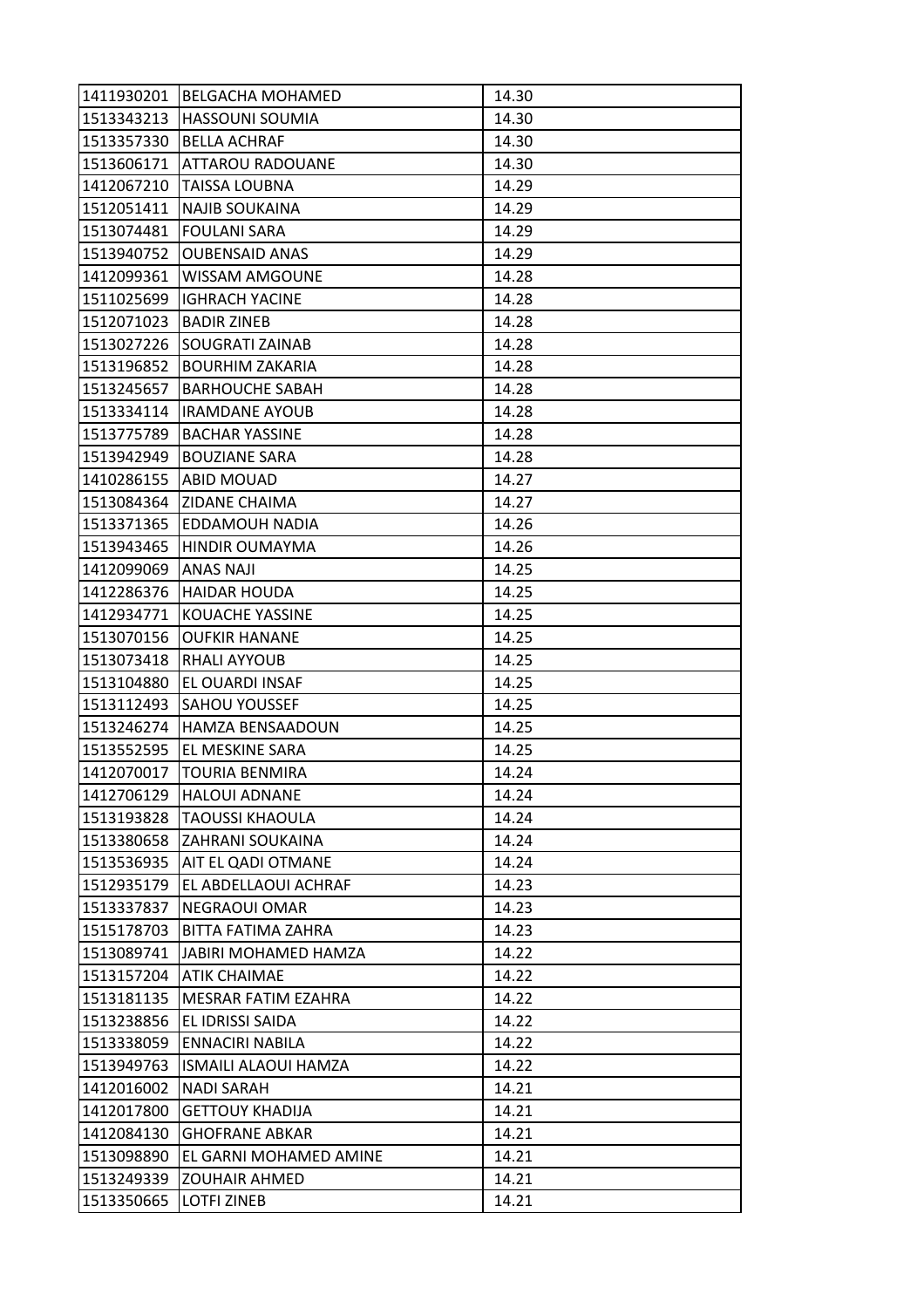|            | 1513780050 BOUHLIL FATIMA AZZAHRA | 14.21 |
|------------|-----------------------------------|-------|
| 1412072060 | <b>FADWA NAMANE</b>               | 14.20 |
| 1513016425 | <b>JEL KATTI IHSSANE</b>          | 14.20 |
| 1513099624 | <b>ADEL ASMAE</b>                 | 14.20 |
| 1513100650 | <b>AHARBIL CHAIMAE</b>            | 14.20 |
| 1513377810 | <b>MIYARA KENZA</b>               | 14.20 |
| 1513621103 | <b>SOUILAH MOHAMED</b>            | 14.20 |
| 1513033751 | <b>MAILAL SAID</b>                | 14.18 |
| 1513068597 | <b>EN NAJI SALMA</b>              | 14.18 |
| 1513355315 | IBENZERKANE BADR                  | 14.18 |
| 1513157248 | <b>TAARICHT MAROUANE</b>          | 14.17 |
| 1513246860 | MOHOUBI FATINE                    | 14.17 |
| 1412231596 | AL HASSANI OUMAIMA                | 14.16 |
| 1412928363 | <b>IHRAI YOUSSEF</b>              | 14.16 |
| 1513006486 | <b>ZAFATI WIAM</b>                | 14.16 |
| 1513080921 | <b>ELAILY ELMEHDI</b>             | 14.16 |
| 1513094736 | <b>ELANBA ZINEB</b>               | 14.16 |
| 1513243821 | LAKMALE IKRAM                     | 14.16 |
| 1513245465 | <b>BENSLIMAN SALMA</b>            | 14.16 |
| 1513282313 | IMAMOUNI NASSIM                   | 14.16 |
|            | 1513815440 LBERNI HICHAM          | 14.16 |
| 1412098379 | MAROUANE JARMOUNI                 | 14.15 |
| 1412336344 | LACHGAR JAMILA                    | 14.15 |
| 1513095724 | <b>AMMOR OUMAIMA</b>              | 14.15 |
| 1513241590 | <b>BENAZZOUZ BOUCHRA</b>          | 14.15 |
| 1513246836 | ELAAICHOURI ASSIYA                | 14.15 |
| 1513360396 | ECHCHNAOUI IBTISSAM               | 14.15 |
| 1512384496 | <b>BADSI OUSSAMA</b>              | 14.14 |
| 1513160331 | <b>KHATTAB BASMA</b>              | 14.14 |
| 1513181077 | <b>EL ATLASSI AYYOUB</b>          | 14.14 |
| 1513365273 | ILAMGAMATE NIZAR                  | 14.14 |
| 1513812704 | <b>TWATI MERYEM</b>               | 14.14 |
| 1513946140 | <b>TOURARI IMANE</b>              | 14.14 |
| 1515139973 | LIAAYCHI OUMAYMA                  | 14.14 |
| 1412228398 | YOUNES HAKKAR                     | 14.13 |
| 1511277031 | <b>EL FENTIS KHALID</b>           | 14.13 |
| 1513033393 | <b>NADIM KHADIJA</b>              | 14.13 |
| 1513193987 | <b>EL KOUIHEN FADILA</b>          | 14.13 |
| 1512004678 | <b>BAKKOURI SAAD</b>              | 14.12 |
| 1513055845 | <b>IHYA AYOUB</b>                 | 14.12 |
| 1513100098 | <b>BENNA EL YAZID</b>             | 14.12 |
| 1513375039 | <b>HAMROUCH CHAMESS DOUHA</b>     | 14.12 |
| 1513521067 | EL FOUTOUN MARWA                  | 14.12 |
| 1513016364 | <b>BOUTAYIBI JAMILA</b>           | 14.11 |
| 1513189687 | MASSEROURE FATIMA EZZAHRA         | 14.11 |
| 1513352318 | WAKRIM NOURA                      | 14.11 |
| 1412099368 | <b>MOHAMED EL GARRAOUI</b>        | 14.10 |
| 1512072943 | <b>BEN ELFAKIR ADIL</b>           | 14.10 |
| 1513080786 | CHIKOUKOU KHAOULA                 | 14.10 |
| 1513084417 | <b>FATHELKHIR NASREDINE</b>       | 14.10 |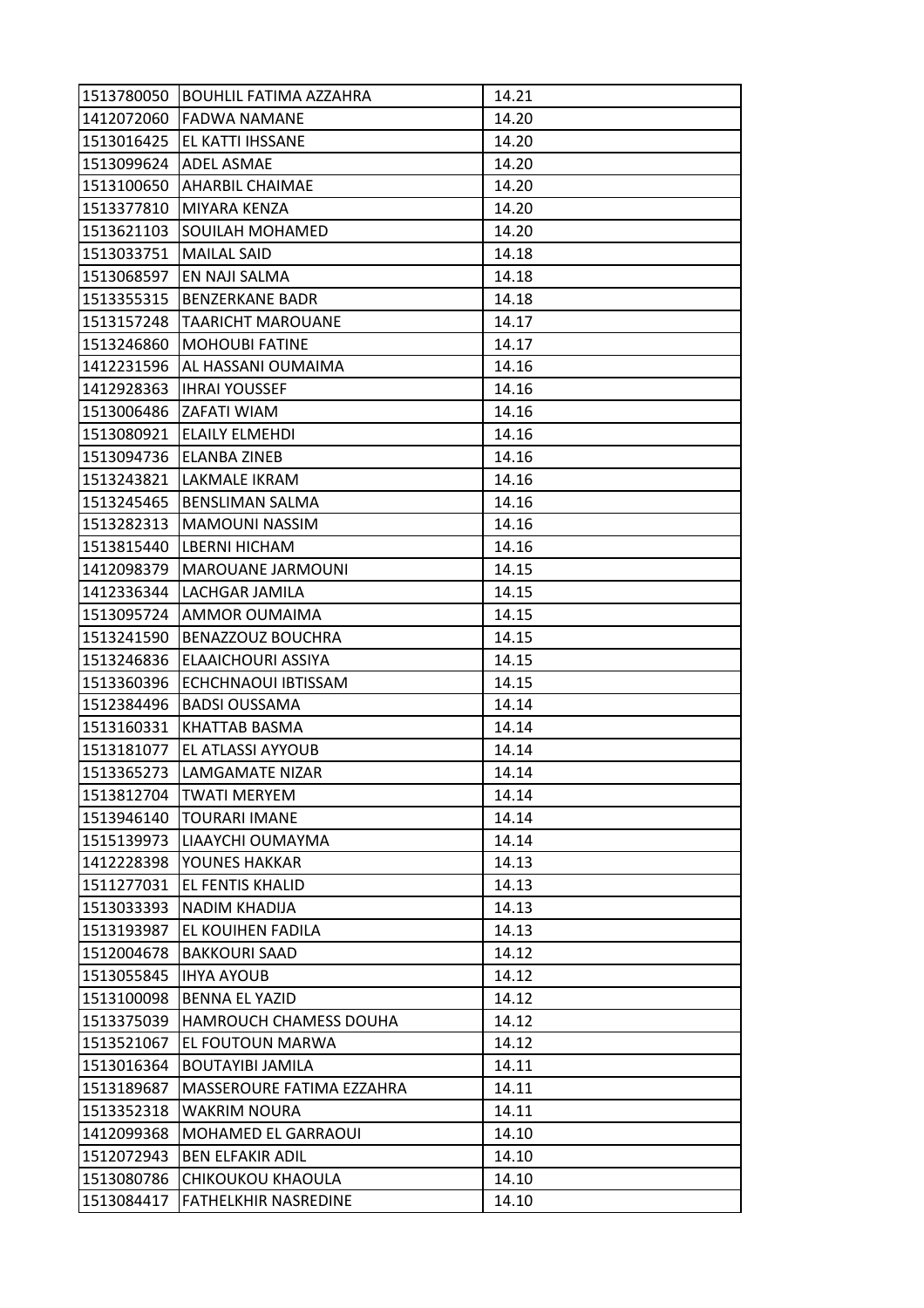|            | 1414888319 AKKAR FATIMA            | 14.09 |
|------------|------------------------------------|-------|
| 1513034124 | <b>OUADIA ZAHRA</b>                | 14.09 |
| 1513109654 | <b>ELMEKNASSI ABDESSALAM</b>       | 14.09 |
| 1513187012 | <b>ZOUDI ZAKARIA</b>               | 14.09 |
| 1513344635 | <b>NAHRI YOUNES</b>                | 14.09 |
| 1513741939 | <b>BEN SHAL YASSIR</b>             | 14.09 |
| 1412050935 | <b>AMAHAL HANANE</b>               | 14.08 |
| 1412085855 | ELOUMAMI NASSIMA                   | 14.08 |
| 1412160458 | <b>ISSMAILI ABDELJALIL</b>         | 14.08 |
| 1412237120 | CHAIMAA HAMDI                      | 14.08 |
| 1412271001 | <b>HOUIR YOUNES</b>                | 14.08 |
| 1513034274 | <b>GRIOUI AHMED</b>                | 14.08 |
| 1513037719 | <b>BELASRI KHADIJA</b>             | 14.08 |
| 1513050855 | <b>EL BARGHY OUMAYMA</b>           | 14.08 |
| 1513069688 | <b>ES SALHY MONCEF</b>             | 14.08 |
| 1513239228 | <b>KHAIDER MOHAMMED</b>            | 14.08 |
| 1513957381 | <b>RAHOUI SAAD</b>                 | 14.08 |
| 1412026754 | <b>AHOUACH ASMA</b>                | 14.07 |
| 1412371174 | MOUSSADEQ SALMA                    | 14.07 |
| 1513088959 | MASKOUF OUSSAMA                    | 14.07 |
| 1513098126 | <b>FILALI FATIMA EZZAHRA</b>       | 14.07 |
| 1513272324 | <b>BOUBADRE EL MAHDI</b>           | 14.07 |
| 1513275095 | <b>NOUAICIR SARA</b>               | 14.07 |
| 1513339531 | <b>HAFDI ZINEB</b>                 | 14.07 |
| 1513535432 | MIHI MOHAMMED YASSINE              | 14.07 |
| 1513026110 | <b>IBNOUTALIB FATIMA EZ ZAHRAE</b> | 14.05 |
| 1513186014 | AIT OUMOUY MOHAMED                 | 14.05 |
| 1513237794 | <b>BEN ZAROUALA KHADIJA</b>        | 14.05 |
| 1513243157 | <b>HAJIB BOUCHRA</b>               | 14.05 |
| 1513270416 | <b>NASLOUBY SALAHEDDINE</b>        | 14.05 |
| 1513290712 | <b>SAFI EDDINE DOHA</b>            | 14.05 |
| 1513611283 | LY SALIMA                          | 14.05 |
| 1411033216 | <b>AMJOUD ELMOKHTAR</b>            | 14.04 |
| 1412253887 | <b>JALILA BHAYTAR</b>              | 14.04 |
| 1412354544 | CHALAOUANE FATIMA EZZAHRA          | 14.04 |
| 1512370779 | <b>ESSEBAIY AMINA</b>              | 14.04 |
| 1513040846 | <b>KHABACHE YASMINE</b>            | 14.04 |
| 1513101397 | <b>EZZOUHRY SAMIA</b>              | 14.04 |
| 1513245787 | LAYACHI YASMINE                    | 14.04 |
| 1513547035 | <b>ADRI KHAOULA</b>                | 14.04 |
| 1513625832 | <b>MAHA SOUHA</b>                  | 14.04 |
| 1412070470 | <b>MERIEM FARISSI</b>              | 14.03 |
| 1412386721 | <b>MAMJOUD MARIEM</b>              | 14.03 |
| 1513005930 | DEQQAQ SAMIA                       | 14.03 |
| 1513040201 | ELMALAOUI KELTOUM                  | 14.03 |
| 1513099399 | JAMALI MOHAMED                     | 14.03 |
| 1513110538 | ELBAZTAMI OUASSIMA                 | 14.03 |
| 1513633389 | <b>OUZAKA ABDELAZIZ</b>            | 14.03 |
| 1412029894 | EZZAHI YASSINE                     | 14.02 |
| 1513034256 | AMAZAL MINA                        | 14.02 |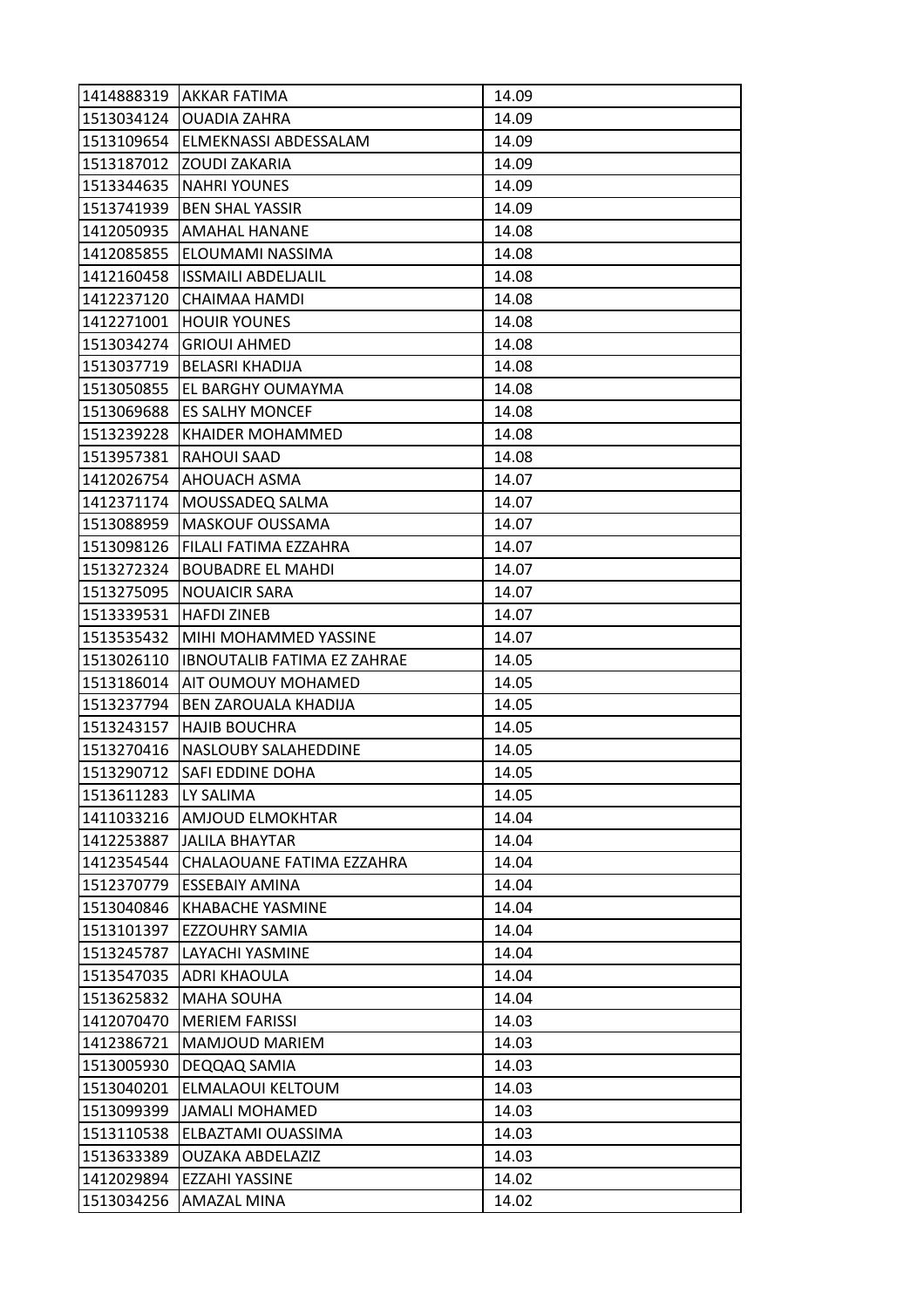| 1513066206 | NOUBAIR DOUAA             | 14.02 |
|------------|---------------------------|-------|
| 1513344664 | <b>SAID OTHMANE</b>       | 14.02 |
| 1513365372 | KIDARI NAWAL              | 14.02 |
| 1513376696 | KHALLOUFI MOUAD           | 14.02 |
| 1513526518 | ABOULKACEM ZAKARIA        | 14.02 |
| 1512006270 | <b>SAADAOUI KHADIJA</b>   | 14.01 |
| 1513000696 | <b>CHARKAOUI SARA</b>     | 14.01 |
| 1513085019 | EL ANSSARI DIKRA          | 14.01 |
| 1513099987 | <b>HSSAINE AICHA</b>      | 14.01 |
| 1412098000 | ISAIDA AZNAG              | 14.00 |
| 1513089063 | <b>DBICH MALAK</b>        | 14.00 |
| 1513527828 | TABKHA HOUSSAM            | 14.00 |
| 1513618429 | <b>KATIBI MOUAD</b>       | 14.00 |
| 1412002064 | <b>ANFLOUSSE HANANE</b>   | 13.99 |
| 1412014774 | <b>EL BACHRI HOUDA</b>    | 13.99 |
| 1412081102 | HANAE EL HACHIMI          | 13.99 |
| 1412289361 | <b>BOUFOUSSE OMAR</b>     | 13.99 |
| 1512241930 | <b>HOUAS ABDESSALAM</b>   | 13.99 |
| 1513241707 | <b>BOUSSELHAM NAJOUA</b>  | 13.99 |
| 1513245760 | <b>GOUACH CHAIMAE</b>     | 13.99 |
| 1513379945 | BAHRI CHAIMAA             | 13.99 |
| 1513537041 | <b>GADDA NOUHAILA</b>     | 13.99 |
| 1513004816 | <b>MANSOURI SOUFIANE</b>  | 13.98 |
| 1513078523 | <b>OUMERRI JIHAD</b>      | 13.98 |
| 1513079075 | KADDOUCHE MOUNYA          | 13.98 |
| 1513152164 | <b>ROCHDI KAWTAR</b>      | 13.98 |
| 1513379890 | <b>GHATTAB AMAL</b>       | 13.98 |
| 1513552229 | <b>FELLAH OUMAIMA</b>     | 13.98 |
| 1412327951 | FIKRY ZINEB               | 13.97 |
| 1513066238 | CHAKIR AHLAME             | 13.97 |
| 1513101425 | <b>CHOUIRGUI ISMAIL</b>   | 13.97 |
| 1513337435 | <b>MEKTANE HOUSSAM</b>    | 13.97 |
| 1513941459 | RAHHAWI HAFID             | 13.97 |
| 1411548669 | <b>NEZHA BOUYAHIA</b>     | 13.96 |
| 1513035904 | <b>ATKTAOU ASMAE</b>      | 13.96 |
| 1513281753 | <b>TABOUT KHADIJA</b>     | 13.96 |
| 1513288365 | <b>SARIRA HAJAR</b>       | 13.96 |
| 1513526001 | EL BAHRAOUI LAMYAE        | 13.96 |
| 1513527938 | LYAZIDI YASSIN            | 13.96 |
| 1412718090 | <b>EL IDRISSI MOHCINE</b> | 13.95 |
| 1513076794 | <b>BENMAZHAR NIDAL</b>    | 13.95 |
| 1513084411 | ABOUNAOUAFIL LAILA        | 13.95 |
| 1513100847 | EL AZALI MOHAMED REDA     | 13.95 |
| 1513251268 | EL GANA KHANSAE           | 13.95 |
| 1513274800 | <b>BAHJA IKRAM</b>        | 13.95 |
| 1513360205 | JAMAL HAJAR               | 13.95 |
| 1513380589 | <b>KHYA MANAL</b>         | 13.95 |
| 1414422475 | <b>JABIL MOHAMMED</b>     | 13.94 |
| 1412070403 | <b>IMANE SARIKH</b>       | 13.93 |
| 1412096838 | YASMINE SATOURI           | 13.93 |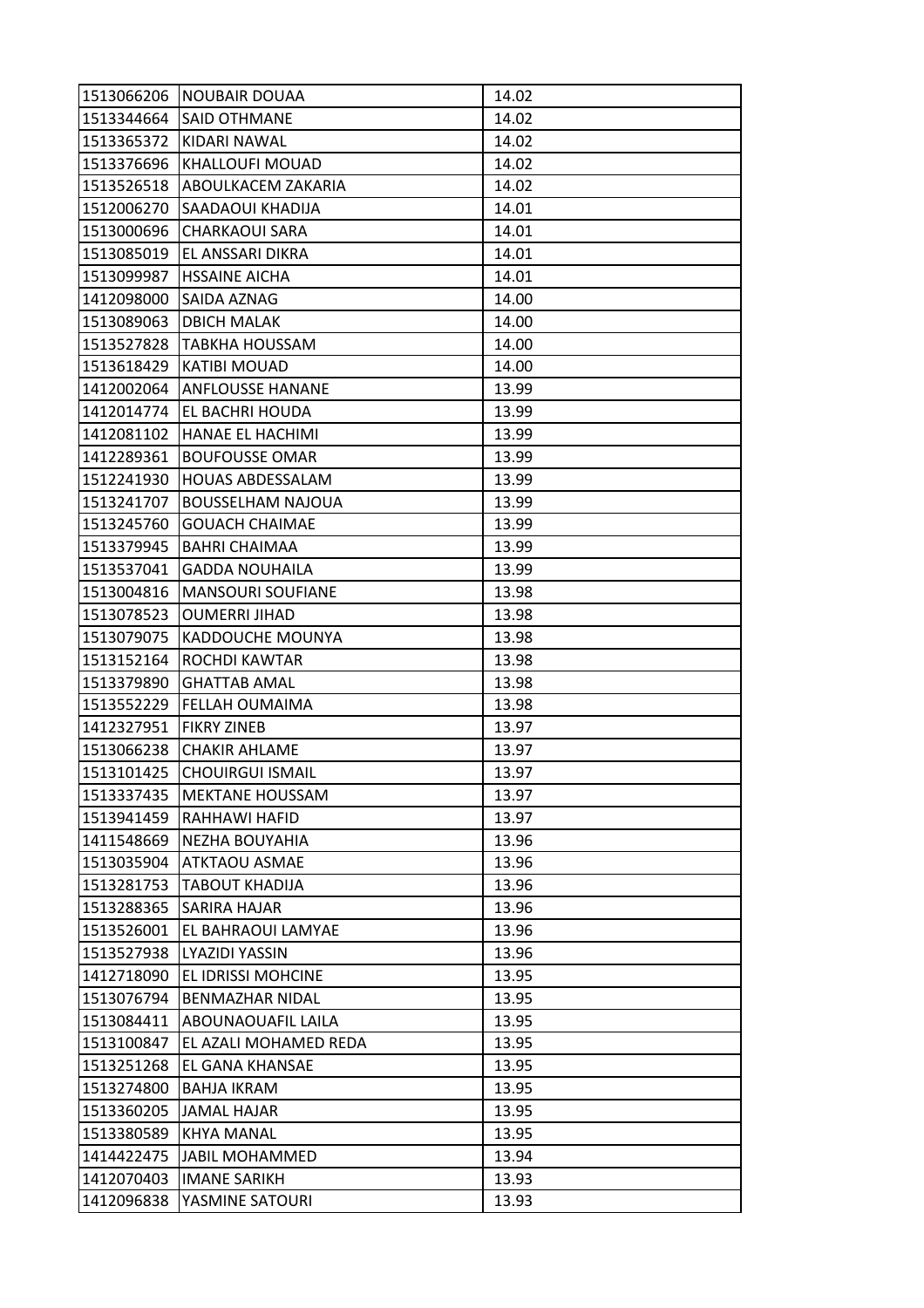| 1412244175 | <b>IGHIZLANE DRIF</b>         | 13.93 |
|------------|-------------------------------|-------|
| 1513029202 | <b>MARIRE MARYEM</b>          | 13.93 |
| 1513084340 | <b>EZZALLAT ACHRAF</b>        | 13.93 |
| 1513088996 | <b>BEN MOUMOU ACHRAF</b>      | 13.93 |
| 1513089721 | AMARA LAMIYA                  | 13.93 |
| 1513100523 | KHYAT ASSIA                   | 13.93 |
| 1513200168 | <b>ABOUABDALLAH ADIL</b>      | 13.93 |
| 1513346656 | <b>RHIOUI SAIDA</b>           | 13.93 |
| 1513869900 | <b>SAIDI SELMA</b>            | 13.93 |
| 1513033374 | <b>IMZILEN LAMYA</b>          | 13.92 |
| 1513080989 | KAMAITI SOUKAINA              | 13.92 |
| 1513338747 | <b>JELTHI HOUDA</b>           | 13.92 |
| 1412022837 | <b>SBBAR NAIRA</b>            | 13.91 |
| 1513000591 | <b>AKAZOU HASNA</b>           | 13.91 |
| 1513077520 | <b>AITBATASS CHAIMA</b>       | 13.91 |
| 1513174086 | <b>AMMOR HOUDA</b>            | 13.91 |
| 1513251448 | EL KHIATI SOUKAINA            | 13.91 |
| 1513380344 | IMAATOUK OTHMANE              | 13.91 |
| 1412035146 | <b>AFIR HAMZA</b>             | 13.90 |
| 1513008443 | EL BALGHITI FATIMA ZAHRAA     | 13.90 |
| 1513114776 | <b>MABROUR SAFIA</b>          | 13.90 |
| 1513378566 | IFATIMA HARRAR                | 13.90 |
| 1513526024 | <b>BOUKSIM FATIMA EZZAHRA</b> | 13.90 |
| 1513040358 | <b>BOUFDIL BRAHIM</b>         | 13.89 |
| 1513162620 | <b>ELMOUTAOUKIL HANANE</b>    | 13.89 |
| 1513324866 | <b>BAKKOUCH CHAIMAA</b>       | 13.89 |
| 1513344949 | NOUIDER MOHAMED KARIM         | 13.89 |
| 1412226963 | MOHAMED-ADNAN LAHKIM          | 13.88 |
| 1513091431 | <b>EL GHOLF CHAIMA</b>        | 13.88 |
| 1513280022 | <b>TAKHIM CHAIMAE</b>         | 13.88 |
| 1513351435 | <b>IJAHDI YASSMINE</b>        | 13.88 |
| 1412073457 | <b>SARA GHAZI</b>             | 13.87 |
| 1513006782 | <b>GOUMARI WAFA</b>           | 13.87 |
| 1512274156 | KHYARA HAMZA                  | 13.86 |
| 1513009819 | CHAJIDI MARWA                 | 13.86 |
| 1513193330 | <b>SLIMANE ARAGRAG</b>        | 13.86 |
| 1513279443 | <b>CHARIF OUSSAMA</b>         | 13.86 |
| 1513870465 | <b>HABI MOHAMMED</b>          | 13.86 |
| 1513099397 | HARISSANE IKRAM               | 13.85 |
| 1513099655 | <b>BOUAYAD MERYAM</b>         | 13.85 |
| 1513533391 | ELOUALI SOUKAINA              | 13.85 |
| 1513279465 | EL KARNY OUMAIMA              | 13.84 |
| 1412003692 | AIT SI HAMOU MOHAMED          | 13.83 |
| 1412728011 | HAMICHE FATIMA ZAHRA          | 13.83 |
| 1512926775 | <b>AZI DRISS</b>              | 13.83 |
| 1513024846 | <b>OUCHEN FATIMA ZAHRA</b>    | 13.83 |
| 1513079504 | <b>BALLA JIHANE</b>           | 13.83 |
| 1513101407 | <b>BENABAD HAJAR</b>          | 13.83 |
| 1513108965 | <b>AMEDJAR KAOUTAR</b>        | 13.83 |
| 1412068832 | <b>FADEL SOUKAINA</b>         | 13.82 |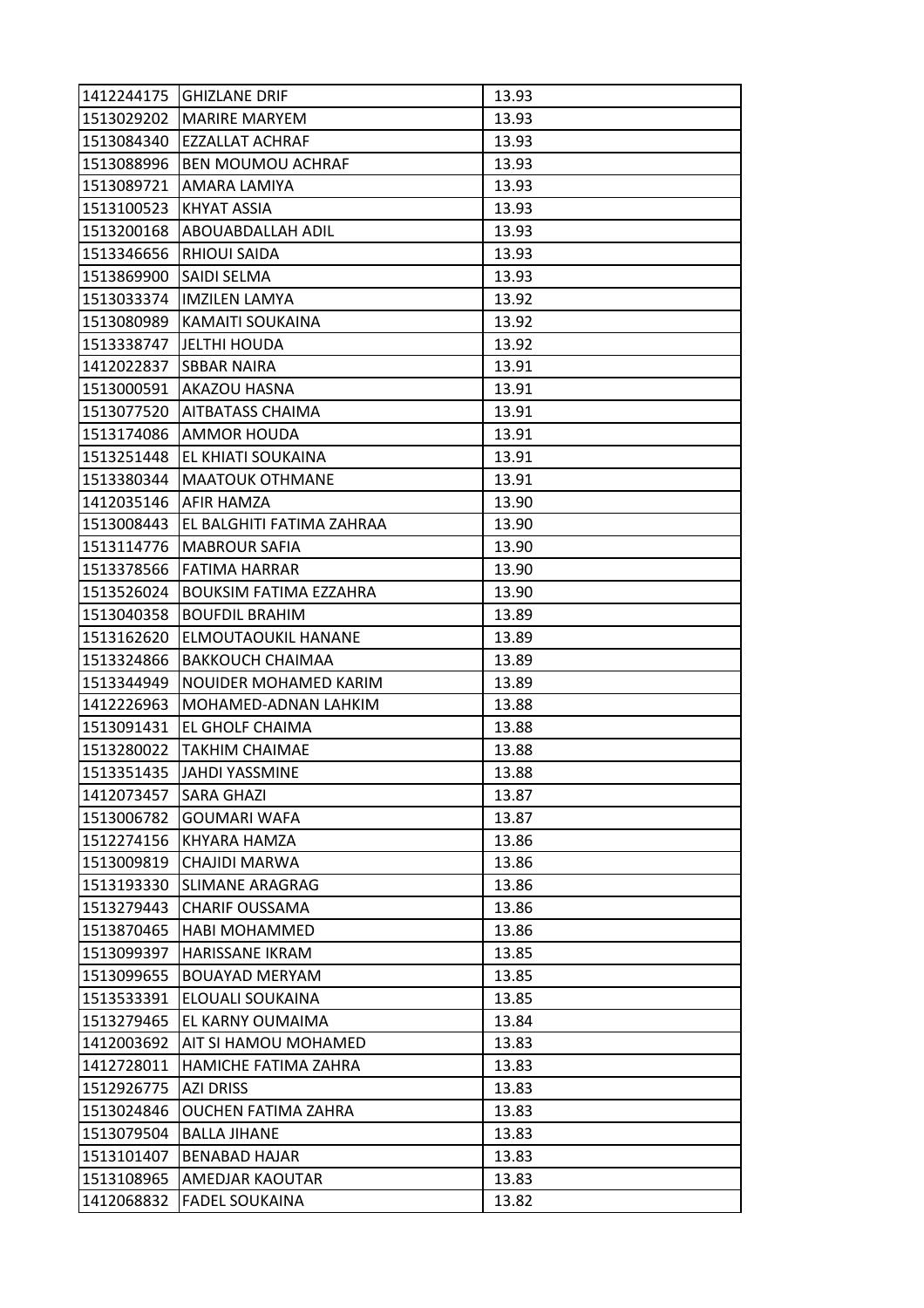| 1512391568 | <b>BOURASS KHADIJA</b>          | 13.82 |
|------------|---------------------------------|-------|
|            | 1513056256 SAAD FATIMA EZZAHRA  | 13.82 |
| 1513164598 | <b>ASSOULI MOHSINE</b>          | 13.82 |
| 1513248214 | <b>ESSAIFI NABIL</b>            | 13.82 |
| 1513271179 | <b>FEKAK KAWTAR</b>             | 13.82 |
| 1513375456 | <b>MOUNASSIR ZINEB</b>          | 13.82 |
| 1513541630 | <b>ET TAOUSY KHADIJA</b>        | 13.82 |
| 1513940847 | <b>ELOUALI YASSINE</b>          | 13.82 |
| 1511025232 | IBRIKA ABDERRAHIM               | 13.80 |
| 1513031340 | <b>NOUISRI AYOUB</b>            | 13.80 |
|            | 1513199555  MOUAYN YAZID        | 13.80 |
| 1513292843 | <b>EL HAJJY HASNA</b>           | 13.80 |
| 1513347469 | ISEDOUANE HAMZA                 | 13.80 |
|            | 1512242019 TAHRI YASSINE        | 13.79 |
| 1513071875 | <b>EZ ZALZOULI AMINA</b>        | 13.79 |
|            | 1513164271   ZAIDI AHLAM        | 13.79 |
| 1513340470 | <b>OUBAID FATIMA ZAHRA</b>      | 13.79 |
| 1513360719 | ISAHRAOUI HAYAT                 | 13.79 |
| 1513373817 | <b>KACIMI KAWTAR</b>            | 13.79 |
| 1513099339 | <b>KNIDIRI AHMED AMINE</b>      | 13.78 |
|            | 1513171511   ELQOBAA ANASS      | 13.78 |
| 1513272304 | <b>IBRAHIMI AICHA</b>           | 13.78 |
| 1513279401 | <b>ALLAM AYOUB</b>              | 13.78 |
| 1515126377 | <b>CHAHID ADNANE</b>            | 13.78 |
| 1412086420 | AZED-DINE LAHMAMDA              | 13.77 |
| 1412099255 | MERIEM SAIDI                    | 13.77 |
| 1513099385 | <b>BELKAMEL ADAM</b>            | 13.77 |
| 1513199982 | <b>BAHHAD OUMAYMA</b>           | 13.77 |
| 1513231884 | HOUBAIRI DOHA                   | 13.77 |
| 1513551713 | <b>ESSLMANI KHAWLA</b>          | 13.77 |
| 1513863288 | <b>IMOKHTARI KARIM</b>          | 13.77 |
| 1513957298 | <b>HMIDI YOUSSRA</b>            | 13.77 |
| 1412040283 | <b>SALIMA EZZAYYANY</b>         | 13.76 |
| 1513165175 | RABYA FATIMA ZAHRA              | 13.76 |
| 1513272715 | <b>HASSANI SAID</b>             | 13.76 |
| 1513324999 | <b>LEBCHIRI RAJAA</b>           | 13.76 |
| 1513361312 | <b>MIFTAHI AYMEN</b>            | 13.76 |
| 1513937676 | MHAMDI ALAOUI MAJDA             | 13.76 |
| 1412316414 | <b>BELKHEYAT ABDELMOUTTALIB</b> | 13.75 |
| 1412395385 | <b>MOUGHIT HAMZA</b>            | 13.75 |
| 1513001444 | <b>DERKAOUI SOUKAINA</b>        | 13.75 |
| 1513023497 | <b>IDMOUSSA IMANE</b>           | 13.75 |
| 1513346017 | <b>ZERROUKI HASSAN</b>          | 13.75 |
| 1513551608 | <b>MOUZOUNE RHIZLANE</b>        | 13.75 |
| 1513952706 | <b>SALMA BENKARTOUA</b>         | 13.75 |
| 1513037657 | <b>OUSKOUBANE MUSTAPHA</b>      | 13.74 |
| 1513089096 | AL MOUSTAFA CHARIFA             | 13.74 |
| 1513099626 | <b>AHACHMI MUSTAPHA</b>         | 13.74 |
| 1513101421 | EL HAFIANY ABDELLAH             | 13.74 |
| 1513804187 | <b>CHOKRAFI MAHA</b>            | 13.74 |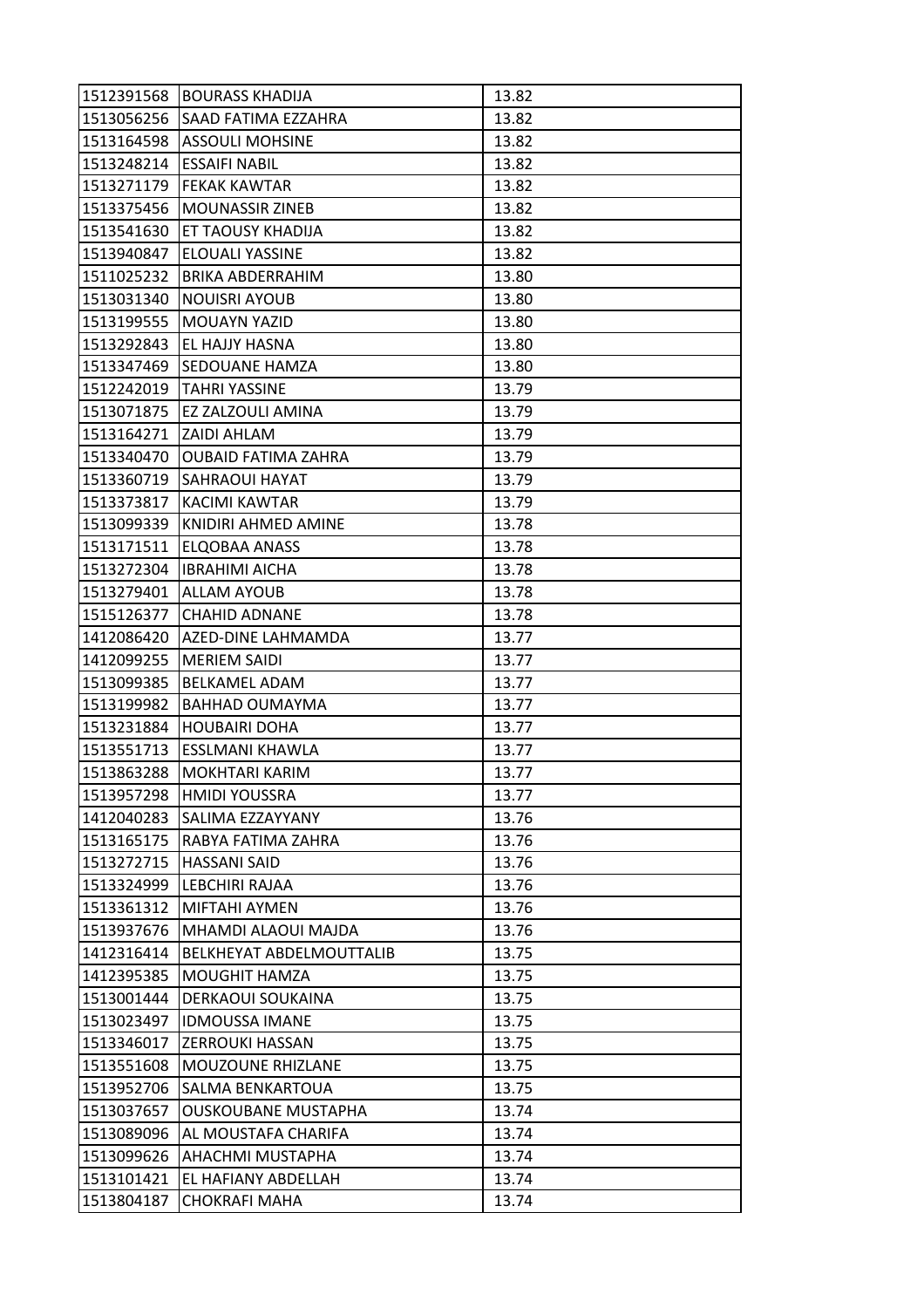|            | 1513938760 BOUMALKHA MOHAMED | 13.74 |
|------------|------------------------------|-------|
|            | 1412099350 IMANE HILALI      | 13.73 |
| 1412099623 | BELLACHIA ROFAYDA            | 13.73 |
| 1412072517 | <b>MOHAMED YOUSFI</b>        | 13.72 |
| 1412072540 | <b>ASSMA GUERJOUM</b>        | 13.72 |
|            | 1412088905 FARAH BOUZAIT     | 13.72 |
|            | 1513022071   MOUNAJ MERYEM   | 13.72 |
| 1513281009 | EL OUARDASSI EL HOCIEN       | 13.72 |
| 1513324987 | JADOUANE DOUNIA              | 13.72 |
| 1513762983 | <b>JAOUANI WISSAL</b>        | 13.72 |
| 1513856199 | MOKHTARI AHLAM               | 13.72 |
| 1513013820 | <b>GUEMOURI SALAH EDDINE</b> | 13.71 |
| 1513028974 | <b>MEZOUARI REQUIA</b>       | 13.71 |
| 1513248159 | <b>DLILAI LAILA</b>          | 13.71 |
| 1513250088 | ROUIHA SALMA                 | 13.71 |
|            | 1513366029 LAKLACHE SALMA    | 13.71 |
| 1513804630 | <b>BAROUKH ISMAIL</b>        | 13.71 |
| 1513949809 | <b>ES SAFI HAMZA</b>         | 13.71 |
| 1513352300 | <b>KMITI MEHDI</b>           | 13.70 |
| 1513701029 | <b>MUSLIM MOUNIA</b>         | 13.70 |
| 1412003742 | MOUADILI OMAR                | 13.68 |
| 1412758247 | EL ALAOUI FATIMA ZAHRA       | 13.68 |
| 1513098550 | <b>EL GHOZAIL HAJAR</b>      | 13.68 |
| 1513158979 | <b>JADAOUI YASSINE</b>       | 13.68 |
| 1513244911 | <b>ABOULFADIL ZINEB</b>      | 13.68 |
| 1513281825 | <b>FADIL HASNAA</b>          | 13.68 |
| 1513316257 | <b>ZAGHRAOUI AYMANE</b>      | 13.68 |
| 1513331838 | <b>RHOUFIRY SOUFIANE</b>     | 13.68 |
| 1513847726 | <b>BOUDLLAL SALAH EDDINE</b> | 13.68 |
| 1412030581 | <b>HOUISSE SAMIR</b>         | 13.67 |
| 1412248996 | ABDERRAHMANE HOURMET-ALLAH   | 13.67 |
| 1412854519 | <b>ELJOHRI MAHA</b>          | 13.67 |
| 1513048888 | <b>AYACH LOUILLA</b>         | 13.67 |
| 1513345628 | AZMANI KENZA                 | 13.67 |
| 1512280601 | <b>BENTADIFTE ABDELAZIZ</b>  | 13.66 |
| 1513016206 | <b>AZARQAN MARYEM</b>        | 13.66 |
| 1513230065 | <b>SAISSI HASSANI FADOUA</b> | 13.66 |
| 1513777470 | TOUZANI MOHAMMED AMINE       | 13.66 |
| 1515126607 | <b>ELALAOUI RACHID</b>       | 13.66 |
| 1412021973 | <b>HAFID ABDELKRIM</b>       | 13.65 |
| 1412065040 | <b>SIHAM BOUAZIZI</b>        | 13.65 |
| 1513006694 | <b>MRABET MARIEM</b>         | 13.65 |
| 1513088468 | <b>SANADE ZINEB</b>          | 13.65 |
| 1513280012 | INECHCHAD HOUDA              | 13.65 |
| 1513280066 | <b>HARBI HAMZA</b>           | 13.65 |
| 1513004244 | <b>FLOUCHI IMANE</b>         | 13.64 |
| 1513100095 | <b>BELBARK REDA</b>          | 13.64 |
| 1412238187 | M'SADDEK EL MAHDI            | 13.63 |
| 1513093272 | LALAOUI BENCHERIF HOUDA      | 13.63 |
| 1513345499 | <b>BOUKHARE IMANE</b>        | 13.63 |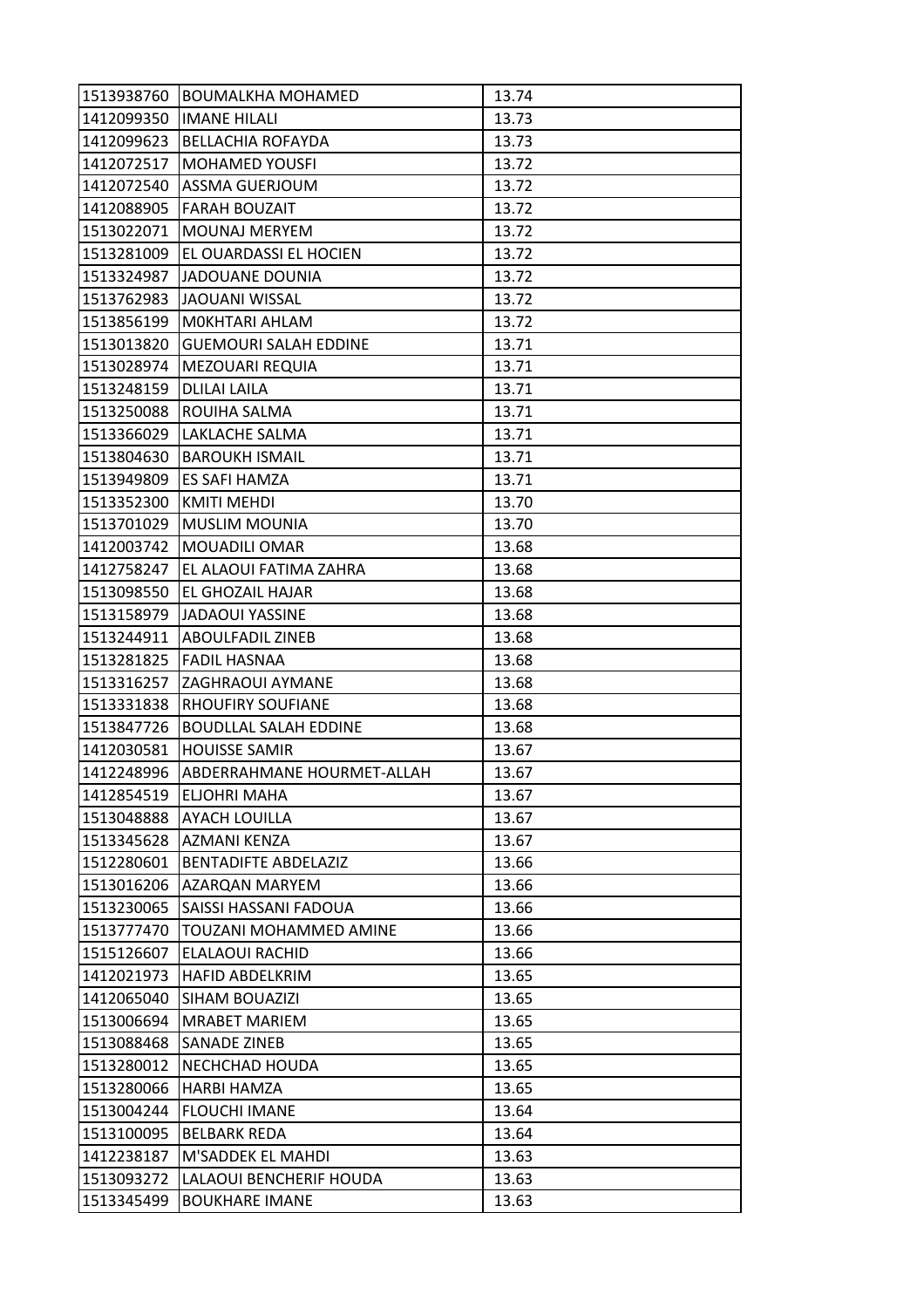| 1513780131 | <b>HNIDA YOUNESS</b>        | 13.63 |
|------------|-----------------------------|-------|
| 1412066369 | <b>ELMEHDI BOUDIAB</b>      | 13.62 |
| 1412363752 | <b>MIJEL YOUSSEF</b>        | 13.62 |
| 1512254454 | <b>HERMACH HAMZA</b>        | 13.62 |
| 1513099221 | <b>ORFI SAID</b>            | 13.62 |
| 1513231591 | <b>FELLAHI AYA</b>          | 13.62 |
| 1513239296 | <b>ESSKALI ANAS</b>         | 13.62 |
| 1513341201 | ELGHOUAS FATIMA ZAHRA       | 13.62 |
| 1412170978 | <b>NASSIH SAMAH</b>         | 13.61 |
| 1412253307 | <b>SALMA ERFOUDI</b>        | 13.61 |
| 1513007892 | <b>AJDIGUE JINANE</b>       | 13.61 |
| 1513232666 | <b>EL MAHDAOUI GHIZLANE</b> | 13.61 |
| 1513621081 | KOUZIH MOHAMED              | 13.61 |
| 1412026527 | EL HADAOUI ABDERRAHIM       | 13.60 |
| 1412028221 | DARHAM LAHCEN               | 13.60 |
| 1412098427 | YASSINE EL MERNISSI         | 13.60 |
| 1412347559 | <b>SABER HANAE</b>          | 13.60 |
| 1513272056 | ITELTI MARIAM               | 13.60 |
| 1513326107 | CHATTOUHI MOHAMED AMINE     | 13.60 |
| 1513338391 | AIT BIHI OUMAIMA            | 13.60 |
| 1513358872 | <b>ZAKARIA ELOUAKDI</b>     | 13.60 |
| 1513361162 | <b>FAKIR KHADIJA</b>        | 13.60 |
| 1412002042 | <b>MESKINE MOULOUD</b>      | 13.59 |
| 1512392720 | KHALIDI WIDAD               | 13.59 |
| 1513050312 | <b>BOUHADI OUMAIMA</b>      | 13.59 |
| 1513100810 | <b>SEBBAN ZINEB</b>         | 13.59 |
| 1513162553 | ISBAI IKRAM                 | 13.59 |
| 1513236067 | ELHAJJAM KHAOULA            | 13.59 |
| 1513251503 | <b>HADIK FAOUZI</b>         | 13.59 |
| 1513551532 | <b>AHIDOUN KAWTAR</b>       | 13.59 |
| 1412021946 | IBAKKAR FATIHA              | 13.58 |
| 1412099407 | <b>LARBI SEFIANI</b>        | 13.58 |
|            | 1513029025   IKSRAY AKRAM   | 13.58 |
| 1513029773 | AOUDID YAMNA                | 13.58 |
| 1512391691 | <b>RITA YASSINE</b>         | 13.57 |
| 1513006527 | <b>MOUNA NADIR</b>          | 13.57 |
| 1513031365 | <b>ANAOUCH MERIEM</b>       | 13.57 |
| 1513241497 | <b>BELBOUHALI GHITA</b>     | 13.57 |
| 1513949729 | NABIL ABDESSAMIA            | 13.57 |
| 1412290936 | <b>KARIMI ZHOUR</b>         | 13.55 |
| 1512095043 | <b>BAKHALI IMANE</b>        | 13.55 |
| 1512927438 | AIT MOUH ABDELILAH          | 13.55 |
| 1513113611 | <b>AIT MANSOUR HAJAR</b>    | 13.55 |
| 1513283098 | CHABAB CHAIMAA              | 13.55 |
| 1513365935 | <b>BCHAIKER MOHAMMED</b>    | 13.55 |
| 1513552271 | LAMDOUAR ASMAE              | 13.55 |
| 1411033429 | <b>AIT BAKRIM YOUSSEF</b>   | 13.54 |
| 1412098647 | <b>MOSTAPHA NAMOUS</b>      | 13.54 |
| 1513231837 | HABIBALLAH MOHAMMED RIDA    | 13.54 |
| 1513276824 | <b>AMRI CHOUAIB</b>         | 13.54 |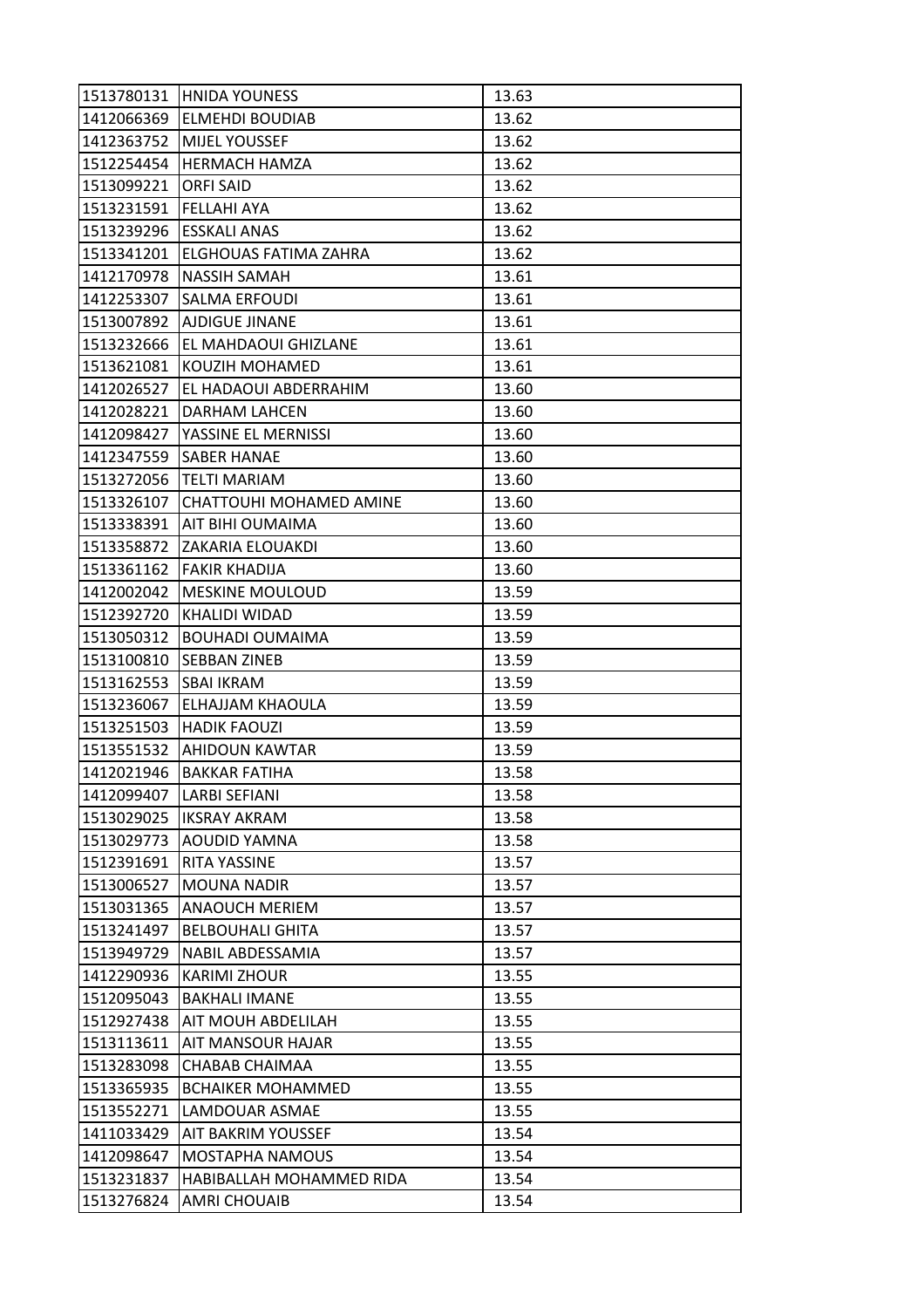|            | 1513318170 BRIRHLI WAFAA   | 13.54 |
|------------|----------------------------|-------|
| 1513356503 | <b>ABAHAJ AYOUB</b>        | 13.54 |
| 1513377332 | <b>GARGACH OTHMAN</b>      | 13.54 |
| 1513936700 | DAABBI AYOUB               | 13.54 |
| 1412864266 | <b>GHOURDOU ILYASS</b>     | 13.52 |
| 1512098484 | <b>AMARHLIF OUMAIMA</b>    | 13.52 |
| 1513005859 | <b>ABOUJAAFAR OTHMANE</b>  | 13.52 |
| 1513066179 | <b>SARHRAOUI SOUHAIB</b>   | 13.52 |
| 1513341021 | <b>ERRAIDE JAWHARA</b>     | 13.52 |
| 1513376156 | RAZIK ELMEHDI              | 13.52 |
| 1412908208 | <b>KHANNOUS ZINEB</b>      | 13.51 |
| 1512081428 | <b>BEN SOUIRA MOHAMMED</b> | 13.51 |
| 1513160431 | EL FARSI MOHAMED AMINE     | 13.51 |
| 1513271261 | <b>CHOUKRI KHADIJA</b>     | 13.51 |
| 1513320046 | <b>BOUBARDA SAAD</b>       | 13.51 |
| 1513341688 | <b>MARSSID SALMA</b>       | 13.51 |
| 1513372794 | EL HOUSNI OUMAIMA          | 13.51 |
| 1515592623 | EL MANSOURY SAFAA          | 13.51 |
| 1412757625 | LAABIDI MUSTAPHA           | 13.50 |
| 1513001767 | <b>ELKATIB ABDELWAHED</b>  | 13.50 |
| 1513051099 | <b>BANNANI IMAD</b>        | 13.50 |
| 1513226049 | <b>AKKOUR SANAA</b>        | 13.50 |
| 1513288590 | RHAZOUANI HOUDA            | 13.50 |
| 1412054841 | ARGUIBI NOUHAYLA           | 13.49 |
| 1513006469 | <b>BOUDDOUNIT LAILA</b>    | 13.49 |
| 1513012850 | <b>ESCHAIBI ABDELJALIL</b> | 13.49 |
| 1513050309 | EDDAHDOUHI KHALID          | 13.49 |
| 1412040021 | <b>OLAYA MARIR</b>         | 13.48 |
| 1513760569 | <b>HEDDOUN OUISSAL</b>     | 13.48 |
| 1513931880 | <b>IBRAHIMI AMINE</b>      | 13.48 |
| 1412003679 | <b>JJOUBAIR HAJAR</b>      | 13.47 |
| 1513374088 | <b>EZ ZAIDI ASMAE</b>      | 13.47 |
| 1513546940 | RAI FATIMA ZAHRA           | 13.47 |
| 1513941200 | ARBAOUI HAMZA              | 13.47 |
| 1512013991 | <b>AGOULA HAMZA</b>        | 13.46 |
| 1513094501 | RAIS ANAS                  | 13.46 |
| 1513245759 | <b>ELMASTI ZINEB</b>       | 13.46 |
| 1512019697 | <b>FARFAOUA TAOUFIQ</b>    | 13.45 |
| 1512241937 | LOUGHRIBI MOUAD            | 13.45 |
| 1513003666 | <b>AZIZ FADOUA</b>         | 13.45 |
| 1513012605 | EL ABDELLAOUI MOHAMED      | 13.45 |
| 1513073129 | <b>CHOLO MERYEME</b>       | 13.45 |
| 1513350209 | <b>HALIMA EL ADRAOUI</b>   | 13.45 |
| 1513742788 | MOUSTADIF JAWAD            | 13.45 |
| 1412929059 | EL MAZOUZI HANANE          | 13.43 |
| 1513073013 | ECHCHOUQI DOUNIA           | 13.43 |
| 1513074472 | BENZAOUIA MOHAMED AMINE    | 13.43 |
| 1513606495 | LOLOZI ANAS                | 13.43 |
| 1412040290 | <b>ANASS EL MOUHILI</b>    | 13.42 |
| 1513019362 | <b>OUJJA RACHID</b>        | 13.42 |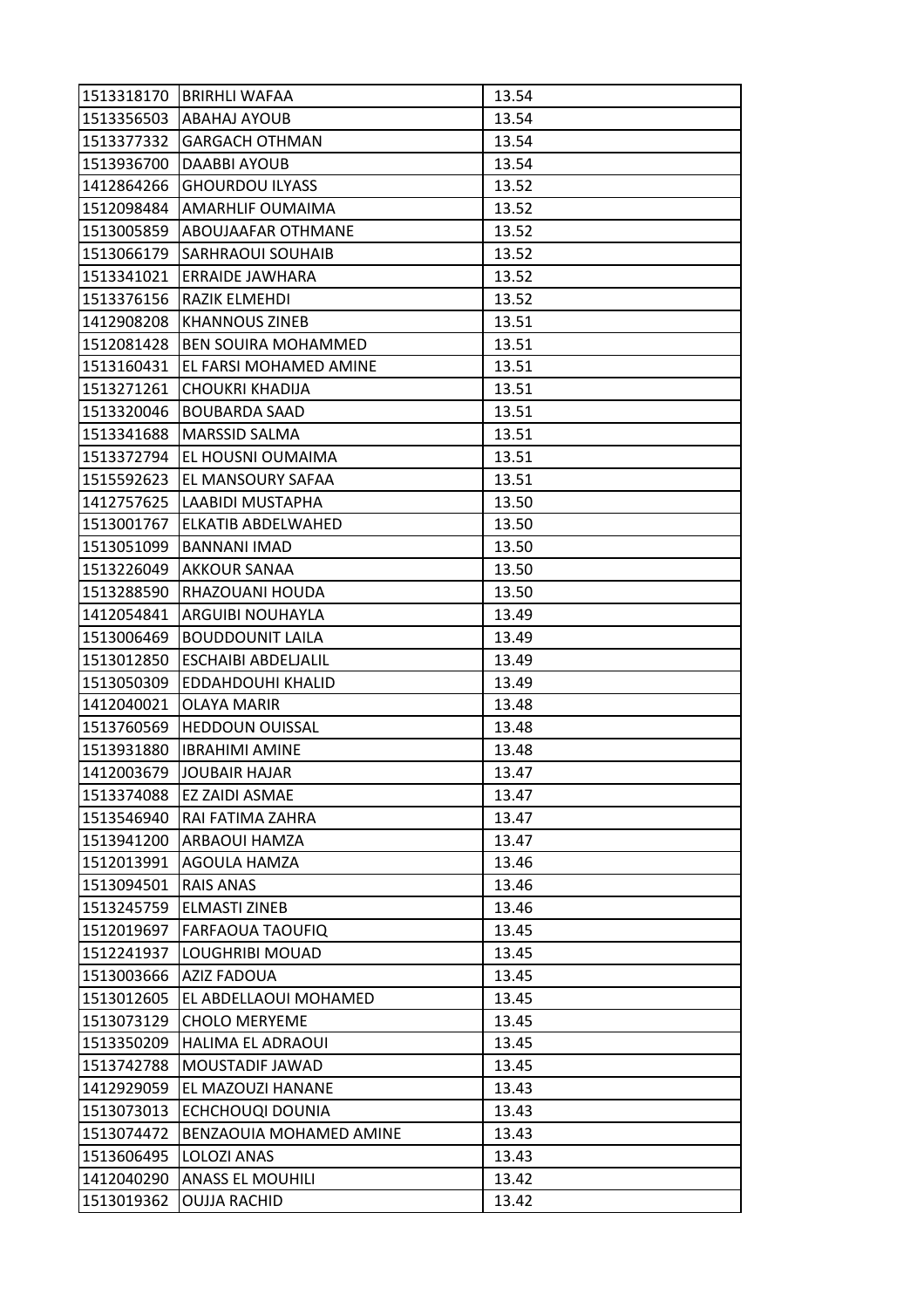|            | 1513030146   OUSSOUS HOUDA         | 13.42 |
|------------|------------------------------------|-------|
|            | 1513074445 SAADAOUI FATIMA EZZAHRA | 13.42 |
| 1513085485 | <b>ESSAADI OTMANE</b>              | 13.42 |
| 1513272345 | <b>HAMMADI ASMAE</b>               | 13.42 |
| 1513338946 | <b>TABAT BADR</b>                  | 13.42 |
|            | 1412065125  HASNA DEMNATI          | 13.41 |
| 1512241789 | <b>BOUANANI MUSTAFA</b>            | 13.41 |
| 1513249606 | ILISTIKAOUI CHAIMAE                | 13.41 |
| 1513369816 | <b>AMEZARGOU AMAL</b>              | 13.41 |
| 1513684978 | AHAKINE MOHAMED                    | 13.41 |
| 1513037933 | HANI AHMED                         | 13.40 |
| 1513069571 | <b>ELMAAYAR KHAOULA</b>            | 13.40 |
| 1513286738 | <b>QBAICHI AYOUB</b>               | 13.40 |
| 1513349111 | <b>HANBALI SARA</b>                | 13.40 |
| 1513076835 | <b>DAMOULAY SAFIA</b>              | 13.39 |
| 1513288596 | <b>SAOUI HAFSA</b>                 | 13.39 |
| 1513361958 | MGANI YAHYA                        | 13.39 |
| 1513532136 | <b>ELYOUSFI SIHAM</b>              | 13.39 |
| 1412379747 | <b>HAQQOUM SAAD</b>                | 13.38 |
| 1412380340 | <b>SAOUD HAMZA</b>                 | 13.38 |
| 1512280517 | <b>WAHBI OMAR FAROUK</b>           | 13.38 |
| 1512624105 | <b>NAOUI CHAIMAE</b>               | 13.38 |
| 1513009836 | <b>RACHID HAJAR</b>                | 13.38 |
| 1513028575 | <b>BANOU HALIMA</b>                | 13.38 |
| 1513152206 | <b>RAOUF MOHAMED</b>               | 13.38 |
| 1513169671 | DRIHIME HAMZA                      | 13.38 |
| 1513174096 | <b>LEZAR ZAHIRA</b>                | 13.38 |
| 1513620485 | <b>CHEKKOUF NOUH</b>               | 13.38 |
| 1512042450 | EL HANAFI KHADIJA                  | 13.37 |
| 1513291471 | <b>CHATIBI FATIMA ZAHRA</b>        | 13.37 |
| 1513802062 | <b>FADSSI SAIF EDDINE</b>          | 13.37 |
| 1513950371 | NASRI FATIMA ZAHRA                 | 13.37 |
| 1412253302 | <b>HASSAN HMIYED</b>               | 13.36 |
| 1513032588 | <b>BOUKAL OUMAIMA</b>              | 13.36 |
| 1513077254 | RAISSE HALIMA                      | 13.36 |
| 1513235320 | CHEBBAKI KHADIJA                   | 13.36 |
| 1513279063 | <b>SELLOUM MOHAMED</b>             | 13.36 |
| 1513340425 | KHARZANI LAMIAA                    | 13.36 |
| 1513934544 | <b>BENSAID LAYLA</b>               | 13.36 |
| 1512395195 | <b>FATHI ZAKARIA</b>               | 13.35 |
| 1513104933 | <b>BOUIMANE AHMED</b>              | 13.35 |
| 1513754502 | <b>BRAHMANI YASSINE</b>            | 13.35 |
| 1412272239 | <b>TRAIKI YASMINE</b>              | 13.34 |
| 1412526559 | <b>ZAHIRA ZRIRA</b>                | 13.34 |
| 1512934123 | <b>AKKI SLIMAN</b>                 | 13.34 |
| 1513042254 | <b>ECHAIKH MOHAMMED</b>            | 13.34 |
| 1513100859 | <b>KASSAM AMINE</b>                | 13.34 |
| 1513051028 | <b>TAOUSSI ZAINAB</b>              | 13.33 |
| 1513067687 | LOUACHAMA KHAOULA                  | 13.33 |
| 1513226638 | SIDQI MAJDA                        | 13.33 |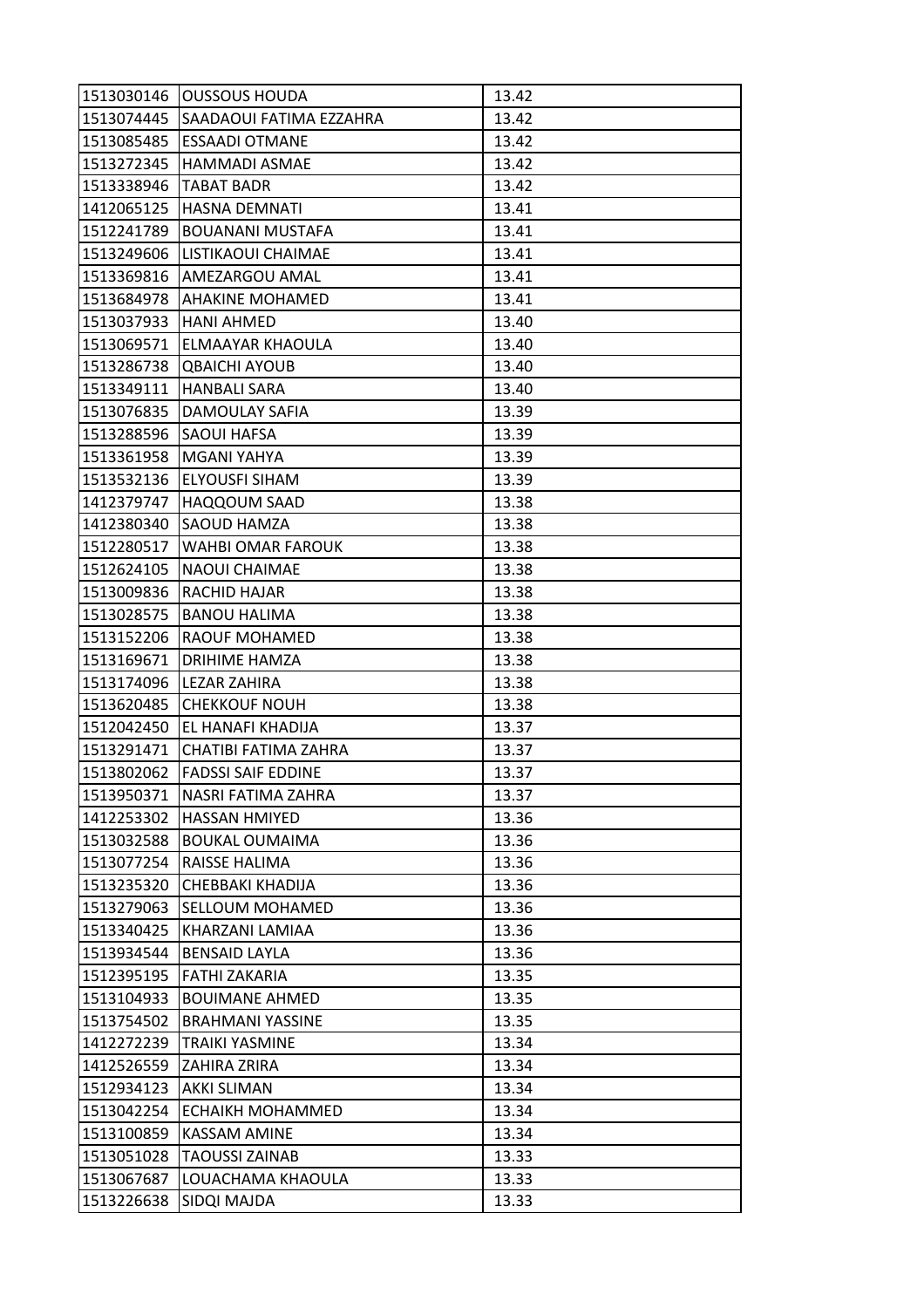| 1513249187 | ELBAHLOULI ABDELMALEK       | 13.33 |
|------------|-----------------------------|-------|
| 1513375650 | <b>MOKDAR SAAD</b>          | 13.33 |
| 1513379689 | RAHMOUNI KHADIJA            | 13.33 |
| 1411252456 | <b>LAILA ZAIMI</b>          | 13.32 |
| 1412027194 | <b>HAMANE HALA</b>          | 13.32 |
| 1513351934 | <b>ABDOU YOUNES</b>         | 13.32 |
| 1513621010 | <b>HAMMOUCH OUSSAMA</b>     | 13.32 |
| 1513937841 | AAOUINTI MYRIEME            | 13.32 |
| 1513007371 | <b>HABICHY SAFA</b>         | 13.30 |
| 1513094749 | <b>ELMAKKAOUY MOHAMED</b>   | 13.30 |
| 1513190670 | <b>CHABOURI HICHAM</b>      | 13.30 |
| 1513226649 | <b>RHALLOUB IMANE</b>       | 13.30 |
| 1513251353 | IMARJEDDINE YOUSSEF         | 13.30 |
| 1513760094 | <b>SBAA EL ALAOUI MOUNA</b> | 13.30 |
| 1412098363 | <b>OUSSAMA BAHITE</b>       | 13.29 |
|            | 1512251793   BENZIDIA ZINEB | 13.29 |
| 1513081411 | <b>BOUKHLIF MOHAMED</b>     | 13.29 |
| 1513115144 | KONJIH KALTOUM              | 13.29 |
| 1513243861 | <b>CHEKROUN SOUKAINA</b>    | 13.29 |
| 1412526829 | <b>MARWA BEL KHEIR</b>      | 13.28 |
| 1511069757 | <b>OUCHOUT LAHCEN</b>       | 13.28 |
| 1513078576 | <b>FAIZ SIHAM</b>           | 13.28 |
| 1513087487 | LAALYEJ ABDELGHAFOUR        | 13.28 |
| 1513104527 | LAADRAOUI NADIA             | 13.28 |
| 1513356565 | <b>IFAHIM SIHAM</b>         | 13.28 |
| 1513360972 | <b>FATHI HANANE</b>         | 13.28 |
| 1412173513 | <b>SAQRI ASMA</b>           | 13.27 |
| 1513003169 | HYAD OUSSAMA                | 13.27 |
| 1513040851 | IKAMEL ETTAYEB              | 13.27 |
| 1513041416 | <b>EL KHOUR REDOUAN</b>     | 13.27 |
| 1513230120 | <b>CHAMITI SOUHAIL</b>      | 13.27 |
| 1513237667 | <b>GSAIR NADIA</b>          | 13.27 |
| 1513324318 | <b>SEBTI TAHA</b>           | 13.27 |
| 1513358925 | <b>BENSALIM OUSSAMA</b>     | 13.27 |
| 1513385334 | <b>BEN NAKKAS ZINEB</b>     | 13.27 |
| 1513704425 | <b>AKACHAR SOUKAINA</b>     | 13.27 |
| 1513871524 | <b>ZERHOUNI MOHAMMED</b>    | 13.27 |
| 1412343052 | <b>ELFALLAHI SALWA</b>      | 13.26 |
| 1513100218 | EL IDRISSI HADI YASSINE     | 13.26 |
| 1513172287 | <b>ZEYTOUNI YOUSSEF</b>     | 13.26 |
| 1513365517 | <b>BENTAYBI WALID</b>       | 13.26 |
| 1513271175 | BENNARI HAJAR               | 13.25 |
| 1513360583 | <b>KENBOUCH JIHANE</b>      | 13.25 |
| 1513932196 | <b>BOUFALJA IMAD</b>        | 13.25 |
| 1513957249 | <b>ABDESSADEK MERYEM</b>    | 13.25 |
| 1515126519 | <b>OUBIDA ANAS</b>          | 13.25 |
| 1511532672 | <b>BENZAFRANE MOHAMMED</b>  | 13.24 |
| 1513173942 | <b>FENNAN KHADIJA</b>       | 13.24 |
| 1513339083 | EL MATOUKI WAFAA            | 13.24 |
| 1513351469 | RABHI CHAIMAA               | 13.24 |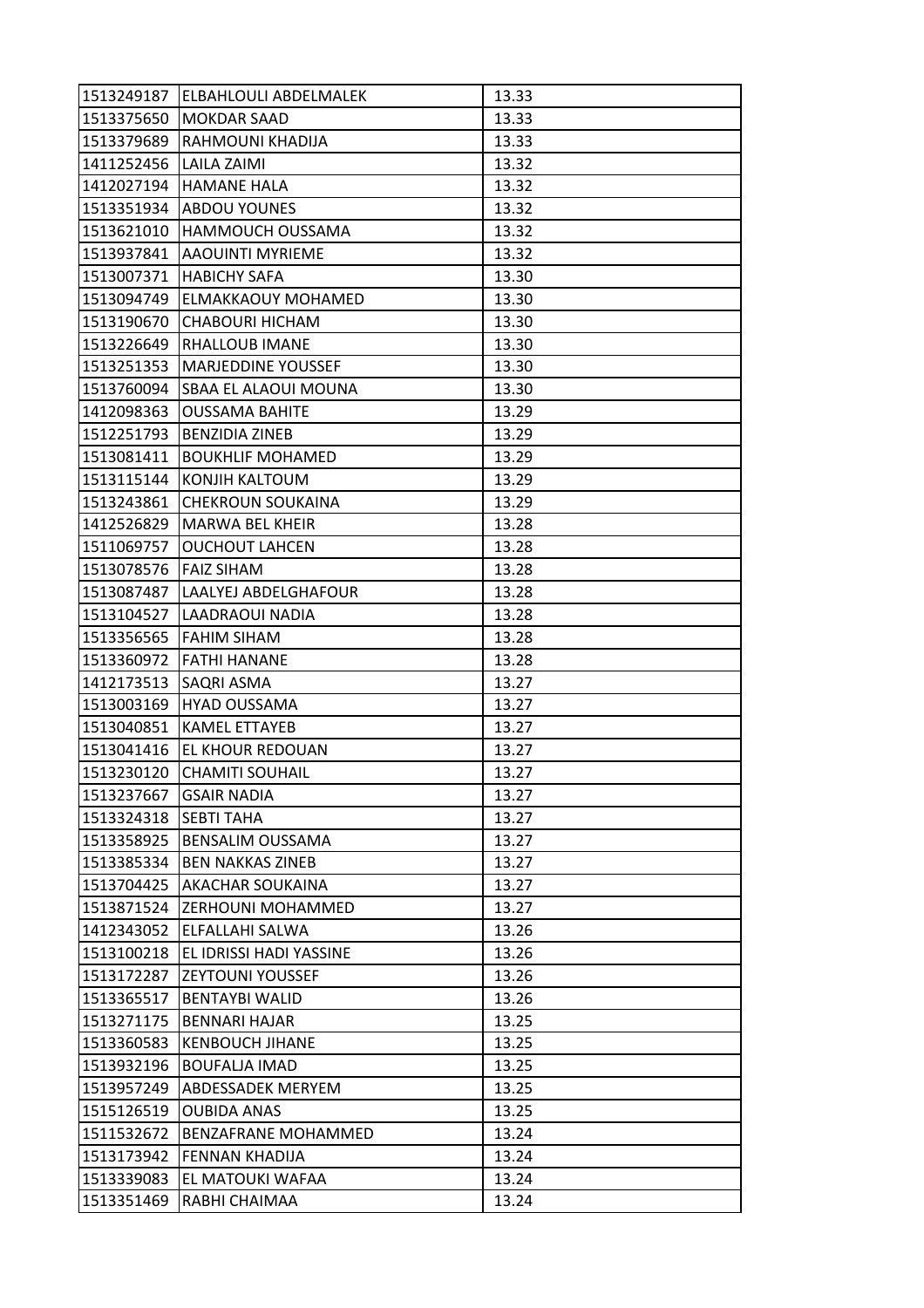|                        | 1513548812 LAABID FATIMA ZAHRA | 13.24 |
|------------------------|--------------------------------|-------|
|                        | 1411081029   TARIK EL HAIBI    | 13.23 |
|                        | 1412004738 AMMAYEN IMANE       | 13.23 |
|                        | 1412031841 LRHAZI YUONES       | 13.23 |
| 1412074286             | <b>MARIAM ER-RETBY</b>         | 13.23 |
|                        | 1513086684  EL AMRI HASSAN     | 13.23 |
|                        | 1513107210 ABARHANE MARYAM     | 13.23 |
| 1513236059             | <b>REBBALI ASMAE</b>           | 13.23 |
| 1513324879             | <b>MOUSTAGHFIR MAROUANE</b>    | 13.23 |
| 1513372809             | <b>RAFI KHADIJA</b>            | 13.23 |
|                        | 1513324242 CHUAIB YOUSSEF      | 13.22 |
| 1513948819             | <b>ZAHAR SOUMAYA</b>           | 13.22 |
| 1513040392             | IALLA ELHABIB                  | 13.21 |
| 1513088965             | <b>BOUHAMED OUSSAMA</b>        | 13.21 |
| 1513228832             | <b>ABOUSSABIQ MERYEM</b>       | 13.21 |
|                        | 1513281016   LOUHA DRISS       | 13.21 |
|                        | 1513756796  Z RARI HAMZA       | 13.21 |
| 1513012656 TALBI ZAHRA |                                | 13.20 |
|                        | 1513106432 AZOUGAGH MOHAMED    | 13.20 |
|                        | 1513353795  AIT MANSOUR HAMZA  | 13.20 |
| 1412540153  ABIR RADI  |                                | 13.18 |
| 1513006768             | <b>MERDI KENZA</b>             | 13.18 |
| 1513099536             | ROUDANI MOHAMED                | 13.18 |
| 1513101763             | <b>AIT BEN MILOUD SOFIANE</b>  | 13.18 |
| 1513171640             | <b>MOUHSSINE BERRAISSOU</b>    | 13.18 |
| 1513382172  ASMAA RAJI |                                | 13.18 |
| 1513014173             | <b>DIYARI JIHANE</b>           | 13.17 |
| 1513957117             | <b>BAMMOU MAJDA</b>            | 13.17 |
| 1412367371             | <b>CHAIMAE MAHTAJ</b>          | 13.16 |
| 1511626932             | IBEL BAGARIA JIHANE            | 13.16 |
| 1513004162             | <b>EL HALLAK SAFIA</b>         | 13.16 |
| 1513249231             | <b>KARKOUB SIHAME</b>          | 13.16 |
| 1513941186             | <b>SEHLI SARA</b>              | 13.16 |
| 1512289216             | <b>ATOUANI ZINEB</b>           | 13.15 |
| 1513088820             | <b>BENNIS SOUFIANE</b>         | 13.15 |
| 1512067415             | <b>BENBNIDAK ANASS</b>         | 13.14 |
| 1513228825             | <b>HASSAR GHITHA</b>           | 13.14 |
| 1513276603             | LAFRANI ISMAIL                 | 13.14 |
| 1412253186             | <b>OUSSAMA BOUHZAM</b>         | 13.13 |
| 1513009829             | <b>SADIK MOUAAD</b>            | 13.13 |
| 1513040835             | LAMHARZI NOUHA                 | 13.13 |
| 1513113947             | <b>LEGHZAL BOUCHRA</b>         | 13.13 |
| 1513281884             | KHAMLICH MOHAMED RIDA          | 13.13 |
| 1513369086             | <b>HOUKMI ASMAE</b>            | 13.13 |
| 1412280065             | <b>ABDERRAZAK MAHJOUBI</b>     | 13.12 |
| 1513050880             | <b>CHOUKRI WIJDAN</b>          | 13.12 |
| 1513101702             | NOUREDDINE FATIMAEZZAHRA       | 13.12 |
| 1513231587             | <b>TIMOUYASSE AYA</b>          | 13.12 |
| 1513341710             | <b>LAGSSISSI REDA</b>          | 13.12 |
| 1513752419             | <b>CHARIF MOUSTAFA</b>         | 13.12 |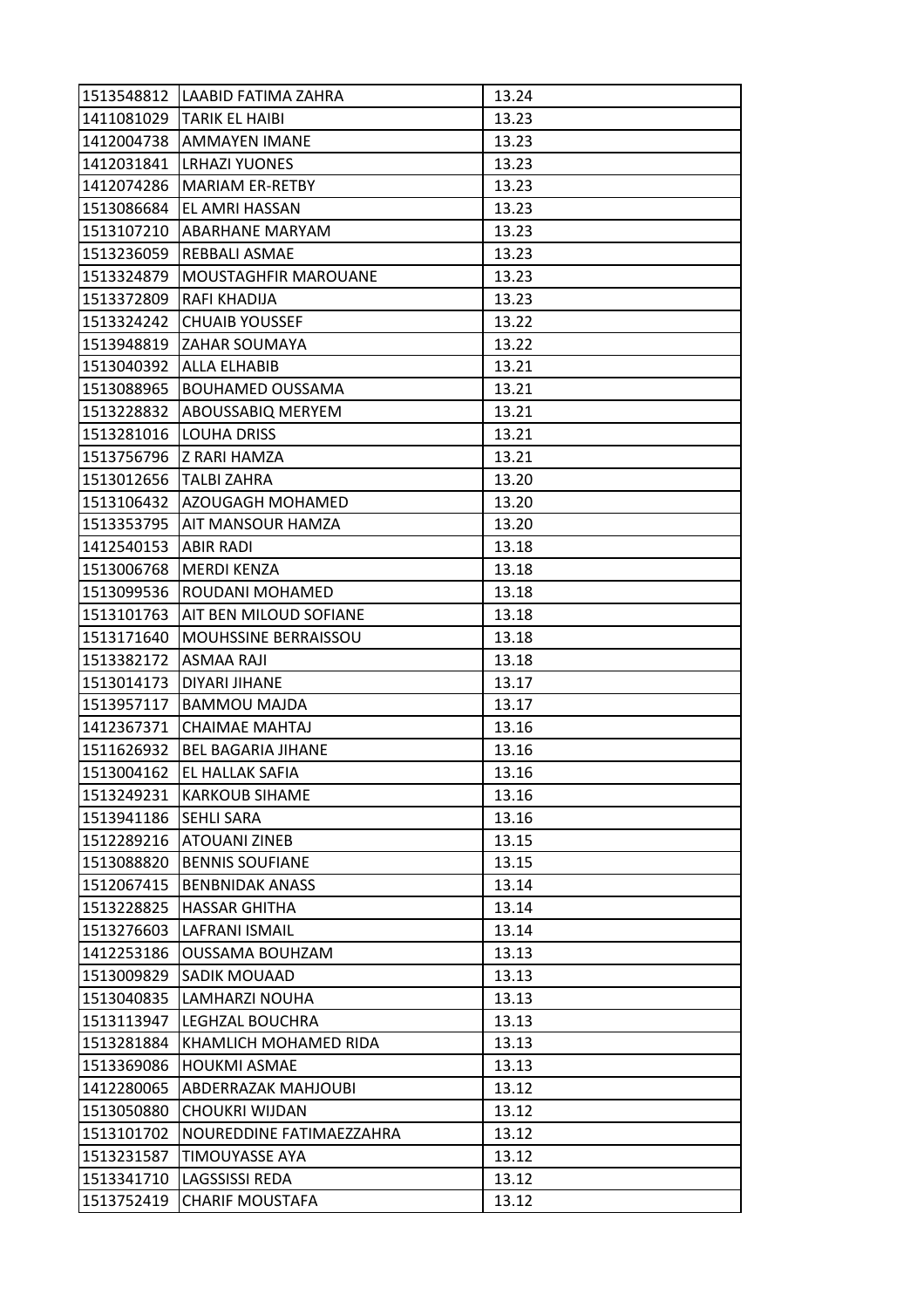| 1412243045 | IMOHAMMEDAMYNE RAAD          | 13.11 |
|------------|------------------------------|-------|
|            | 1513231615   MOKHFI ZAINAB   | 13.11 |
| 1513235248 | <b>MARZAK AMINE</b>          | 13.11 |
| 1513274802 | <b>RIZI LAMIA</b>            | 13.11 |
| 1513275392 | <b>ATIQUE ANAS</b>           | 13.11 |
| 1513040238 | <b>BENAICHA FATIMA ZAHRA</b> | 13.10 |
| 1513092607 | <b>HALA SALMA</b>            | 13.10 |
| 1513252424 | IHAMDAOUI IKRAM              | 13.10 |
| 1412346693 | <b>ELGUASMI MERIEME</b>      | 13.09 |
| 1513007044 | <b>AGDAM JIHANE</b>          | 13.09 |
| 1513068317 | <b>RAFIQI ANAS</b>           | 13.09 |
| 1513374324 | <b>CHIBY MOHAMED</b>         | 13.09 |
| 1513534003 | lELGHAZI NOUR EL IMANE       | 13.09 |
| 1410040672 | NOURADDINE OUTEBRITE         | 13.08 |
| 1513034679 | EL BAHAOUI HANANE            | 13.08 |
| 1513236194 | <b>OMAIRI OUMAYMA</b>        | 13.08 |
| 1513246256 | RAJAA NAJMI                  | 13.08 |
| 1513785326 | JEL KHAYATY NOUHAILA         | 13.08 |
| 1412332977 | MARHABEN SAMIR               | 13.07 |
| 1512086358 | <b>BELQAID BOUJEMAA</b>      | 13.07 |
| 1513089161 | <b>CHAFNAJI NAOUFAL</b>      | 13.07 |
| 1513272311 | SOUALHI NORA                 | 13.07 |
| 1513282106 | <b>SOUHAR ASMAE</b>          | 13.07 |
| 1513040237 | <b>CHOTTA KAOUTAR</b>        | 13.05 |
| 1513380063 | SAISSI HASSANI ZAINEB        | 13.05 |
| 1412075775 | <b>HIBA EL ALAOUI</b>        | 13.04 |
| 1512005714 | AFA NADA                     | 13.04 |
| 1512009339 | EL MONTACER RACHID           | 13.04 |
| 1513036921 | HMOUNNA KHADIJA              | 13.04 |
| 1513160483 | <b>MELLAL YASSINE</b>        | 13.04 |
| 1513240500 | <b>BENNANI SIHAM</b>         | 13.04 |
| 1513936612 | <b>AMKKOUR HIND</b>          | 13.04 |
| 1412033644 | <b>FARSAD SALAHEDDINE</b>    | 13.03 |
| 1412925728 | <b>EL OIFI HASNA</b>         | 13.03 |
| 1512932028 | <b>BAIZOU SOUMAYA</b>        | 13.03 |
| 1513050331 | <b>DILAL GHALI</b>           | 13.03 |
| 1513169672 | <b>ASNA HAMZA</b>            | 13.02 |
| 1513316419 | <b>CHAH AMINA</b>            | 13.02 |
| 1513341212 | <b>ABOUJIDA HALA</b>         | 13.02 |
| 1513526411 | <b>NAIT TAHAR OUMAIMA</b>    | 13.02 |
| 1513940107 | <b>SAIDI YOUSSEF</b>         | 13.02 |
| 1412070455 | <b>ZAINAB EL ABDI</b>        | 13.01 |
| 1412290374 | <b>TAHER HASNAE</b>          | 13.01 |
| 1513074314 | <b>AIT TALEB IKRAM</b>       | 13.01 |
| 1513241971 | <b>EDDAOUDI ZINEB</b>        | 13.01 |
| 1513323443 | EL MEJJAD MOHAMED OTHMANE    | 13.01 |
| 1513547478 | EL HIDAOUI NOUHAILA          | 13.01 |
| 1412099359 | <b>HASSNA AITALI</b>         | 13.00 |
| 1513034137 | <b>IDBAHSINE YACINE</b>      | 13.00 |
| 1513103275 | EL FATIRI AMINE              | 13.00 |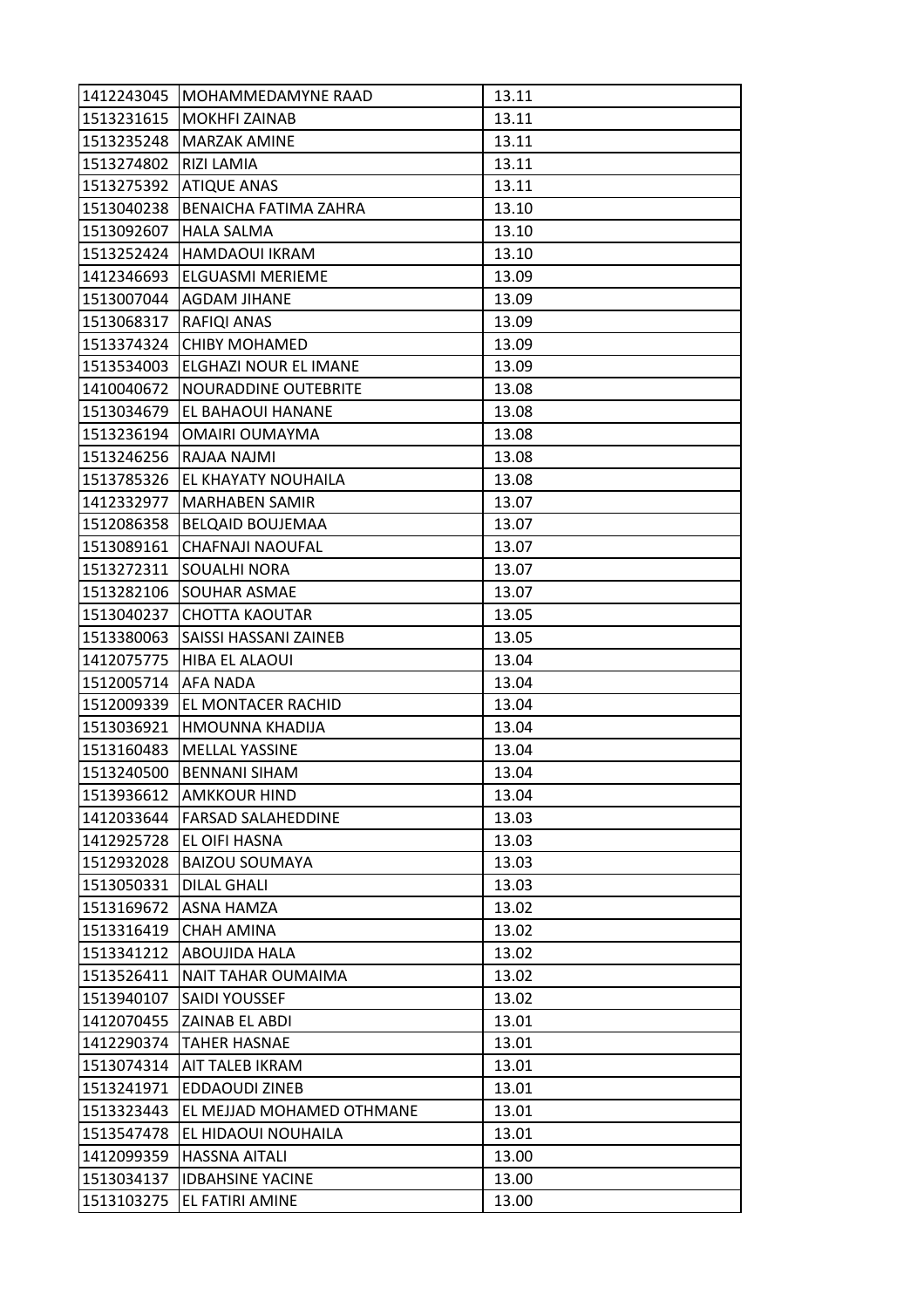|            | 1513112424 JRAIBI ABDESSAMAD         | 13.00 |
|------------|--------------------------------------|-------|
|            | 1513271265 EL HOUSSAINI AMAL         | 13.00 |
| 1513353544 | <b>JELMOUMEN SOUMAYA</b>             | 13.00 |
| 1513766724 | ARJILA OUMAYMA                       | 13.00 |
| 1512089486 | ELGARBA ABDESSAMAD                   | 12.99 |
| 1513032765 | <b>OBAYE SANAA</b>                   | 12.99 |
| 1513152192 | <b>RAFHI RANIA</b>                   | 12.99 |
| 1513199535 | IFERHAT FATIM ZEHRA                  | 12.99 |
| 1513245597 | <b>MOUISSA REDA</b>                  | 12.99 |
| 1513279192 | EL MABTOUTI SAID                     | 12.99 |
| 1513804769 | <b>BOUHANNI ZAKARIA</b>              | 12.99 |
| 1513931658 | EL MALKI MOHAMED ANASS               | 12.99 |
| 1513066064 | <b>KARKACH AHMED</b>                 | 12.98 |
| 1513280998 | <b>ZINEDDINE CHAIMAA</b>             | 12.98 |
| 1513521981 | EL GHAZOUANI MOHAMMED ALI            | 12.98 |
| 1513936519 | GHAJDAOUI ALAOUI OUSSAMA             | 12.98 |
| 1512532663 | <b>EN NASSIRY FIRDAOUSSE</b>         | 12.97 |
| 1512931118 | <b>MEZDI WALID</b>                   | 12.97 |
| 1513092459 | <b>WARRACH BADREDDINE</b>            | 12.97 |
| 1513198073 | <b>OUKHARMOUCH RACHID</b>            | 12.97 |
| 1513241487 | <b>ELOUARDI GHIZLANE</b>             | 12.97 |
| 1513325337 | LKARSS OUMAIMA                       | 12.97 |
| 1513682691 | BENOMAR AYMAN                        | 12.97 |
| 1412085975 | MOHAMMED EL ANANI                    | 12.96 |
| 1412099726 | ISALMA ZRIKEM                        | 12.96 |
| 1412938631 | KHADRI YAHYA                         | 12.96 |
| 1512030465 | BARRADAH IMAD                        | 12.96 |
| 1512080565 | <b>MOUAD ZAKARIA</b>                 | 12.96 |
| 1513009449 | <b>ASSILA HOUSSAM</b>                | 12.96 |
| 1513945396 | <b>MEHDAOUI YOUSSEF</b>              | 12.96 |
| 1513003661 | <b>JAIT OUBARKA KHADIJA</b>          | 12.95 |
| 1513055089 | <b>HADADI IKRAM</b>                  | 12.95 |
| 1513282254 | <b>ALAHYANE MAROUANE</b>             | 12.95 |
| 1513332278 | EZ ZEMANI NABIL                      | 12.95 |
| 1513534795 | <b>TAGHIDA CHAIMAE</b>               | 12.95 |
| 1411379987 | <b>RAFIQ ILIASSE</b>                 | 12.93 |
| 1411931688 | <b>HEMMID LAILA</b>                  | 12.93 |
| 1412002310 | <b>AYTOUS MUSTAPHA</b>               | 12.93 |
| 1513033434 | <b>BAHMANE OUSSAMA</b>               | 12.93 |
| 1513252736 | <b>ELGBOURI MAROUA</b>               | 12.93 |
| 1513277324 | <b>BENJELLOUN ANDALOUSSI OUSSAMA</b> | 12.93 |
| 1513750778 | <b>IFATSSANE JAOUAD</b>              | 12.93 |
| 1513088365 | <b>NEIM MALIKA</b>                   | 12.92 |
| 1513153410 | <b>MEJJATI NTISSAR</b>               | 12.92 |
| 1513235981 | EL GANA ASSIA                        | 12.92 |
| 1513248164 | <b>AMEZIANE HAFSSA</b>               | 12.92 |
| 1412293910 | <b>HARIMI KHAOULA</b>                | 12.91 |
| 1512252346 | <b>BAHARI NOUREDDINE</b>             | 12.91 |
| 1512358083 | <b>FAKIRI ABDELLAH</b>               | 12.91 |
| 1513098868 | <b>CHAIB AYMANE</b>                  | 12.91 |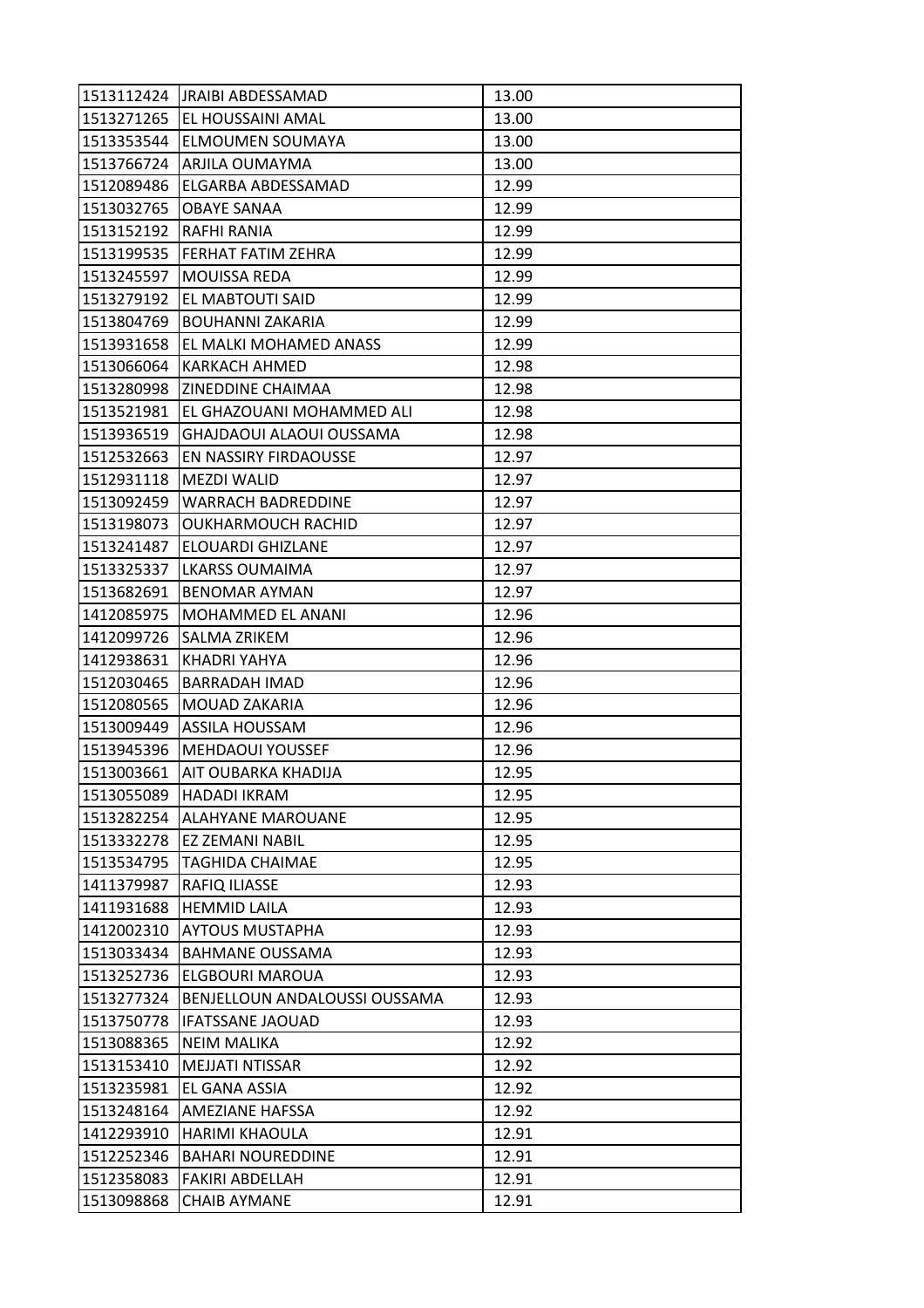| 1513341639 FATHI ZINEB |                              | 12.91 |
|------------------------|------------------------------|-------|
|                        | 1513351879 MIFTAH HAJAR      | 12.91 |
| 1513686424             | <b>IEL BARG YOUNESS</b>      | 12.91 |
| 1513932111             | KABBAJ AHMED                 | 12.91 |
| 1412814506             | <b>TAZROUT MOURAD</b>        | 12.90 |
| 1513067608             | BENAKKOUCH KHADIJA           | 12.90 |
| 1513080638             | <b>BELHAMID ANASS</b>        | 12.90 |
| 1513226544             | <b>SARIF SAFAA</b>           | 12.90 |
| 1513231393             | <b>ABOULKASSIM ASMAE</b>     | 12.90 |
| 1513271807             | <b>HARAKATE MANAL</b>        | 12.90 |
| 1513303547             | <b>IBENJDIA IMANE</b>        | 12.90 |
| 1513347155             | <b>ADDAY SOUKAINA</b>        | 12.90 |
| 1513548007             | <b>BOUSSALEM SAIF EDDINE</b> | 12.90 |
| 1412098028             | KHADIJA ROUDANI              | 12.89 |
| 1412247774             | <b>LAILA BLOUL</b>           | 12.89 |
| 1513074460             | <b>EL BARZOULI AYOUB</b>     | 12.89 |
| 1513106640             | <b>ALOUAH YOUNES</b>         | 12.89 |
| 1513337552             | <b>KSIKS HAMZA</b>           | 12.89 |
| 1513350267             | <b>MIFTAH AYYOUB</b>         | 12.89 |
| 1513541693             | <b>CHAKOUCH MOHAMMED</b>     | 12.89 |
| 1513094665             | <b>ELGUESSE LATIFA</b>       | 12.88 |
| 1513113028             | <b>ESSADEQ SOUKAINA</b>      | 12.88 |
| 1513248129             | MAROUAZI HAJAR               | 12.88 |
| 1513341692             | NOIMANE FATIMA               | 12.88 |
| 1513024177             | <b>SANAOUI BRAHIM</b>        | 12.87 |
| 1513027227             | BANIZAKARIA HAFSA            | 12.87 |
| 1513086646             | OUMMAHYA CHAIMA              | 12.87 |
| 1512358048             | <b>GHILMANE ABDELLAH</b>     | 12.86 |
| 1513026606             | SABRI AYOUB                  | 12.86 |
| 1513089190             | <b>SEDKI HALA</b>            | 12.86 |
| 1513271085             | <b>ZAHRI ASSIA</b>           | 12.86 |
| 1515856532             | <b>RAMDANI CHAHID</b>        | 12.86 |
| 1513092277             | <b>NIFA SARAH</b>            | 12.85 |
| 1513520662             | <b>ESSBAI SOHA</b>           | 12.85 |
| 1513615714             | <b>MATIOUI BASMA</b>         | 12.85 |
| 1512014696             | <b>BANDIR AYOUB</b>          | 12.84 |
| 1513024806             | <b>ECHAOUQUI MOHAMED</b>     | 12.84 |
| 1513243321             | JETTIBI FATIMA               | 12.84 |
| 1513274757             | RHADDAL DOUAA                | 12.84 |
| 1412533724             | <b>HAJAR BAHASSOU</b>        | 12.83 |
| 1513098163             | <b>CHNIBER AMINE</b>         | 12.83 |
| 1513370599             | <b>CHAHIR HAJAR</b>          | 12.83 |
| 1412254706             | <b>ACHRAF ELGDANI</b>        | 12.82 |
| 1513245856             | EL HOR HOURIA                | 12.82 |
| 1513361494             | <b>GAEZY JAOUAHIR</b>        | 12.82 |
| 1414307349             | <b>ESSAYAF HAMZA</b>         | 12.81 |
| 1513050029             | MEJJAT OUMAIMA               | 12.81 |
| 1513000790             | <b>OUADA WIDAD</b>           | 12.80 |
| 1513530264             | <b>CHAKIR ABDELILAH</b>      | 12.80 |
| 1513931505             | <b>KHARRAZ SOUFIANE</b>      | 12.80 |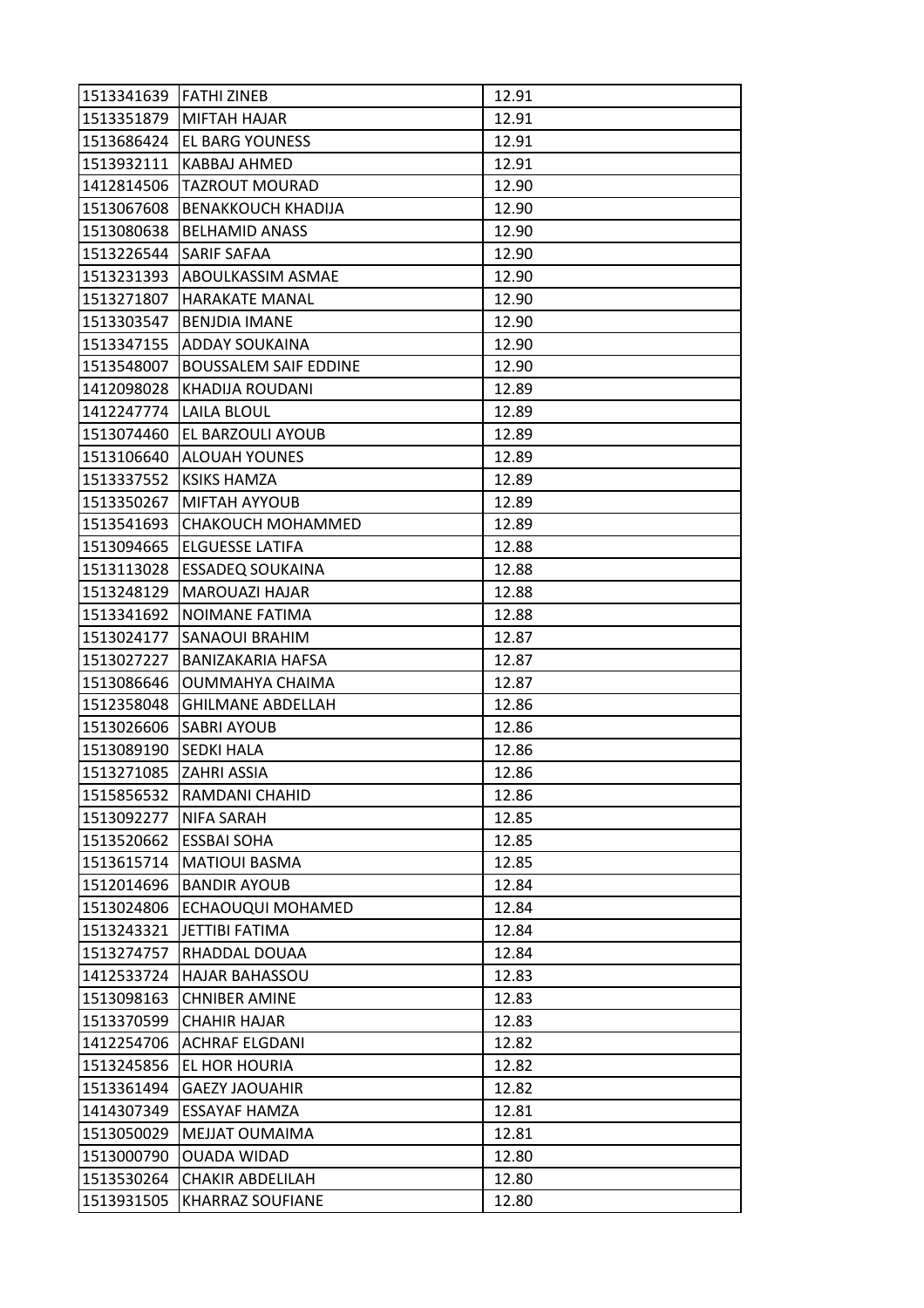|            | 1513946244 RACHIDI ASMAE      | 12.80 |
|------------|-------------------------------|-------|
| 1512007432 | <b>OULMOUDEN OUALID</b>       | 12.79 |
| 1513000571 | <b>BOUHAMZA MAROUANE</b>      | 12.79 |
| 1513001480 | <b>IDLAHCEN AYOUB</b>         | 12.79 |
| 1513024888 | <b>BOUGAR MOHAMED</b>         | 12.79 |
| 1513029045 | <b>OUTASSLA MALIKA</b>        | 12.79 |
| 1513100663 | <b>EZZAKI IHSSANE</b>         | 12.79 |
| 1513281677 | IMAAROUF YOUSSEF              | 12.79 |
| 1412606644 | <b>CHAKER IKRAM</b>           | 12.78 |
| 1513270510 | <b>BADI CHOROUK</b>           | 12.78 |
|            | 1513288714  HERRADI SIHAM     | 12.78 |
| 1412274363 | SBIRY ABDELKRIM               | 12.77 |
| 1412532366 | <b>HAMZA BALILI</b>           | 12.77 |
| 1511742032 | EL GASMI ADNANE               | 12.76 |
| 1513194164 | <b>EL HACHIMI MOUNIR</b>      | 12.76 |
|            | 1513293156   EL MORSLI JIHANE | 12.76 |
| 1513324023 | <b>SDAD FATIMA ZAHRA</b>      | 12.76 |
| 1513342537 | <b>BAAZAOUI CHAIMAA</b>       | 12.76 |
| 1513036930 | <b>ELKABCHE MOHAMED JALAL</b> | 12.75 |
| 1513050334 | <b>ABOUJAAFAR SOUKAINA</b>    | 12.75 |
|            | 1513331831  BOURIAL HAFSA     | 12.75 |
| 1412005171 | LAAREJ AYOUB                  | 12.74 |
| 1412540860 | <b>IMANE MAFTAH</b>           | 12.74 |
| 1512928302 | TALHAOUI ABDELAZIZ            | 12.74 |
| 1513002856 | <b>JEL HAOU NAIMA</b>         | 12.74 |
| 1513386200 | ADERKAOUI MERIEM              | 12.74 |
| 1513388884 | IBACHRE HALIMA                | 12.74 |
| 1411077617 | <b>SALAH ELGHAZOUANI</b>      | 12.73 |
| 1512276359 | ELKHAYAL SARA                 | 12.73 |
| 1513183779 | ALI MOUSSA ABDELHADI          | 12.73 |
| 1513189736 | BOUAMEUR SARA                 | 12.73 |
| 1412031569 | <b>RZIGUI YASSIR</b>          | 12.72 |
| 1513080070 | <b>EL KHOUDARI ISMAIL</b>     | 12.72 |
| 1513745041 | MARJANE MOHAMED AMINE         | 12.72 |
| 1513936506 | JOUILLA OULAYA                | 12.72 |
| 1412554907 | <b>LARBI SAIB</b>             | 12.71 |
| 1511022655 | MOUTAOUAKIL ABDELMOUN M       | 12.71 |
| 1513110520 | <b>AGDACH KHALID</b>          | 12.71 |
| 1513275863 | <b>BOUGHABA KHADIJA</b>       | 12.71 |
| 1513281772 | <b>ABIDATE MOHAMED</b>        | 12.71 |
| 1513291387 | KADDI OUMAIMA                 | 12.71 |
| 1513321697 | <b>BOURDI NISRINE</b>         | 12.71 |
| 1513329505 | <b>SARBEET SALMA</b>          | 12.71 |
| 1513378570 | <b>OUARDANE AMAL</b>          | 12.71 |
| 1412031454 | <b>NAIM ABDERRAHMANE</b>      | 12.70 |
| 1412251345 | <b>SIHAM SAGHRAOUI</b>        | 12.70 |
| 1412274329 | <b>GURAINI KHALID</b>         | 12.70 |
| 1412808722 | <b>OULOUL YOUSSEF</b>         | 12.70 |
| 1513231780 | <b>ZARHOURY YOUSSEF</b>       | 12.70 |
| 1513321959 | HAMDAOUI MERYEM               | 12.70 |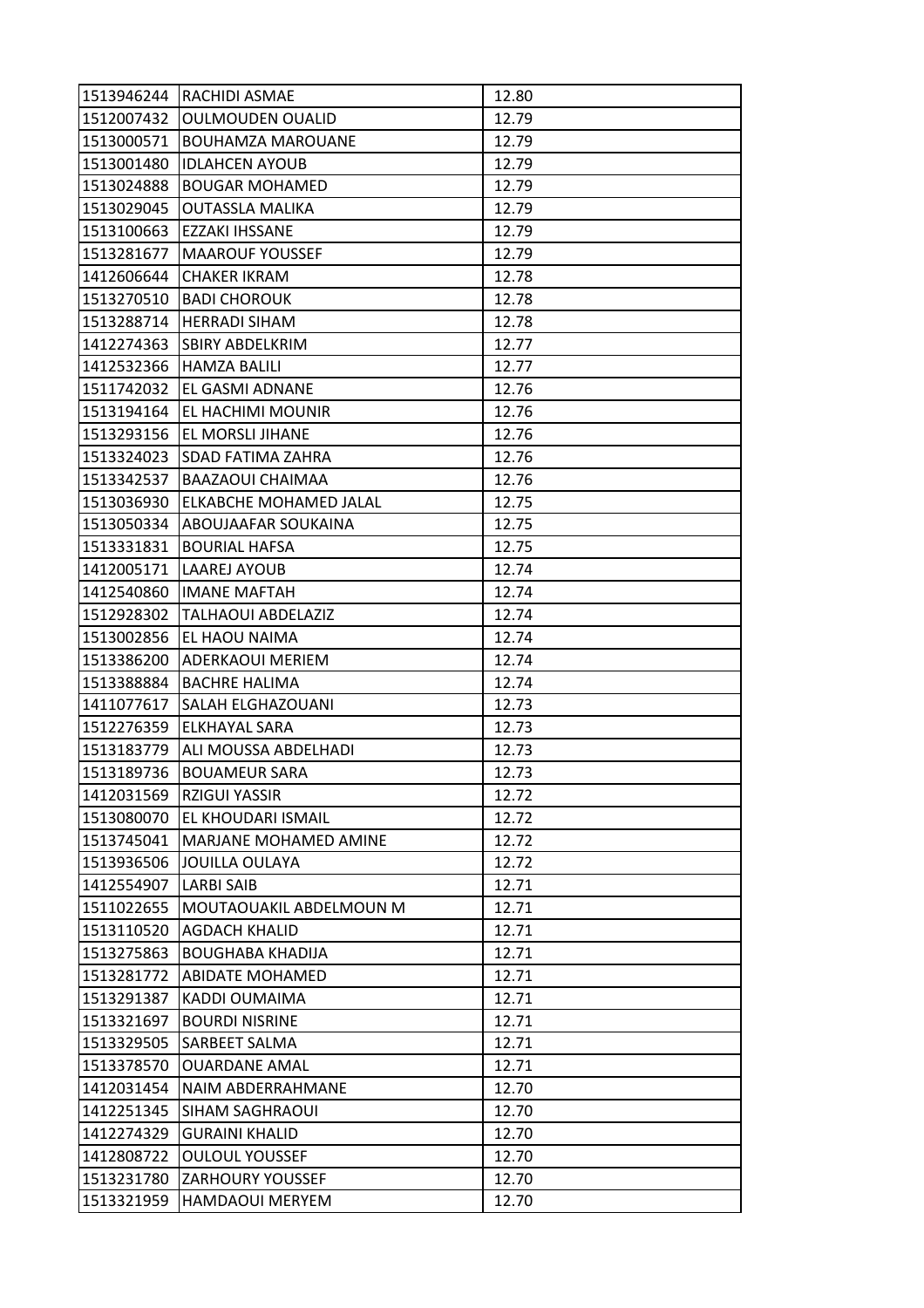|            | 1513360641 NAYATE OMAIMA       | 12.70 |
|------------|--------------------------------|-------|
| 1513605847 | <b>EL FILALI RACHID</b>        | 12.70 |
| 1513613283 | <b>GUIT CHAIMAE</b>            | 12.70 |
| 1412803432 | <b>HALA ARCHIDI</b>            | 12.68 |
| 1512368177 | EL AYCHI HAJAR                 | 12.68 |
| 1513017289 | <b>IGHZR YOUSSEF</b>           | 12.68 |
| 1513098204 | <b>IDRISSI KHARCHAFI AMINE</b> | 12.68 |
| 1513106420 | <b>OUTCHAKOUCHT HANANE</b>     | 12.68 |
| 1412337600 | HMIMOU SALMA                   | 12.67 |
| 1513048816 | <b>GHARBI ISRAE</b>            | 12.67 |
| 1513080867 | <b>SOUABLI SANA</b>            | 12.67 |
| 1513169660 | <b>EL YOUSEFY NAIMA</b>        | 12.67 |
| 1513377357 | <b>SBAIBY YOUSSEF</b>          | 12.67 |
| 1513802705 | <b>DAOUIRI NOUHAILA</b>        | 12.67 |
| 1412002117 | <b>BELKIRD JIHANE</b>          | 12.66 |
| 1513101443 | <b>ZARHOUN SOUHAILA</b>        | 12.66 |
| 1513160342 | <b>SEMMANE MEHDI</b>           | 12.66 |
| 1513245270 | ACHNOUNI FATIMA EZZAHRA        | 12.66 |
| 1513550389 | <b>NAJMAOUI MONCEF</b>         | 12.66 |
| 1513069759 | <b>AZIZI YOUNESS</b>           | 12.65 |
| 1513076778 | <b>HANINE CHAIMA</b>           | 12.65 |
| 1513276562 | ELFOUTOUHI OUMAIMA             | 12.65 |
| 1513365949 | <b>NADIOUI YASSER</b>          | 12.65 |
| 1513521066 | <b>ACOURE SOUKAINA</b>         | 12.65 |
| 1512286164 | <b>OUZIR RABI</b>              | 12.64 |
| 1513112471 | <b>JBILI ZAKARIA</b>           | 12.64 |
| 1513380438 | <b>ZMIMITA NACEREDDINE</b>     | 12.64 |
| 1513762979 | <b>HASNAT YOUSSEF</b>          | 12.64 |
| 1412380101 | <b>KALLOUTI HAJAR</b>          | 12.63 |
| 1512025937 | <b>TOBJYA MARWANE</b>          | 12.63 |
| 1513107819 | <b>ZOUZAL ASMAA</b>            | 12.63 |
| 1513246828 | <b>BOUJMEL REDOUANE</b>        | 12.63 |
| 1513333051 | <b>BARKATOU HAKIMA</b>         | 12.63 |
| 1513950501 | <b>OUJILAL CHAIMAE</b>         | 12.63 |
| 1412051784 | <b>OUSALAH RAJAE</b>           | 12.62 |
| 1513005257 | <b>AGOUCHE ZAINAB</b>          | 12.62 |
| 1513036922 | <b>ESSAKHI MARIAM</b>          | 12.62 |
| 1513288513 | <b>MOUSLIM MARYAM</b>          | 12.62 |
| 1412042020 | <b>HEDDOUCHI MOSTAFA</b>       | 12.61 |
| 1412098147 | <b>ABOUFIKR YASSMINE</b>       | 12.61 |
| 1513152285 | ARROUSSAFI FATIMA EZZAHRA      | 12.61 |
| 1513324530 | CHAH KHAOULA                   | 12.61 |
| 1513341707 | <b>FLAH FAYCAL</b>             | 12.61 |
| 1513548882 | LAABID MERYEM                  | 12.61 |
| 1513947615 | <b>MAHMOUDI FATIMA ZOHRA</b>   | 12.61 |
| 1412050157 | <b>ZGHIBA MERYAME</b>          | 12.60 |
| 1513029838 | <b>AMZIL MERYEM</b>            | 12.60 |
| 1513083157 | <b>MOKRID MOHAMED</b>          | 12.60 |
| 1513091443 | AIT BELLA SOUKAINA             | 12.60 |
|            |                                |       |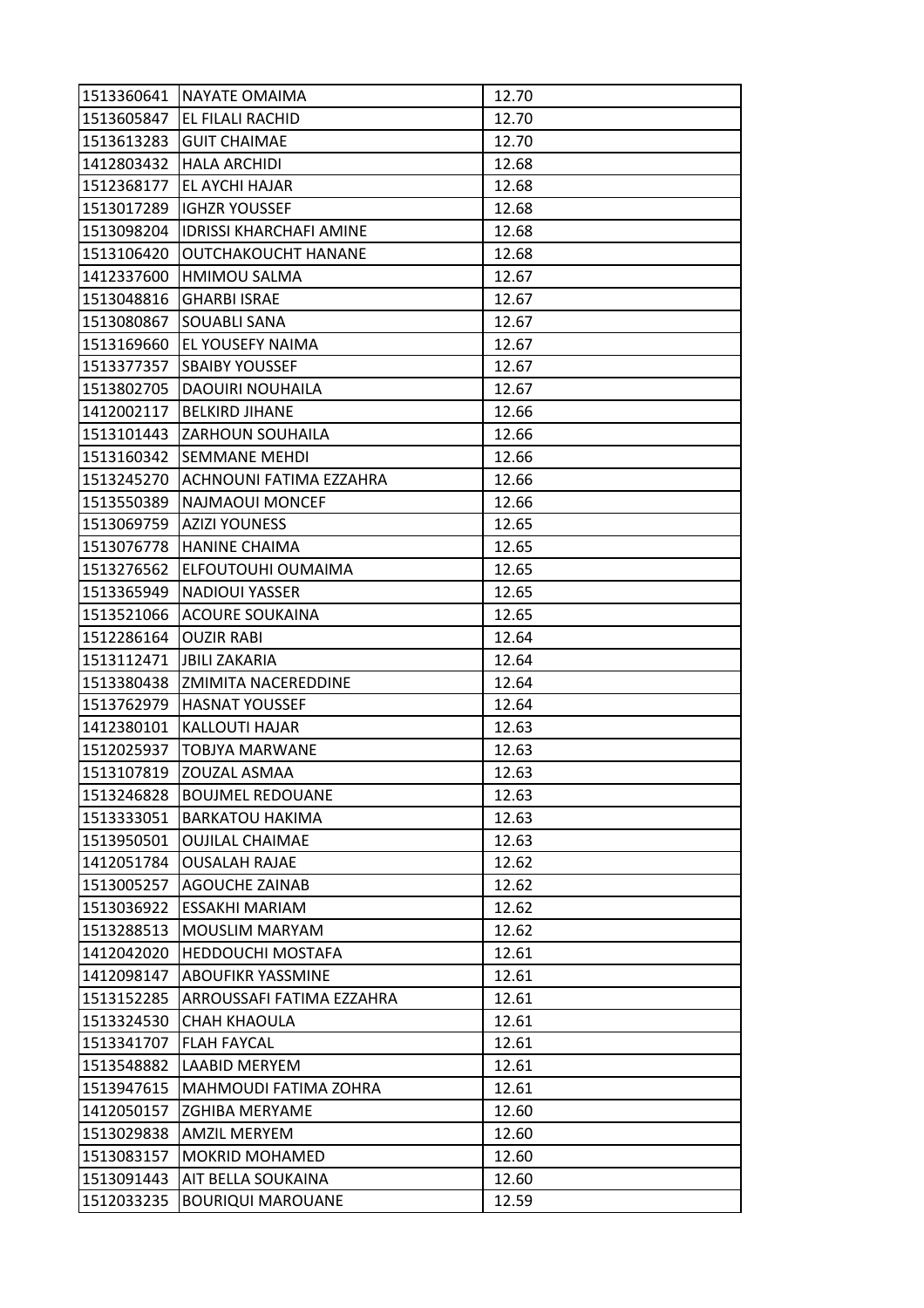| 1513174094 | KARIM HAJAR                      | 12.59 |
|------------|----------------------------------|-------|
| 1513245685 | <b>BENNOUNA NAIMA</b>            | 12.59 |
| 1513526406 | <b>IMESTOUR OUMAYMA</b>          | 12.59 |
| 1513932100 | <b>AIT SATE WASSIMA</b>          | 12.59 |
| 1412076875 | SOUHAIL MARTAH                   | 12.58 |
| 1513034709 | HABACHY OUMAYMA                  | 12.58 |
| 1513100141 | <b>ELWASSY MOHAMED</b>           | 12.58 |
| 1513324313 | <b>EL GHALI ABDELMOGHIT</b>      | 12.58 |
| 1513552537 | <b>BOUAZZAOUI ZAKARIA</b>        | 12.58 |
| 1412050003 | <b>OUMESSA THOUMANA</b>          | 12.57 |
|            | 1513091031 LACHGUARI EL MEHDI    | 12.57 |
| 1513174271 | <b>AMRICH SAIDA</b>              | 12.57 |
| 1513335181 | CHAJADINE HAMZA                  | 12.57 |
| 1515407949 | <b>CHERGUI SOUKAINA</b>          | 12.56 |
|            | 1512330675 EL ANAYA SARA         | 12.55 |
|            | 1513001779   AKRIDISS ABDELHAMID | 12.55 |
| 1412065133 | LAMYA FEDLI                      | 12.54 |
| 1513005954 | <b>BIGUEDAD AMINE</b>            | 12.54 |
| 1513032585 | <b>KARYM HOURIA</b>              | 12.54 |
| 1513074307 | lMEDMAD MANAL                    | 12.54 |
|            | 1513091424 EL KHAMSI FARAH       | 12.54 |
| 1513340374 | <b>IBIK ABDERRAHIM</b>           | 12.54 |
| 1513382825 | <b>BOURAJLI AMINE</b>            | 12.54 |
| 1513551478 | <b>LRHCHA OMAR</b>               | 12.54 |
|            | 1513743335  ZAIFRI JAMILA        | 12.54 |
| 1513900204 | JALIL OUSSAMA                    | 12.54 |
| 1513936759 | <b>JERMOUNI MOUAD</b>            | 12.54 |
| 1513954873 | <b>BOUNASR JAWAD</b>             | 12.54 |
| 1412099250 | MOHAMED OUSSAMA BENHAMZA         | 12.53 |
| 1412149238 | EL-KALEI HAMZA                   | 12.53 |
| 1412276827 | IRABIE ALAAEDDINE                | 12.53 |
| 1412279686 | <b>ZAHAR AMINE</b>               | 12.53 |
| 1513111638 | <b>GHOULIMI OUSSAMA</b>          | 12.53 |
| 1513244623 | DAROUAS MOURAD                   | 12.53 |
| 1513289388 | <b>OMARI ASMAA</b>               | 12.53 |
| 1513544281 | EL BAKILI KAOUTAR                | 12.53 |
| 1513955762 | <b>BOULAHROUF HANANE</b>         | 12.53 |
| 1513003087 | <b>HADIR OUMAIMA</b>             | 12.52 |
| 1513034719 | <b>FARDI JAMILA</b>              | 12.52 |
| 1513236070 | <b>HAFID ZAHIRA</b>              | 12.52 |
| 1513526018 | KALAI NADA                       | 12.52 |
| 1513703953 | RAHMOUNI ZAKARIA                 | 12.52 |
| 1513050869 | <b>GOURTI MARYEM</b>             | 12.51 |
| 1513276523 | <b>TAQIF MAJDA</b>               | 12.51 |
| 1412186586 | <b>EL-FATOUAKI HAJAR</b>         | 12.50 |
| 1412329445 | <b>MARZOUK JIHANE</b>            | 12.50 |
| 1512386720 | <b>ATOUCHI ASMAA</b>             | 12.50 |
| 1513379083 | <b>SIDKI SANAA</b>               | 12.50 |
| 1412089485 | <b>OUSAMA FARES</b>              | 12.49 |
| 1513241670 | <b>CHAKIR SARA</b>               | 12.49 |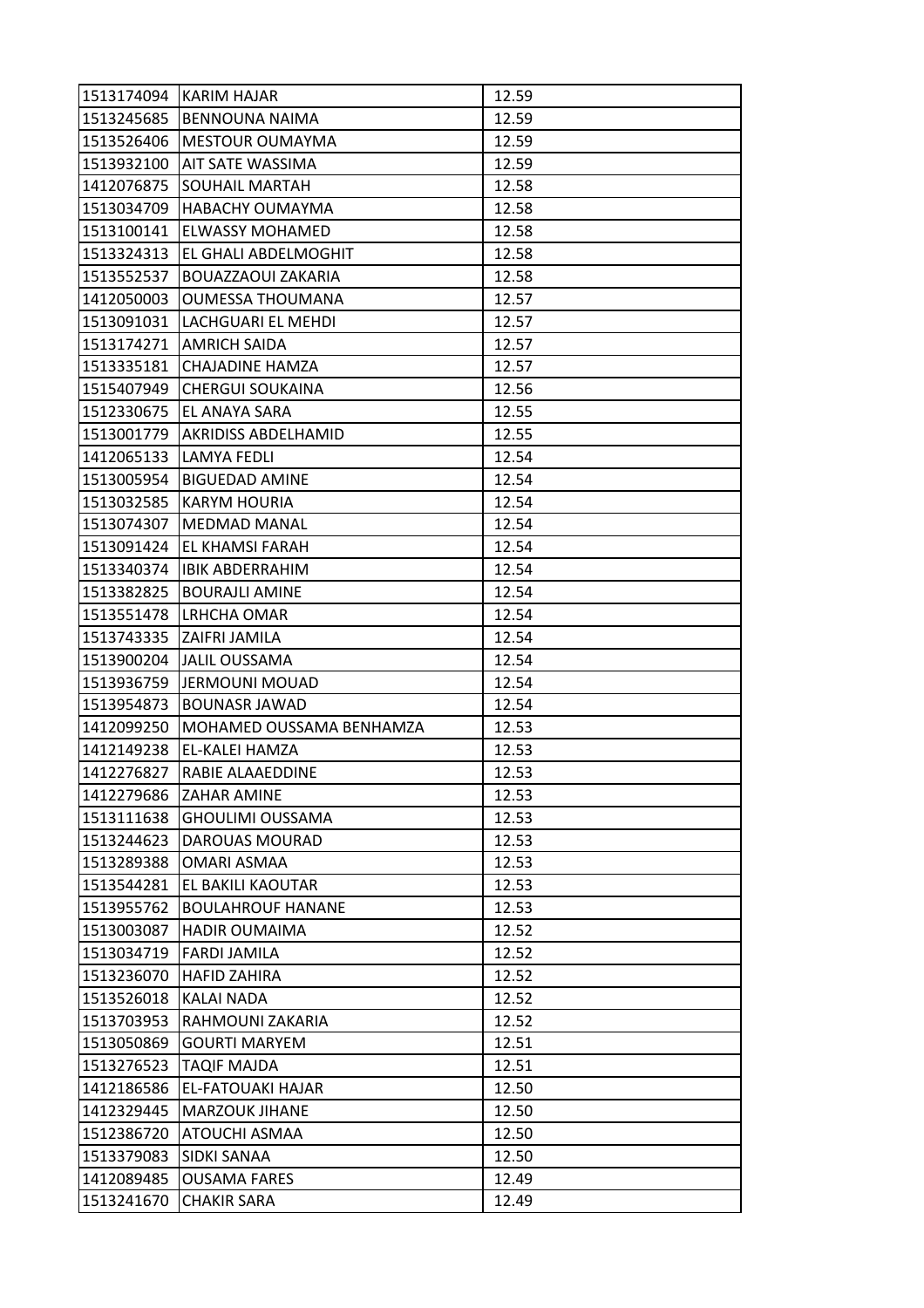|                         | 1513318531 HASSANI CHAIMAA    | 12.49 |
|-------------------------|-------------------------------|-------|
|                         | 1513356125 HAKIOUI YASSER     | 12.49 |
| 1513369088              | <b>KABBOUL KENZA</b>          | 12.49 |
| 1513684129              | <b>TAGOUMSAT SOUKAINA</b>     | 12.49 |
| 1513949733              | <b>MOURCHID MOHAMED</b>       | 12.49 |
|                         | 1512253339 ZIRARI KHALID      | 12.48 |
|                         | 1512554438  CHAHID CHAYMAA    | 12.48 |
| 1513087708              | <b>BASIT HALA</b>             | 12.48 |
|                         | 1513114775 LACHHAB GHIZLANE   | 12.48 |
| 1513272186              | HARRIZI MOHAMED               | 12.48 |
|                         | 1513358703   WAHID SIHAM      | 12.48 |
| 1513029449              | BAZIGA ABDELKHALIK            | 12.47 |
| 1513066792              | ISIDI NAZHA                   | 12.47 |
|                         | 1513077261  LAMDAKRI AMINA    | 12.47 |
| 1513174267              | <b>BOUTAYB FATIMA EZZAHRA</b> | 12.47 |
| 1513382882              | <b>BOUMEN MOUAD</b>           | 12.47 |
| 1513932139              | LAGHRISSI ABDELAALI           | 12.47 |
| 1412228268              | <b>CHAIMAE BEDDAD</b>         | 12.46 |
| 1513333334              | <b>BELLAT ABDELKARIM</b>      | 12.46 |
|                         | 1513050364 SAMIR ZAKARIA      | 12.45 |
|                         | 1513069531 EL HIDANI WIJDAN   | 12.45 |
| 1513077381              | ARAJDAL ALI                   | 12.45 |
| 1513081082              | <b>BAHAMMOU YASSMINE</b>      | 12.45 |
| 1513231644              | <b>CHEGRAOUI OUMAIMA</b>      | 12.45 |
|                         | 1412709651  BRAHIM DINAR      | 12.43 |
| 1513017094  ILIDI HAYAT |                               | 12.43 |
| 1513067692              | EL HATTAB KARIMA              | 12.43 |
| 1513106058              | <b>CHKIH MOHAMED</b>          | 12.43 |
| 1513758858              | <b>ALLALI YASSINE</b>         | 12.43 |
| 1513766649              | <b>BOULOUIZAT KHAOULA</b>     | 12.43 |
| 1513034688              | BOUGARBA YOUNES               | 12.42 |
| 1513084267              | <b>ZAHIR ADAM</b>             | 12.42 |
| 1513091455              | <b>MAHSOUN NACER</b>          | 12.42 |
| 1513111613              | <b>ELBARI SALMA</b>           | 12.42 |
| 1412028637              | <b>BOUFOUS AYOUB</b>          | 12.41 |
| 1412380860              | IMOUFAKKAH MARIEM             | 12.41 |
| 1412913274              | <b>MILISS HANANE</b>          | 12.41 |
| 1513036130              | <b>ATIF CHAIMAE</b>           | 12.41 |
| 1513050924              | <b>BENLAABIDYA KHAOULA</b>    | 12.41 |
| 1513074466              | <b>AABIDA KHALID</b>          | 12.41 |
| 1513083333              | <b>OUFLAH HIND</b>            | 12.41 |
| 1513109776              | <b>RAHILI YASSINE</b>         | 12.41 |
| 1513152437              | EL HADI HICHAM                | 12.41 |
| 1513171577              | ARJOUNI OUMAIMA               | 12.41 |
| 1513286060              | <b>KABIRI INTISSAR</b>        | 12.41 |
| 1513545630              | <b>ABLA WALID</b>             | 12.41 |
| 1412072519              | <b>ILYASS BOULAABAR</b>       | 12.40 |
| 1512012520              | <b>CHOUIEKH HNIA</b>          | 12.40 |
| 1512033729              | <b>AZEDINE YOUSSEF</b>        | 12.40 |
| 1513008177              | EL AAMRANI SOUFIANE           | 12.40 |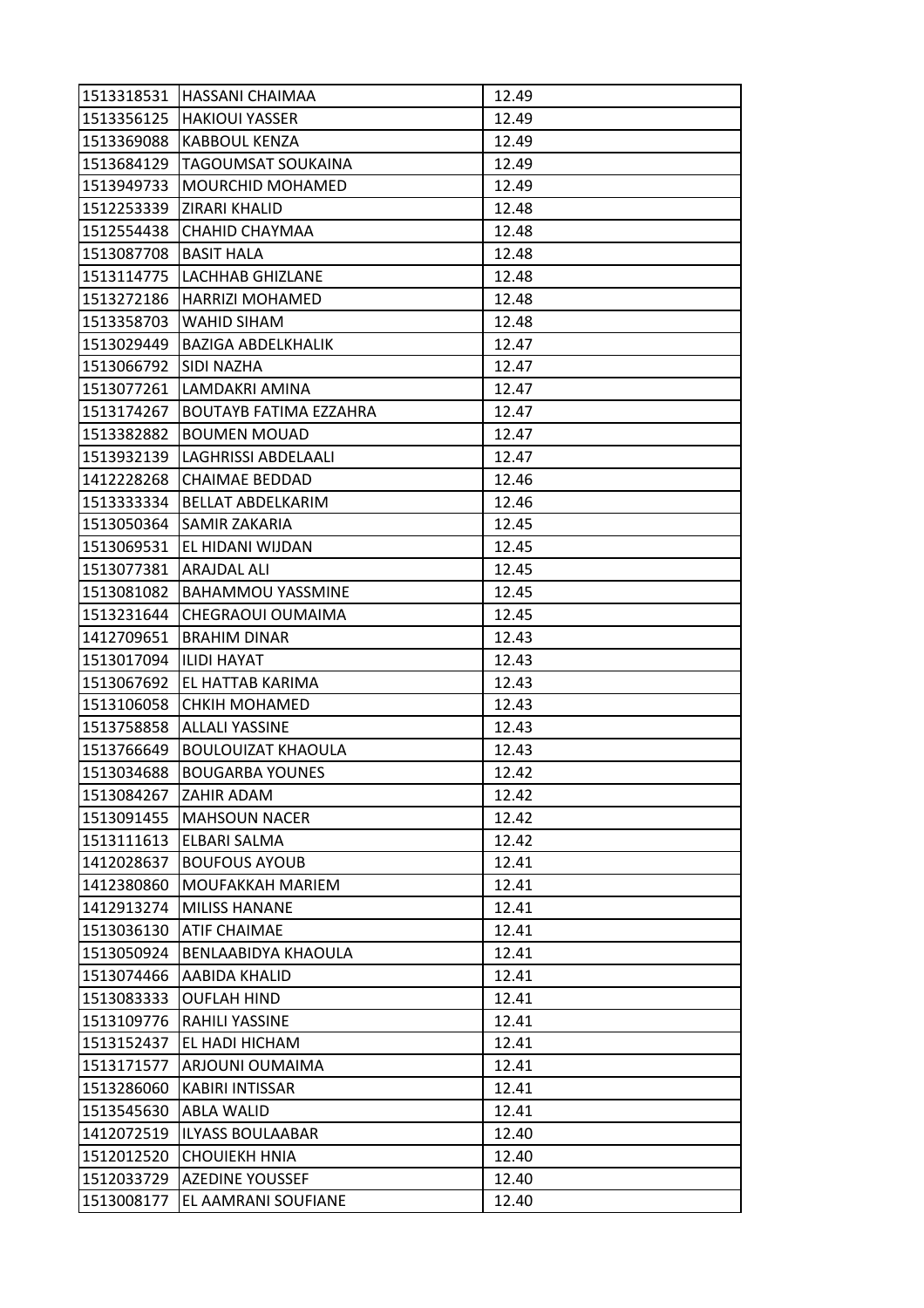| 1513087597 | <b>ABOUNAN ANAS</b>           | 12.40 |
|------------|-------------------------------|-------|
| 1513321936 | <b>OUZZINE MOHAMED</b>        | 12.40 |
| 1513369772 | <b>HILAL ACHRAF</b>           | 12.40 |
| 1513552580 | KHOUBBANA ANAS                | 12.40 |
| 1513645106 | <b>MENTAG SALIM</b>           | 12.40 |
| 1513812297 | KHABBAZ KHALIL                | 12.40 |
| 1512390929 | <b>AIT AZZAT MOHAMMED</b>     | 12.39 |
| 1513029815 | <b>AGUNI FATIHA</b>           | 12.39 |
| 1513251447 | <b>ES SAFI CHAIMAE</b>        | 12.39 |
| 1513318304 | <b>BOUBRIK AYA</b>            | 12.39 |
| 1513329414 | LAHRICHI YASMINE              | 12.39 |
| 1513355984 | <b>AANZIR WISSAL</b>          | 12.39 |
| 1411350557 | <b>FOUAD FAIZA</b>            | 12.38 |
| 1513016464 | DABZA ASSIA                   | 12.38 |
| 1513093241 | <b>KADRAOUI YAHYA</b>         | 12.38 |
| 1513318526 | REZZOUQ YOUSRA                | 12.38 |
| 1513344045 | YAZGHI OTHMANE                | 12.38 |
| 1412374847 | <b>ZAZARI MAHA</b>            | 12.37 |
| 1513017911 | <b>ZEGRITTY NAJOUA</b>        | 12.37 |
| 1513248701 | <b>BELKADI YACINE</b>         | 12.37 |
| 1513946574 | <b>EL BAHLOULI BADREDDINE</b> | 12.37 |
| 1412030429 | <b>MOUHSSINE ADIL</b>         | 12.36 |
| 1512236207 | <b>MOUADEN MOHAMMED</b>       | 12.36 |
| 1513160421 | <b>HAMDANE FATIMA</b>         | 12.36 |
| 1513242005 | <b>ELMADKOURI TOURIA</b>      | 12.36 |
| 1513358449 | <b>JETETE OUMAIMA</b>         | 12.36 |
| 1513540401 | <b>EL FAKIH HICHAM</b>        | 12.36 |
| 1513322318 | <b>FATHELLAH IMANE</b>        | 12.35 |
| 1412271089 | <b>ELHADIN ADIL</b>           | 12.34 |
| 1513030131 | LAAREJ ZAKARIA                | 12.34 |
| 1513551612 | <b>KASMI HAYTHAM</b>          | 12.34 |
| 1513525900 | <b>MENTOUGUE FARAH</b>        | 12.33 |
| 1513949718 | <b>QNYNOU ABDELHANINE</b>     | 12.33 |
| 1511284844 | <b>ABOUTAMAM AHMED</b>        | 12.32 |
| 1513004166 | <b>ICHOU MERYEM</b>           | 12.32 |
| 1513021872 | <b>MEROUAN NOREDDINE</b>      | 12.32 |
| 1513331694 | <b>KHIAR NADIA</b>            | 12.32 |
| 1513349835 | <b>BELGUEDDAR ABDELKABIR</b>  | 12.32 |
| 1513938800 | ASNAY MOHAMED AMINE           | 12.32 |
| 1511844442 | <b>ELHAFI ANASSE</b>          | 12.30 |
| 1513034118 | <b>AMATJOU SAMIRA</b>         | 12.30 |
| 1513527219 | <b>AZIZI ZINEB</b>            | 12.30 |
| 1513546924 | <b>BOUCHOUARY KARIMA</b>      | 12.30 |
| 1513605717 | <b>SAFFI YASSINE</b>          | 12.30 |
| 1512369669 | YAHIAOUI ABDELWADOUD          | 12.29 |
| 1513160454 | KHALED HAJAR                  | 12.29 |
| 1513327439 | <b>AALOUCH REDOUANE</b>       | 12.29 |
| 1513870723 | <b>MOKHTARI SANAE</b>         | 12.29 |
| 1512555222 | SABAIQUE NAOUFAL              | 12.28 |
| 1513032760 | <b>JMILE SARA</b>             | 12.28 |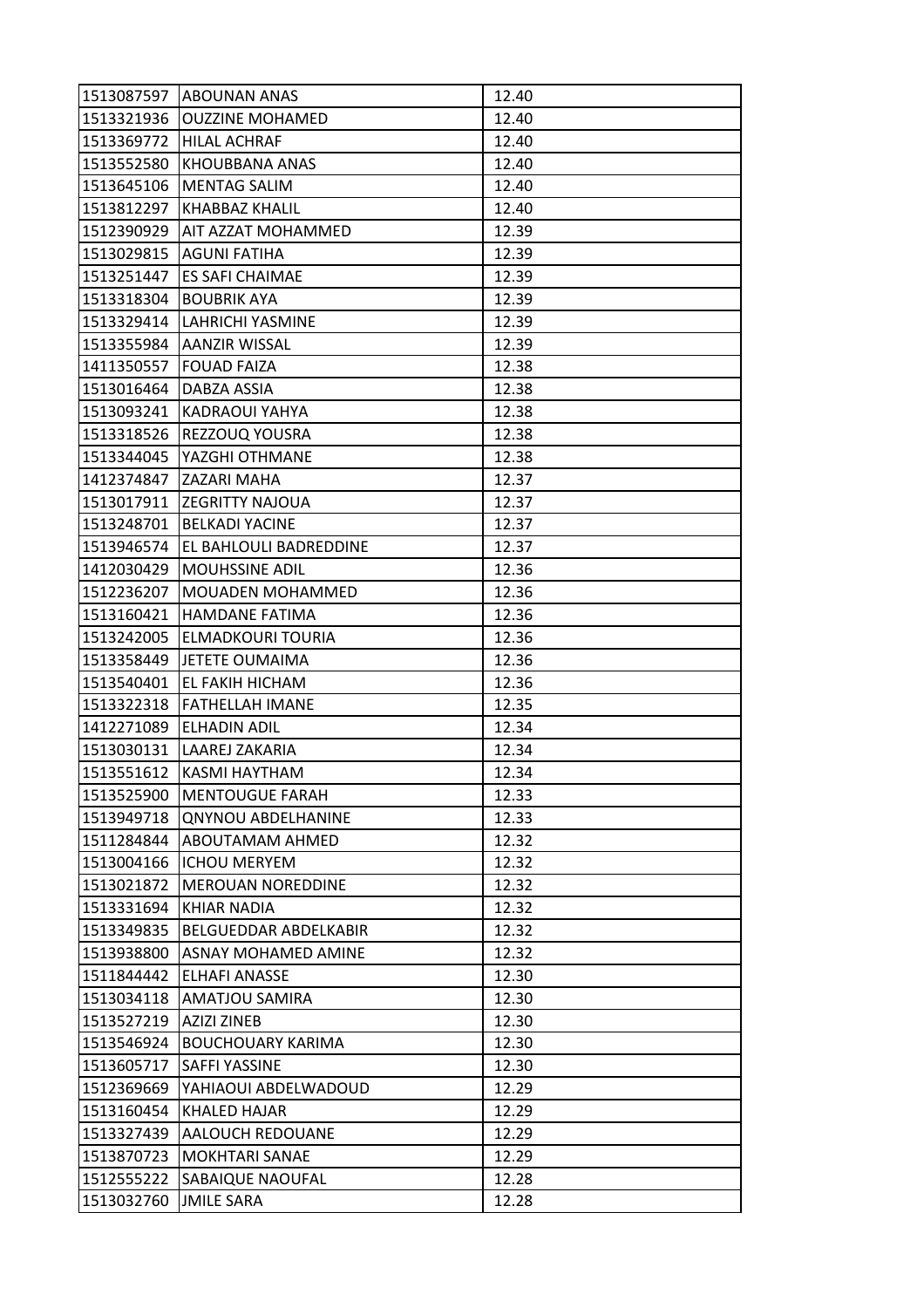|            | 1513240561 LOUFANDI SANAA   | 12.28 |
|------------|-----------------------------|-------|
| 1513337959 | MOKHTARI ABDELKARIM         | 12.28 |
| 1513348787 | <b>BENYACOUB SOUFIANE</b>   | 12.28 |
| 1513357566 | ERRIFAI FATIMAEZZAHRA       | 12.28 |
| 1513534526 | <b>BOUDRAA INTISSAR</b>     | 12.28 |
| 1412381645 | YOUMOULOUD RACHID           | 12.27 |
| 1512066497 | MARZOUGUI MOHAMEDJASSIR     | 12.27 |
| 1513021408 | EL BOUAZZAOUI ZAINAB        | 12.27 |
| 1513092284 | <b>TAFGHI MERYEM</b>        | 12.27 |
| 1513181879 | <b>CHAFKAOUI YASSINE</b>    | 12.27 |
|            | 1513351973 LAM ACHI SOFIAN  | 12.27 |
| 1412363737 | <b>BELOUAD DOHA</b>         | 12.26 |
| 1512254468 | EZZOUIMI KAOUTAR            | 12.26 |
| 1513099631 | <b>AJMAOUI CHAIMA</b>       | 12.26 |
| 1513108978 | AIT OMAR ABDELLJALIL        | 12.26 |
| 1513380743 | <b>BANOUNI MOUNA</b>        | 12.26 |
| 1513383314 | <b>GHAFFAR NAJWA</b>        | 12.26 |
| 1513763367 | RIAD OUMAYMA                | 12.26 |
| 1512005566 | <b>IDRISSI ESSADIQ</b>      | 12.25 |
|            | 1513014216   OUTALEB KARIMA | 12.25 |
| 1513021053 | <b>EDDARAI SOUFIANE</b>     | 12.25 |
| 1513085007 | <b>ER RACHDY SARA</b>       | 12.25 |
| 1513368917 | <b>KHATIBI AYOUB</b>        | 12.25 |
| 1412289256 | <b>ASSOU YOUSSEF</b>        | 12.24 |
| 1412290362 | <b>JAMGHAR AMINA</b>        | 12.24 |
| 1513091532 | <b>BOUKHLET LOUBNA</b>      | 12.24 |
| 1513100100 | <b>BOUIGARGAOUN KHADIJA</b> | 12.24 |
| 1513249756 | <b>FETHI MERIEM</b>         | 12.24 |
| 1513288377 | <b>ABALA AYOUB</b>          | 12.24 |
| 1513536162 | <b>ESSAIDI HASSANE</b>      | 12.24 |
| 1410111112 | <b>JAMIR LAMRIBAH</b>       | 12.23 |
| 1412279002 | <b>SALIF HANANE</b>         | 12.23 |
| 1412382892 | <b>LEMAIDEN KAWTAR</b>      | 12.23 |
| 1513284193 | <b>SADOUNI SALMA</b>        | 12.23 |
| 1513348653 | EL FARGOUNI ISSAM           | 12.23 |
| 1513101025 | <b>GOURIECH MOHAMED</b>     | 12.22 |
| 1513103283 | <b>BOUBEKRI MARIAM</b>      | 12.22 |
| 1513936496 | EL ASRI HANANE              | 12.22 |
| 1512017776 | <b>ELBAHLOUL ABDEL ZIZ</b>  | 12.21 |
| 1513006517 | <b>CHERGAOUI WALID</b>      | 12.21 |
| 1513024745 | <b>HAFID ASMA</b>           | 12.21 |
| 1513080995 | <b>CHAOULID LEILA</b>       | 12.21 |
| 1513246255 | <b>MOUNYA REKBI</b>         | 12.21 |
| 1513288452 | DEHMANI OUSSAMA             | 12.21 |
| 1513290777 | <b>BENBOUHIA IHSSANE</b>    | 12.21 |
| 1513332323 | SBIH FATIMA ZAHRA           | 12.21 |
| 1412077387 | <b>ABDELILAH ELHAIMER</b>   | 12.20 |
| 1412345667 | <b>RETMANE HAJAR</b>        | 12.20 |
| 1512023113 | <b>MRABOU HIND</b>          | 12.20 |
| 1513366894 | <b>BOUCHAMA MERIEM</b>      | 12.20 |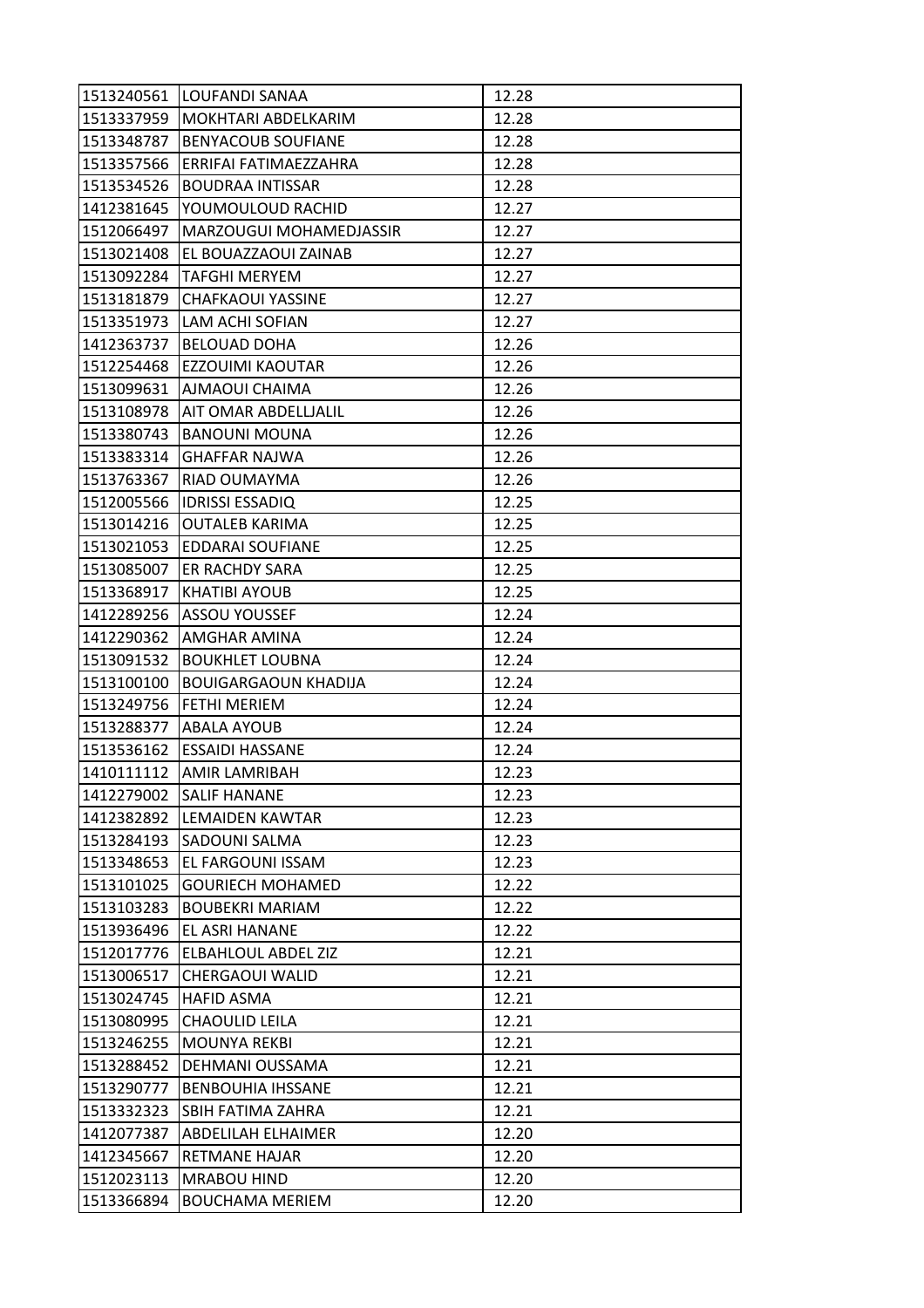| 1513634825   TALI ISMAIL |                              | 12.20 |
|--------------------------|------------------------------|-------|
|                          | 1412162814 JJAAFARI MOHAMED  | 12.18 |
| 1513246720               | <b>IBRAIM NAIMA</b>          | 12.18 |
| 1513338053               | <b>KATNI SAFAA</b>           | 12.18 |
| 1513338420               | <b>HILOUI YASMINA</b>        | 12.18 |
| 1513365307               | AZHAR ZAINAB                 | 12.18 |
| 1513527844               | <b>SALAM NIDAL</b>           | 12.18 |
| 1513010328               | ILAMIRI KHALID               | 12.17 |
| 1513067750               | <b>BAKKAR EL MEHDI</b>       | 12.17 |
| 1513358329               | <b>ELABBASSI OUMAIMA</b>     | 12.17 |
| 1513814899               | <b>GHEMARI FADOUA</b>        | 12.17 |
| 1412089295               | <b>FATIMA EZZAHRA ALAYAR</b> | 12.16 |
| 1513164494               | KARBAB FATIMA EZZAHRA        | 12.16 |
| 1513236060               | <b>ABBOUBI OUMAIMA</b>       | 12.16 |
|                          | 1513348694 FATIHI HOUDA      | 12.16 |
| 1513363083               | BENNANI AHMED                | 12.16 |
| 1513751194               | LAMSIAH SOFIA                | 12.16 |
| 1513358529               | <b>ABIDOU YOUSSEF</b>        | 12.15 |
| 1513847999               | <b>BELAANAYA AHMED</b>       | 12.15 |
| 1513336231               | <b>GHOULAM YASSINE</b>       | 12.14 |
| 1513547321               | <b>BOUJAMADA IMANE</b>       | 12.14 |
| 1513957482               | <b>SALHI AYMANE</b>          | 12.14 |
| 1513241552               | <b>ELMOUNE MEHDI</b>         | 12.13 |
| 1513612114               | EL ARIBI AHLAM               | 12.13 |
| 1411244945               | <b>BOUTBI ASMAE</b>          | 12.12 |
| 1412274099               | <b>AITSAID KHADIJA</b>       | 12.12 |
| 1513318303               | <b>SALKI ANISSE</b>          | 12.12 |
| 1513384809               | <b>AIDOUNI BOUTAINA</b>      | 12.12 |
| 1513004844               | <b>SOUSSI HANANE</b>         | 12.11 |
| 1513098622               | DAKHAMA SIHAM                | 12.11 |
| 1513099048               | NAJIMI IMANE                 | 12.11 |
| 1513161367               | <b>MOUMNI ZINEB</b>          | 12.11 |
| 1513696435               | <b>KHAMLICHI HAJAR</b>       | 12.11 |
| 1412085949               | <b>NAJIB ELMAFTAHI</b>       | 12.10 |
| 1513006857               | <b>OUKMI RKIA</b>            | 12.10 |
| 1513162602               | <b>LOUDINI SMAIL</b>         | 12.10 |
| 1513189707               | EL AZHARI FATIMA EZ ZAHRA    | 12.10 |
| 1513280161               | <b>MOUBINE KHADIJA</b>       | 12.10 |
| 1513365569               | <b>RADHY SOUKAINA</b>        | 12.10 |
| 1513936459               | <b>AFOUZAR HAJAR</b>         | 12.10 |
| 1513950400               | <b>KADIRI MOHAMED</b>        | 12.10 |
| 1515126530               | <b>GOUDIM MERIEM</b>         | 12.10 |
| 1513245754               | <b>HALAOUI SALMA</b>         | 12.09 |
| 1513331275               | JARDI ZAKARIA                | 12.09 |
| 1412290312               | <b>NAIT SI BAHA RACHID</b>   | 12.08 |
| 1513000789               | <b>LISSIGUI ZAINAB</b>       | 12.08 |
| 1513004172               | <b>BOUGGUIR SARA</b>         | 12.08 |
| 1513033279               | DAOUD ASMAE                  | 12.08 |
| 1513084398               | AIT HADDOUCH HASNA           | 12.08 |
| 1513241717               | ZERZOURI CHAIMAA             | 12.08 |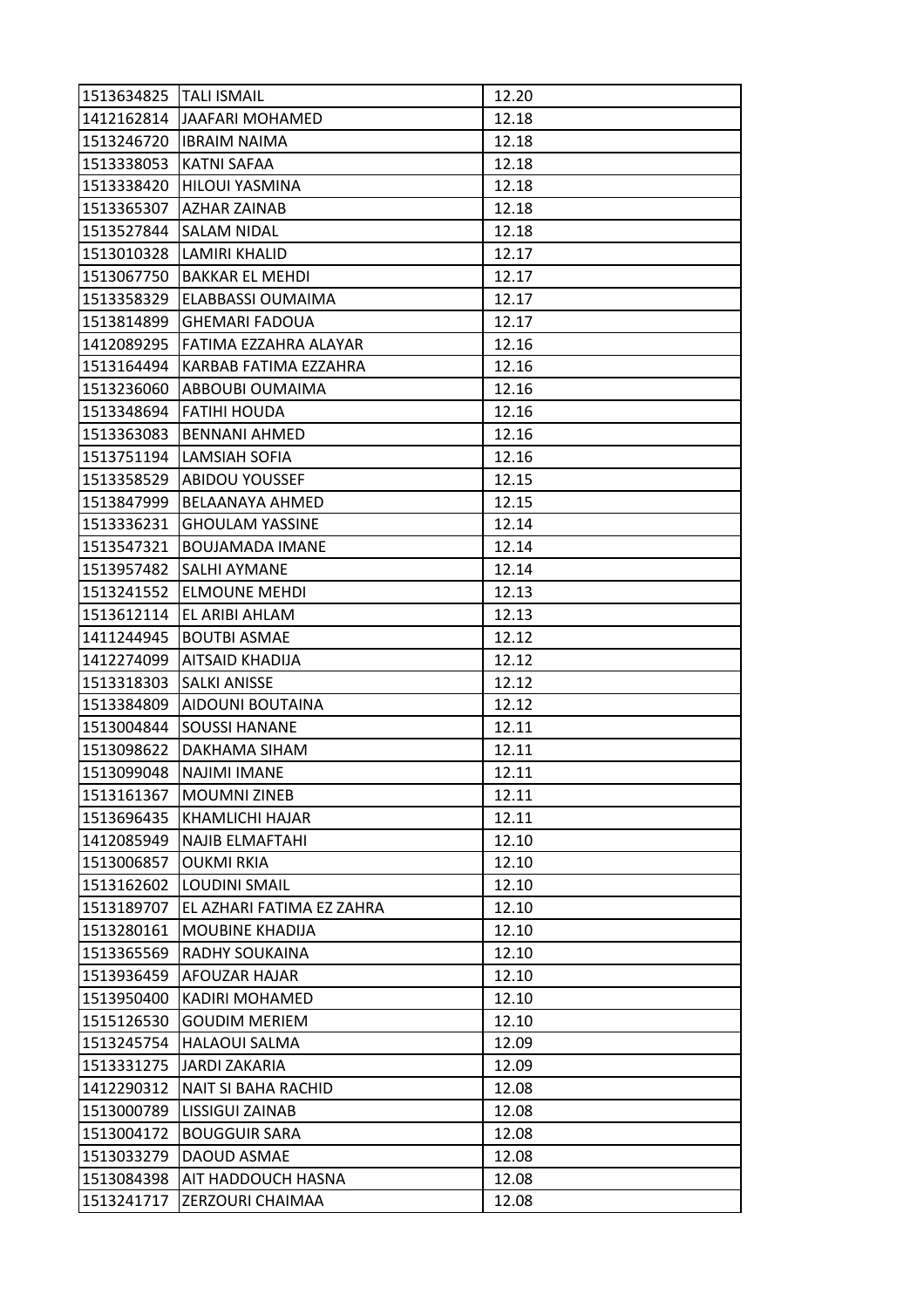| 1513274169 | MOUSSAID SARA                 | 12.08 |
|------------|-------------------------------|-------|
| 1513288381 | <b>BACHKAD OUSSAMA</b>        | 12.08 |
| 1513338890 | LABSIRI AOUATIF               | 12.08 |
| 1513005801 | <b>QORTOUBI NOUREDDINE</b>    | 12.07 |
| 1513389764 | TANANI OSAMA                  | 12.07 |
| 1513806548 | <b>CHERKANI AMINE</b>         | 12.07 |
| 1513806620 | <b>TAFFAHI HAMZA</b>          | 12.07 |
| 1512235948 | <b>OUARRAK NABIL</b>          | 12.05 |
| 1512250475 | <b>ELMASTI AMINE</b>          | 12.05 |
| 1513236021 | <b>SALOUH RAJA</b>            | 12.05 |
| 1513341618 | <b>ABOUSSADAYNE MOUNA</b>     | 12.05 |
| 1513032183 | <b>RZAK YOUNES</b>            | 12.04 |
| 1513032620 | IESSATOUR HALA                | 12.04 |
| 1513077432 | <b>HAFIR ZAKARIA</b>          | 12.04 |
| 1513112428 | TALHI IBTISSAM                | 12.04 |
| 1513157306 | NABID MERYEM                  | 12.04 |
| 1513802629 | <b>FEDDAZ FATIMA ZOHRA</b>    | 12.04 |
| 1411023192 | <b>TOUHS AMINA</b>            | 12.03 |
| 1412378508 | <b>HAFID ALLAH SARA</b>       | 12.03 |
| 1412537758 | ACHRAF EL HABACHI EL FENNIRI  | 12.03 |
| 1513088978 | ASMAAOUI MAJDA                | 12.03 |
| 1513089199 | <b>BENSGHIR KHAOULA</b>       | 12.03 |
| 1513012114 | <b>AOURDOU AHMED</b>          | 12.02 |
| 1513036104 | <b>CHERQI KAOUTAR</b>         | 12.02 |
| 1513098212 | ELBOUZIDI KAOUTAR             | 12.02 |
| 1513174204 | <b>BAYAD NASR EDDINE</b>      | 12.02 |
| 1513243723 | YOUSSOUFI SOUMAYA             | 12.02 |
| 1513366499 | <b>ELOMRI ICHRAK</b>          | 12.02 |
| 1513004242 | SAADAOUI FATIMA EZZAHRA       | 12.01 |
| 1513068231 | <b>NADIR MOUAD</b>            | 12.01 |
| 1513250533 | <b>ELMENDOUB ISMAIL</b>       | 12.01 |
| 1513538129 | <b>BOUKHRES ZAKARIA</b>       | 12.01 |
| 1513954197 | <b>HIMMI SNAE</b>             | 12.01 |
| 1412253187 | <b>ASMAA DRAOU</b>            | 12.00 |
| 1512085892 | <b>KSSIBI OUSSAMA</b>         | 12.00 |
| 1512252539 | <b>CHRAMI MOHAMED</b>         | 12.00 |
| 1513181134 | JAMAL IMANE                   | 12.00 |
| 1513194047 | DAOUI MOUAD                   | 12.00 |
| 1513231582 | <b>ADYEL HAJAR</b>            | 12.00 |
| 1513241780 | <b>CHAHIR HASNAA</b>          | 12.00 |
| 1513276564 | <b>FEGUERY OUMAIMA</b>        | 12.00 |
| 1513533223 | <b>HMAMOU CHADIA</b>          | 12.00 |
| 1513951110 | <b>EL BEKKALI ZINEB</b>       | 12.00 |
| 1412344716 | <b>THAB ABDELHAQ</b>          | 11.99 |
| 1512385056 | <b>LAKHZINE REDA</b>          | 11.99 |
| 1513017172 | <b>ESSABIR MOHAMED</b>        | 11.99 |
| 1513101354 | <b>ABDELLAOUI BADR EDINNE</b> | 11.99 |
| 1513237862 | EL MOURJANI AYYOUB            | 11.99 |
| 1513245346 | <b>AFILAL AICHA</b>           | 11.99 |
| 1513611378 | <b>BOUTRASSIT CHAIMAE</b>     | 11.99 |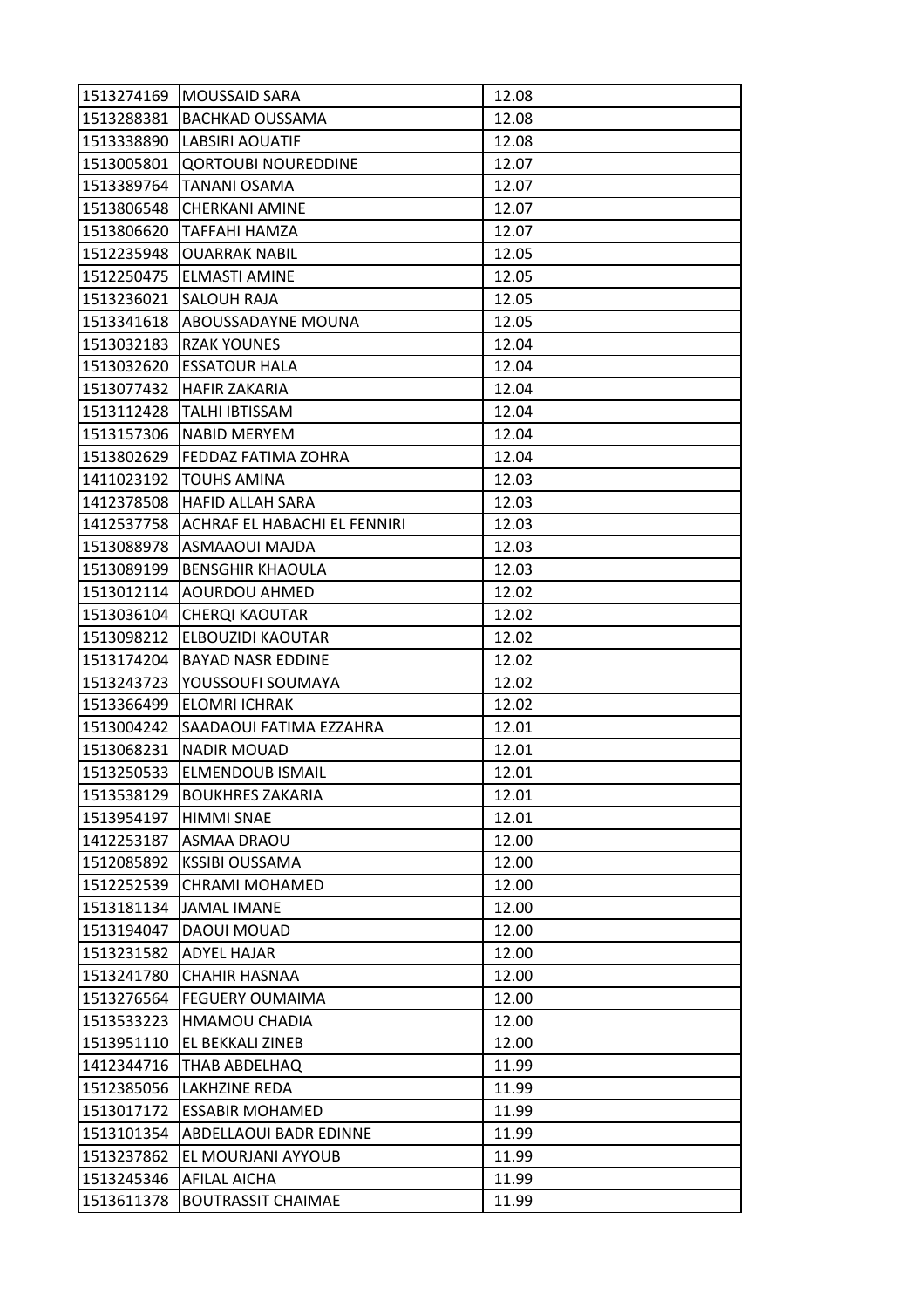| 1513041914 | <b>OUALI AZIZA</b>           | 11.98 |
|------------|------------------------------|-------|
| 1513226648 | <b>EL KTIRI MARIEM</b>       | 11.98 |
| 1513279379 | <b>KERROUMI HIND</b>         | 11.98 |
| 1513357403 | <b>AOUIRA FATIMA EZZAHRA</b> | 11.98 |
| 1513376569 | EL JAKANI KHADIJA            | 11.98 |
| 1412095762 | <b>SAAD ELFAIDI</b>          | 11.97 |
| 1513098532 | <b>ELOUATSI ZOUHAIR</b>      | 11.97 |
| 1513112439 | EZZAROUAL JAMILA             | 11.97 |
| 1513243634 | <b>BASKAR KAOUTAR</b>        | 11.97 |
| 1513607204 | NAQABI KARIMA                | 11.97 |
| 1513613139 | <b>LAASAL AMAL</b>           | 11.97 |
| 1513534495 | NOUREDDINE SARA              | 11.96 |
| 1513534577 | NAINAA ANASS                 | 11.96 |
| 1511555238 | <b>SABAIQUE HATIME</b>       | 11.95 |
| 1513009060 | <b>IGUANSAD SOUKAINA</b>     | 11.95 |
| 1513087449 | <b>EL ADNANI FARAH</b>       | 11.95 |
| 1513109927 | DOUBLALI SOUHAILA            | 11.95 |
| 1513112461 | <b>BOUSSAFOU FATIHA</b>      | 11.95 |
| 1513194692 | <b>TIGHIOUART ACHRAF</b>     | 11.95 |
| 1513940776 | <b>ZADANI ELHOUSSAINE</b>    | 11.95 |
| 1412377384 | <b>OUADIF NEZHA</b>          | 11.93 |
| 1513067624 | <b>TOUISSE ILYASS</b>        | 11.93 |
| 1513080944 | <b>AGOUASSIF ASMA</b>        | 11.93 |
| 1412532456 | <b>HAITAM KHORAIBACH</b>     | 11.92 |
| 1513014881 | <b>EL OUAGGAGI YASSINE</b>   | 11.92 |
| 1513114771 | <b>KARAM FATIMA</b>          | 11.92 |
| 1513344021 | <b>AMANSOUR AICHA</b>        | 11.92 |
| 1513761690 | <b>SALIM GHIZLANE</b>        | 11.92 |
| 1513953578 | <b>ZANANI MOHAMED</b>        | 11.92 |
| 1412402530 | <b>KARIMI ZINEB</b>          | 11.91 |
| 1513150154 | <b>EL MANSOURI HOUSSAM</b>   | 11.91 |
| 1513360280 | <b>MRINY YOSSRA</b>          | 11.91 |
| 1513539087 | <b>BEROUAYEL HAJAR</b>       | 11.91 |
| 1513766736 | <b>MARZOUK MOUAD</b>         | 11.91 |
| 1412256310 | <b>OUMAIMA NOUKHAL</b>       | 11.90 |
| 1412282341 | <b>BOUADEL NAJOUA</b>        | 11.90 |
| 1412741834 | <b>MRABET LEMTI SOUHAILA</b> | 11.90 |
| 1513080121 | AZNAGUI AMINA                | 11.90 |
| 1513613284 | <b>NHARI ASMAE</b>           | 11.90 |
| 1513766646 | YASSINE IMANE                | 11.90 |
| 1513933883 | <b>OUAZIZ TAWFIK</b>         | 11.90 |
| 1412754170 | ALAMI MARROUNI OMAR          | 11.89 |
| 1412758772 | <b>FAKHKHAR IKHLAS</b>       | 11.89 |
| 1513281137 | <b>HANNANE IKRAM</b>         | 11.89 |
| 1513286806 | <b>ELRHAZZAI BADRED DINE</b> | 11.89 |
| 1513334611 | <b>BOUSSAINE JAOUAD</b>      | 11.89 |
| 1513358389 | <b>ELMAKTOUM BRAHIM</b>      | 11.89 |
| 1513376159 | NAIA YAHYA                   | 11.89 |
| 1513379161 | <b>BENSAID LAMIA</b>         | 11.89 |
| 1513551646 | <b>ERGUIG MOHAMED</b>        | 11.89 |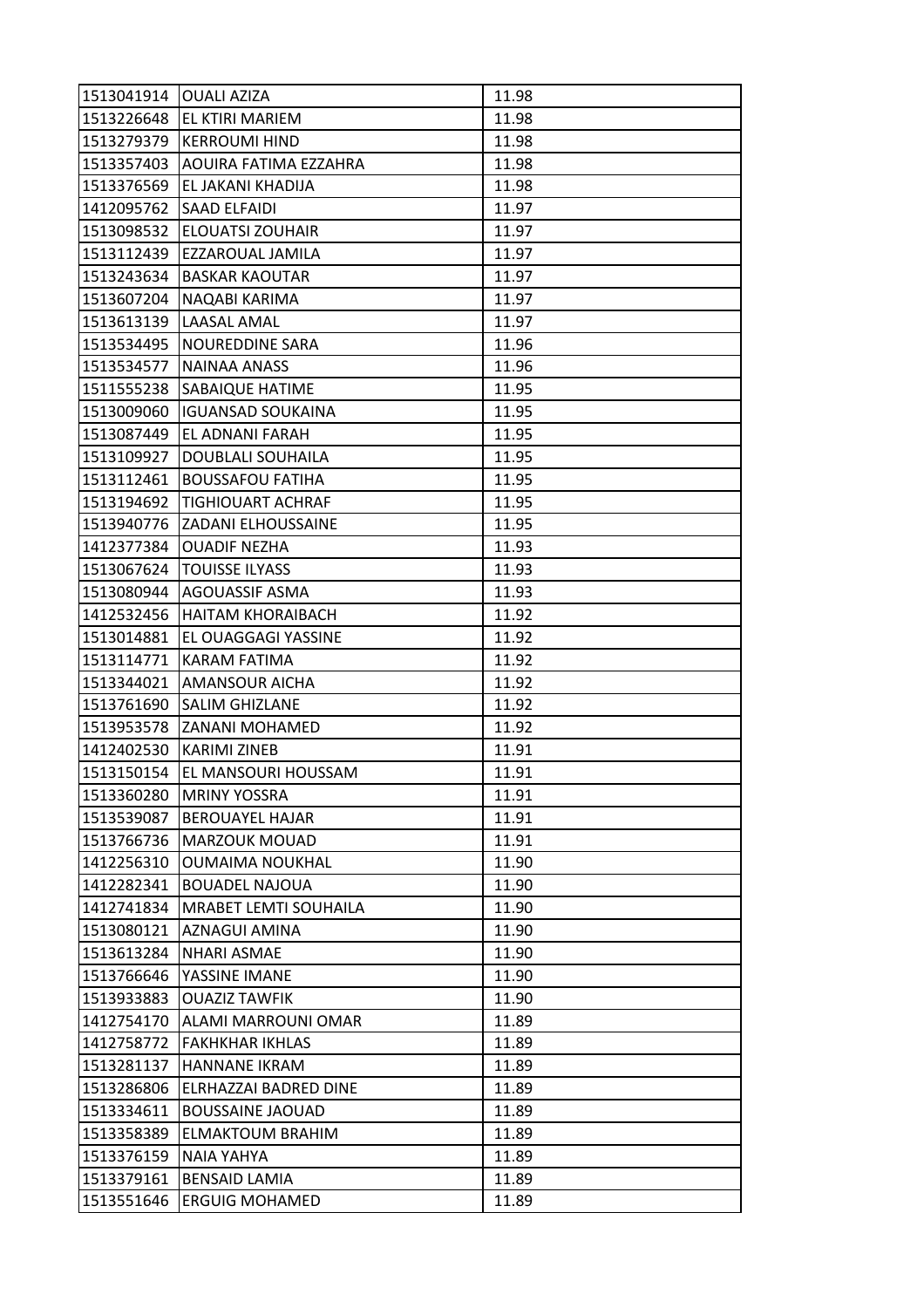| 1513752519 | <b>DAHBI YOUSSEF</b>       | 11.89 |
|------------|----------------------------|-------|
| 1513936427 | <b>REHALI IBTIHAL</b>      | 11.89 |
| 1513028165 | <b>BYA KAWTAR</b>          | 11.88 |
| 1513763395 | YAGGOUR MERIEM             | 11.88 |
| 1513864476 | <b>BOUTOUIL SAFAA</b>      | 11.88 |
| 1513956591 | <b>TEBAA SOUFIANE</b>      | 11.88 |
| 1513006682 | <b>RADAH AMINE</b>         | 11.87 |
| 1513022405 | <b>ELMASFYOUY MOHAMED</b>  | 11.87 |
| 1513027752 | <b>ACHAHBOUNE AYOUB</b>    | 11.87 |
| 1513049680 | <b>IDBOUHOU AYOUB</b>      | 11.87 |
| 1513088453 | <b>EL HANDAK SALMA</b>     | 11.87 |
| 1513952308 | <b>BENELARABI AYOUB</b>    | 11.87 |
| 1412065154 | YASSER BENMMAN             | 11.86 |
| 1412251250 | <b>TAOUFIQ EL OUALIDI</b>  | 11.86 |
| 1511620691 | <b>GHAIBAT MOHAMED</b>     | 11.86 |
| 1512722213 | <b>EL MAMOUN MOTIE</b>     | 11.86 |
| 1513173980 | <b>ZADDOUK CHAIMAA</b>     | 11.86 |
| 1513280007 | <b>AZIZ SIHAM</b>          | 11.86 |
| 1513803305 | <b>EL BRAHMI NOUHAILA</b>  | 11.86 |
| 1513947353 | EL BAGHOULA SANAE          | 11.86 |
| 1412193713 | <b>BOUSHAIB DOU E</b>      | 11.85 |
| 1513088902 | <b>BEL LAZAAR OMAR</b>     | 11.85 |
| 1513098743 | <b>CHAHETTE ZAKARIA</b>    | 11.85 |
| 1513240602 | <b>ETTAJANI HOUDA</b>      | 11.85 |
| 1513249265 | <b>HAMDICH SANAA</b>       | 11.85 |
| 1513942890 | <b>BELBEIDA HOUSSAM</b>    | 11.85 |
| 1511271286 | <b>HLIB AFAF</b>           | 11.84 |
| 1513094050 | YAHYA SOUFYA               | 11.84 |
| 1513099660 | <b>BOUSKENE NADIR</b>      | 11.84 |
| 1513368409 | <b>SOUFIANE OULMALME</b>   | 11.84 |
| 1513077318 | <b>MISSAOUI SAFAA</b>      | 11.83 |
| 1412068726 | <b>MOUNAFI SAID</b>        | 11.82 |
| 1412098121 | <b>HEDDA HICHAM</b>        | 11.82 |
| 1412551541 | ABDELGHAFOUR DRIOWYA       | 11.82 |
| 1512279341 | RAMI FATIMAEZZAHRA         | 11.82 |
| 1513080738 | <b>GORTAT AHLAM</b>        | 11.82 |
| 1513245777 | <b>ESSAID MAROUA</b>       | 11.82 |
| 1513323493 | <b>BAALLA MOHAMED TAHA</b> | 11.82 |
| 1513374331 | <b>MOUMEN KHADIJA</b>      | 11.82 |
| 1513536985 | <b>EL ACHHAB ISMAIL</b>    | 11.82 |
| 1515131978 | LEMSADDAQ SALMA            | 11.81 |
| 1512019750 | AIT MOULAY RIDOUAN         | 11.80 |
| 1513051259 | <b>ECHOUIAAR LAHBIB</b>    | 11.80 |
| 1513083161 | AIMAD EDDINE MARIEME       | 11.80 |
| 1513283127 | <b>BOUANANI ABDELATI</b>   | 11.80 |
| 1513607379 | <b>ZARHOUNI ISMAIL</b>     | 11.80 |
| 1412160434 | <b>BOUABANE ASMA</b>       | 11.79 |
| 1511187091 | <b>OUDRA AZEDDINE</b>      | 11.79 |
| 1513280073 | YAHYAOUI OUAI MEHDI        | 11.79 |
| 1513853797 | <b>AIT BAHDIDOU JIHANE</b> | 11.79 |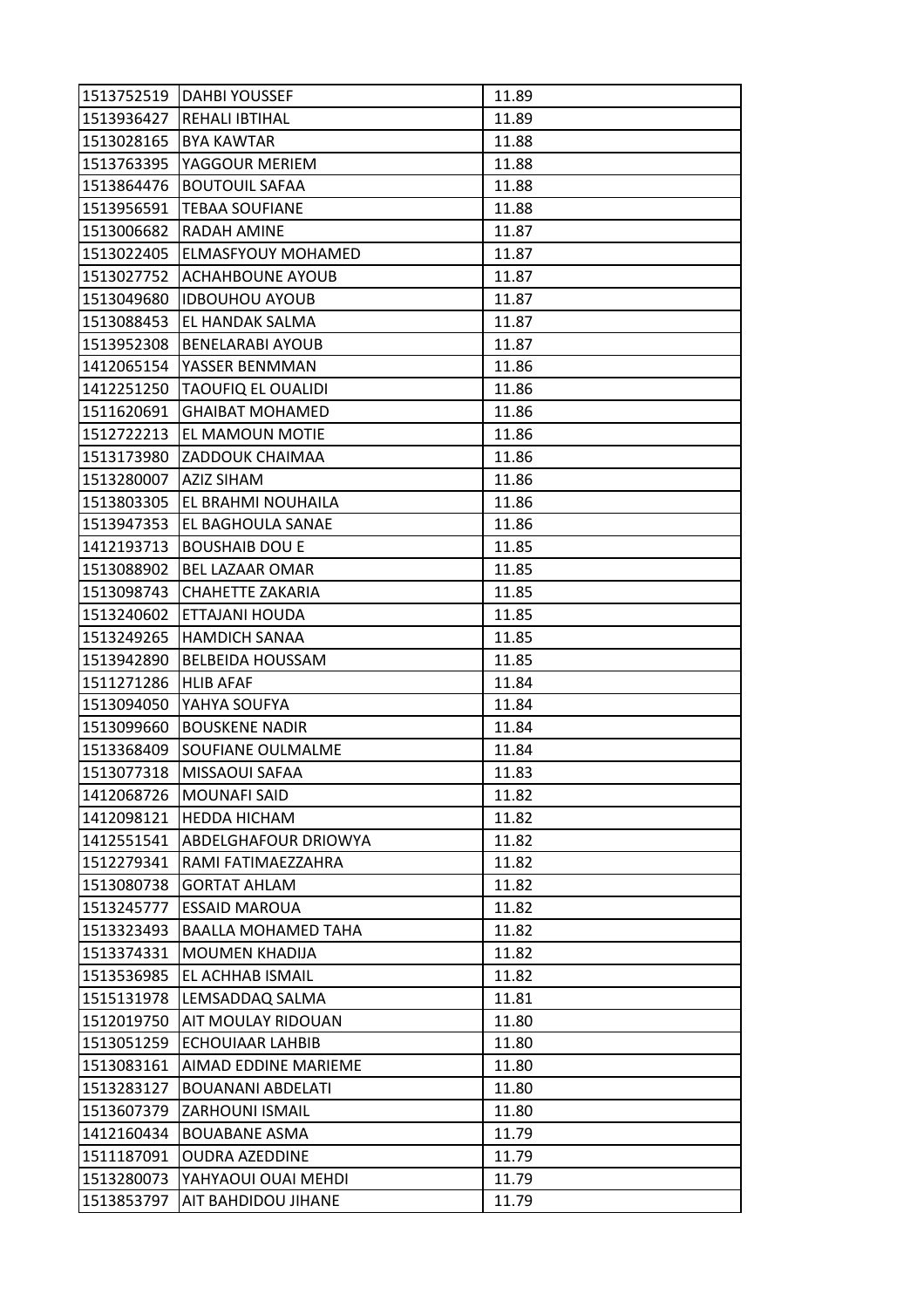| 1513943448 | JOUSEKA HAFIDA                        | 11.79 |
|------------|---------------------------------------|-------|
|            | 1513016818  IBOUDRI KAOUTAR           | 11.78 |
| 1513089074 | <b>BEHJA MOHAMED</b>                  | 11.78 |
| 1513100182 | <b>CHAKIB MAJDA</b>                   | 11.78 |
| 1513188333 | <b>AIT TAMANAIT CHAIMA</b>            | 11.78 |
| 1513552516 | <b>JEL MAHJOUBI YOUSSEF</b>           | 11.78 |
| 1513788372 | <b>CHEGUE SOUKAINA</b>                | 11.78 |
| 1513852112 | ILAMHAMDI WIAME                       | 11.78 |
| 1513030199 | <b>BELFAKIR KARIMA</b>                | 11.77 |
| 1513069557 | <b>SOBHI ILYASS</b>                   | 11.77 |
|            | 1513082221 AIT LAHAJ KAOUTAR          | 11.77 |
| 1513343565 | <b>SOUANI NAJWA</b>                   | 11.77 |
| 1513846256 | <b>TAHIRI AYOUB</b>                   | 11.77 |
| 1412068945 | <b>OUMAIMA BASIT</b>                  | 11.76 |
| 1512056067 | <b>HERKOUSS YASSINE</b>               | 11.76 |
| 1513067649 | <b>IDRISSI JOUICHA FATIMAEZZAHRAE</b> | 11.76 |
| 1513101358 | <b>ACHAHANE KHADIJA</b>               | 11.76 |
| 1412034866 | <b>ROUSSAFI HAJAR</b>                 | 11.75 |
| 1412281281 | <b>SAGHRAOUI SOUMIYA</b>              | 11.75 |
| 1513003681 | LACHGAR OUMAIMA                       | 11.75 |
|            | 1513089036 BAKCHICH YASSIR            | 11.75 |
| 1513281135 | <b>EL HOUDANI LAMYAA</b>              | 11.75 |
| 1513618929 | <b>AIT BELARBI SARA</b>               | 11.75 |
| 1513099034 | <b>JEL MEDIOUNI SOUKAINA</b>          | 11.74 |
|            | 1513541184  NEJMAOUI NIAMA            | 11.74 |
| 1411007464 | <b>MIGUIL ABDERRAHIM</b>              | 11.73 |
| 1513090921 | LAFROUNGUI CHAIMA                     | 11.73 |
| 1513243817 | <b>DROURI NIAMA</b>                   | 11.73 |
| 1513533851 | ISEFFAR FATIMAZAHRA                   | 11.73 |
| 1513943551 | <b>EL ALAOUI ALI</b>                  | 11.73 |
| 1412034865 | <b>NOURI MAJDA</b>                    | 11.71 |
| 1412229353 | <b>SALOUA JOUHARI</b>                 | 11.71 |
| 1513080797 | <b>BOUDAL HIBATOLLAH</b>              | 11.71 |
| 1513095978 | NASSIRI HAMZA                         | 11.71 |
| 1513318343 | <b>ZADDOUG ABDERRAHMAN</b>            | 11.71 |
| 1513355898 | <b>HAKIOUI MARIEM</b>                 | 11.71 |
| 1513366307 | <b>ELBEZZARI MOUAD</b>                | 11.71 |
| 1412070496 | <b>SARA NAIM</b>                      | 11.70 |
| 1412099318 | <b>RHADDOUF ABDELHAY</b>              | 11.70 |
| 1412391504 | MAZOUZ HAMZA                          | 11.68 |
| 1513039242 | <b>ERRAHMANI HAYATE</b>               | 11.68 |
| 1513241836 | <b>DERBANI YOUSSEF</b>                | 11.68 |
| 1513341288 | SADIKINE IKRAM                        | 11.68 |
| 1513100579 | LOUMAME IMANE                         | 11.67 |
| 1513115164 | <b>EDDAOUH RACHID</b>                 | 11.67 |
| 1513231880 | <b>ADIL YOUSSEF</b>                   | 11.67 |
| 1412098978 | <b>HASNA AFIF</b>                     | 11.66 |
| 1513813926 | <b>SKKELLI SABRINE</b>                | 11.66 |
| 1513950393 | <b>BADAOUI ASMAE</b>                  | 11.65 |
| 1412536281 | <b>AZEDDINE ABDOUSS</b>               | 11.64 |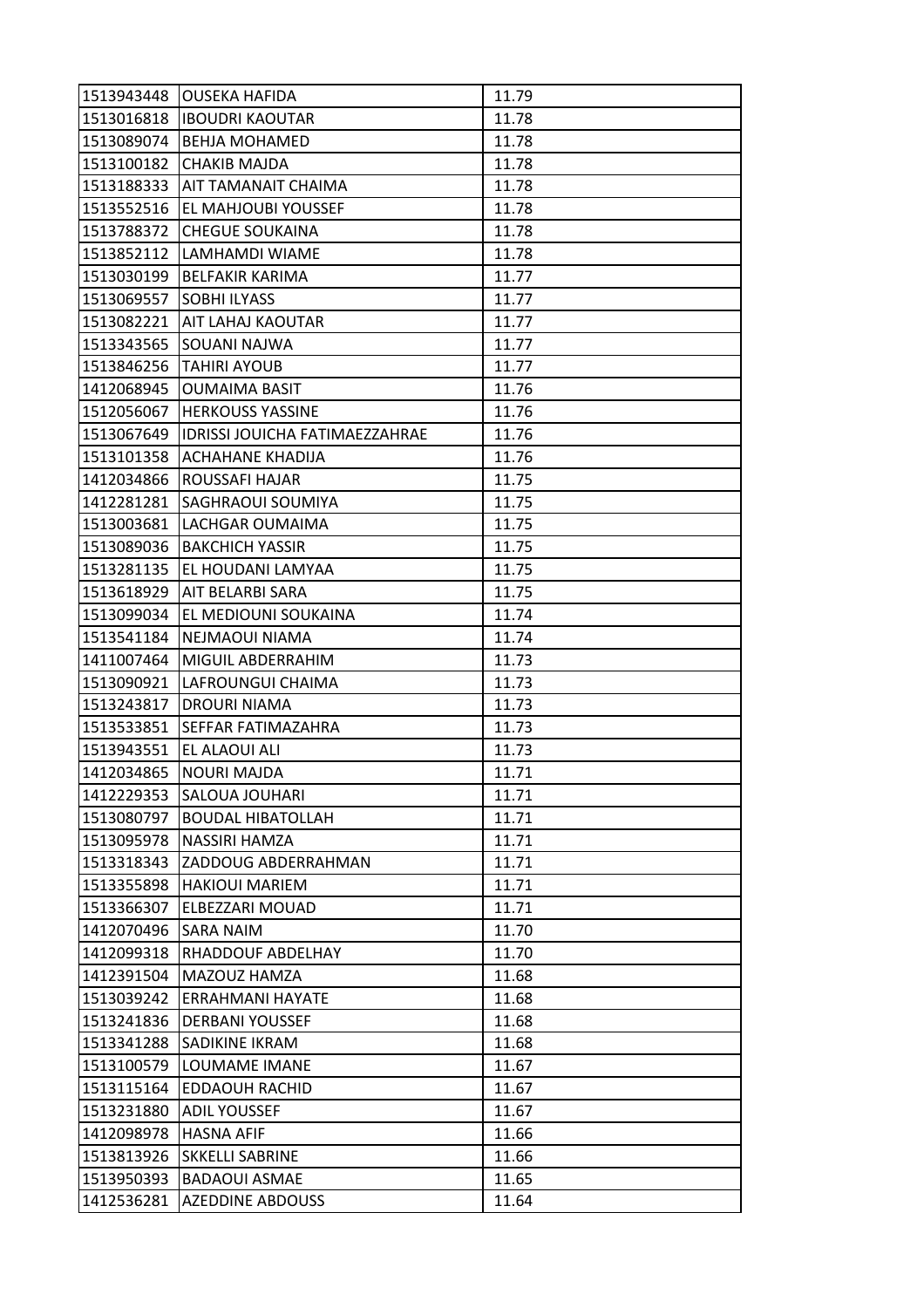|            | 1513248079 ELBAHJA JAWAD       | 11.64 |
|------------|--------------------------------|-------|
| 1513272730 | <b>SABBAGHE KARIMA</b>         | 11.64 |
| 1513303554 | <b>IELARJOUNI FATIMA ZAHRA</b> | 11.64 |
| 1513537957 | <b>SASSI BOUCHRA</b>           | 11.64 |
| 1513628585 | ER REYYAHI KHADIJA             | 11.64 |
| 1412393413 | <b>AYOUB BRAHI</b>             | 11.63 |
| 1512756484 | <b>JEL KANTRI MOUAD</b>        | 11.63 |
| 1513016432 | <b>ZAROIAL IBTISSAM</b>        | 11.63 |
|            | 1513114735 CHAOUKI AICHA       | 11.63 |
| 1513355211 | MEGHERBI NASSIRA               | 11.63 |
| 1513521320 | <b>SOUSSI ANOUAR</b>           | 11.63 |
| 1412196527 | <b>OUAMMI HAJAR</b>            | 11.62 |
| 1513193983 | DAHMANI OUMAYMA                | 11.62 |
| 1513370825 | <b>LAAZIZ SAIF EDDINE</b>      | 11.62 |
| 1513605599 | <b>BANELHAQ AYOUB</b>          | 11.62 |
| 1513374959 | <b>DRAYF ROQIA</b>             | 11.61 |
| 1513380679 | <b>BHAR WIAM</b>               | 11.61 |
| 1513618740 | ARIBIA AMINA                   | 11.61 |
| 1412811037 | <b>DEROUICH CHAIMAE</b>        | 11.60 |
| 1512040378 | GOULZIMA MOHAMED AMINE         | 11.60 |
| 1513099037 | <b>GATHIOUI KENZA</b>          | 11.60 |
| 1513792409 | IAARAB RIHAB                   | 11.60 |
| 1513939749 | <b>BEN EL MAKROUD MOHAMED</b>  | 11.60 |
| 1513943436 | <b>HLOU JIHANE</b>             | 11.60 |
| 1510109927 | <b>BOUKHOBZA ELMEHDI</b>       | 11.59 |
| 1512088019 | <b>WALKJAH YOUNES</b>          | 11.59 |
| 1513099391 | EL GHOUAT MOHAMED              | 11.59 |
| 1513272728 | ELKOUIBATI FATIMA EZZAHRA      | 11.59 |
| 1513338517 | <b>MOUTASSADIK YAHYA</b>       | 11.59 |
| 1513551523 | <b>GHARBAOUI MARWA</b>         | 11.59 |
| 1513951495 | <b>SANHAJI BILAL</b>           | 11.59 |
| 1513750764 | <b>EL FEZAZI CHAIMAE</b>       | 11.58 |
| 1412169524 | <b>TARFAOUI IKRAME</b>         | 11.57 |
| 1513003727 | <b>AMALIK OUMAIMA</b>          | 11.57 |
| 1513007011 | <b>OUAHMANE GHITA</b>          | 11.57 |
| 1513197964 | ALKORCHI SARA                  | 11.57 |
| 1513240695 | <b>BOUZIAT FATIMA EZZAHRA</b>  | 11.57 |
| 1513933245 | LMAHI ABDELHAKIM               | 11.57 |
| 1414269062 | <b>ADNANE ABDELJAOUAD</b>      | 11.56 |
| 1412382169 | <b>DAANOUN AYOUB</b>           | 11.55 |
| 1513088322 | <b>BOUYESK MARIAM</b>          | 11.55 |
| 1513357753 | <b>BOUSTANI BADR EDDINE</b>    | 11.55 |
| 1513541766 | <b>AIT BELLA AYOUB</b>         | 11.55 |
| 1412158573 | EL OUAFY FATIMA-ZAHRA          | 11.54 |
| 1513226802 | <b>BENABDELLAH SALMA</b>       | 11.54 |
| 1513553357 | <b>KHLIFI OMAR</b>             | 11.54 |
| 1513956287 | <b>BENKHIRA NISRINE</b>        | 11.54 |
| 1513016317 | ZAKAR AMINA                    | 11.53 |
| 1513153793 | <b>SALIM ASMAA</b>             | 11.53 |
| 1513331260 | <b>NAJIH MERIEM</b>            | 11.53 |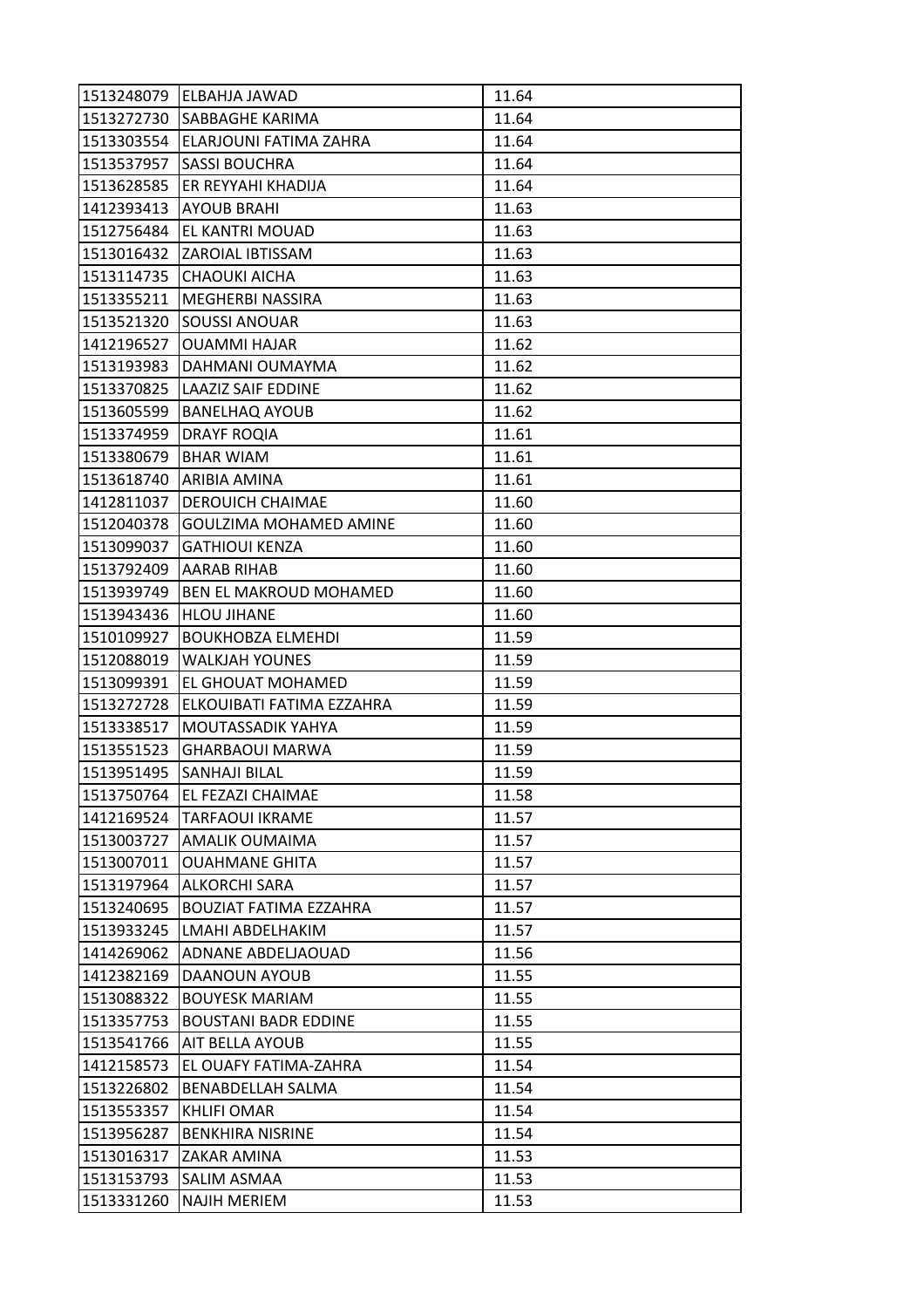| 1513355299 | <b>DHIRA AMINA</b>            | 11.53 |
|------------|-------------------------------|-------|
| 1513378519 | <b>SABRI AMAL</b>             | 11.53 |
| 1412008652 | <b>OUDINA LOUBNA</b>          | 11.52 |
| 1412074123 | <b>AYOUB OUSSELLIM</b>        | 11.52 |
| 1512173585 | <b>MESRAR IMANE</b>           | 11.52 |
| 1513099131 | ELMASOUDI ILHAM               | 11.52 |
| 1513160402 | <b>ELFARIQ MOHAMED OMAR</b>   | 11.52 |
| 1513187118 | EL AABBASSI MOHAMED AMINE     | 11.52 |
| 1513246005 | <b>BOUDDA ILYASS</b>          | 11.52 |
| 1513281080 | <b>ZANANI SOUFIANE</b>        | 11.52 |
|            | 1513618377 EL KHAOUA OUAFA    | 11.52 |
| 1513930201 | <b>EL MIDAOUI NAOUFAL</b>     | 11.52 |
| 1513024187 | lMANEA AYYOUB                 | 11.51 |
| 1513079540 | <b>INOUIDRAT TAHA</b>         | 11.51 |
| 1513283552 | HAKIMI YOUSSRA                | 11.51 |
|            | 1513379597   LHAOUD MEHDI     | 11.51 |
| 1513932201 | <b>IDIDI OMAR AHMED</b>       | 11.51 |
| 1410007049 | HAOUDI ABDELLAH               | 11.50 |
| 1412173683 | <b>EL MANSOURY CHAIMA</b>     | 11.50 |
| 1513008713 | <b>AIT OUKNOUZ ITTO</b>       | 11.50 |
| 1513007868 | <b>MOUSTAID KAOUTAR</b>       | 11.49 |
| 1513227518 | <b>NACIRI JAAFAR</b>          | 11.49 |
| 1513526045 | HAOUARI SAFAE                 | 11.49 |
| 1513537057 | <b>KAMAL MEHDI</b>            | 11.49 |
| 1513000611 | <b>BOUCHAOUIR IMANE</b>       | 11.48 |
| 1513369840 | <b>BENRABEH HASSAN</b>        | 11.48 |
| 1513938827 | <b>DROUSSI BILAL</b>          | 11.48 |
| 1412284733 | MOHAMMED EL MEHDI AZIZI       | 11.47 |
| 1412866012 | IBOUZID CHARAF-EDDINE         | 11.47 |
| 1513100168 | <b>ABBA HIND</b>              | 11.47 |
| 1513936658 | <b>QUERCHI NACIR</b>          | 11.47 |
| 1411932703 | <b>BOUMEZZOUGH ACHRAF</b>     | 11.46 |
| 1513017333 | <b>AFRAD YOUNESS</b>          | 11.46 |
| 1513618896 | <b>BIDOUH SOUMIA</b>          | 11.46 |
| 1513550484 | <b>FASKA IMANE</b>            | 11.45 |
| 1512033776 | <b>ALOUA MOHAMED</b>          | 11.43 |
| 1513005778 | <b>EDDAHANI IMANE</b>         | 11.43 |
| 1513107858 | <b>BENCHAIB SOUHAILA</b>      | 11.43 |
| 1513250126 | <b>ELBOUAISI HANANE</b>       | 11.43 |
| 1513282455 | <b>MOUHSSINE RIM</b>          | 11.43 |
| 1513371543 | <b>RAFIQUI AYOUB</b>          | 11.43 |
| 1412071008 | <b>ISMAIL BENMHAMED</b>       | 11.42 |
| 1512233932 | ETTADLAOUY EL MEHDI           | 11.42 |
| 1513029805 | <b>ELAABBAS HAYAT</b>         | 11.42 |
| 1513049107 | <b>AOUDATE HASNAA</b>         | 11.42 |
| 1513160447 | <b>TAYBOUTA RIME</b>          | 11.42 |
| 1513231316 | <b>EL BAJJANY SAFAE</b>       | 11.42 |
| 1513607514 | <b>GUENDOULA ANASS</b>        | 11.42 |
| 1412098717 | <b>IDRISSI AATOUF OUMAIMA</b> | 11.41 |
| 1511170426 | RACHIDI IMAD                  | 11.41 |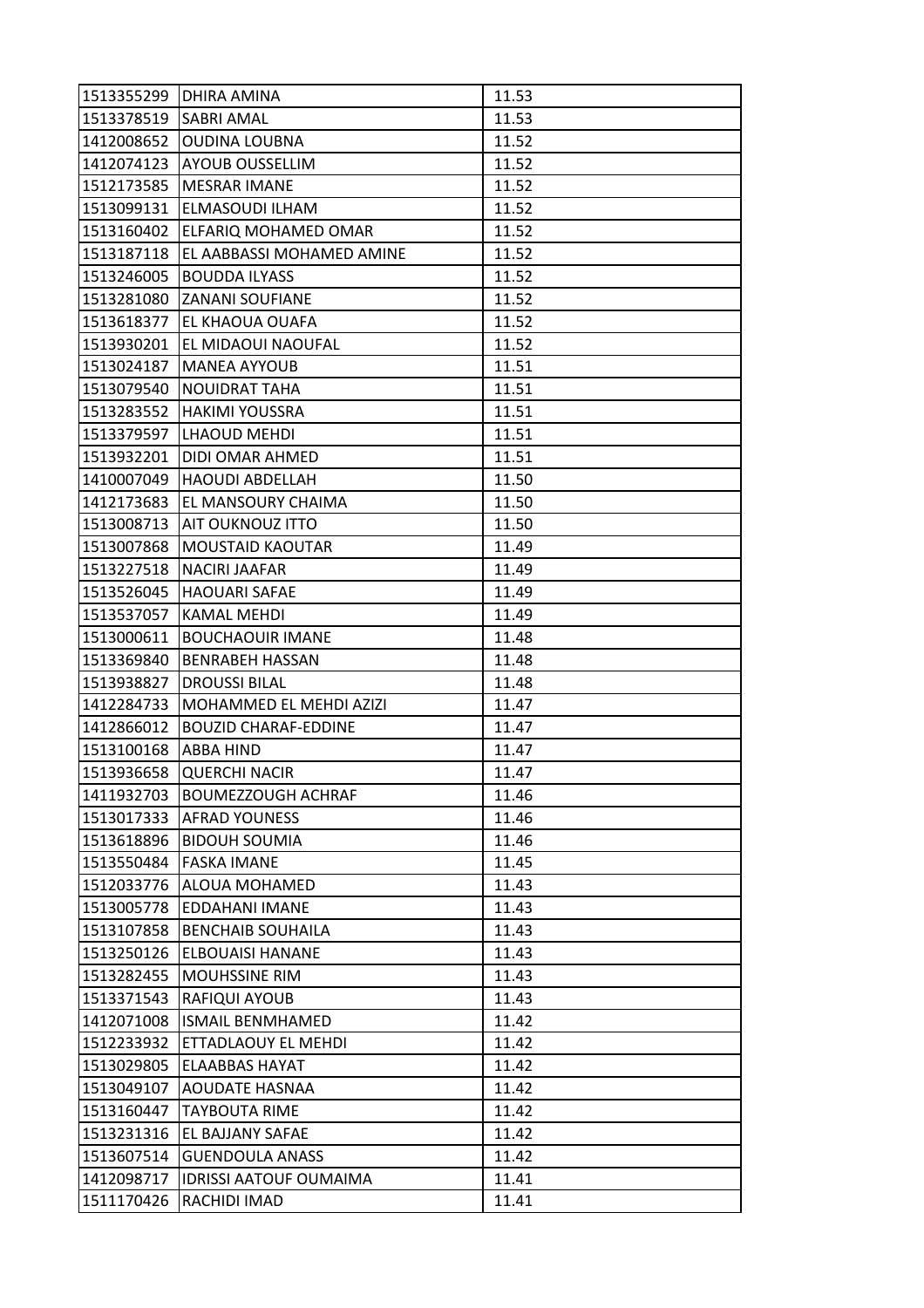|            | 1513013140 OUMANZOU AZIZA      | 11.41 |
|------------|--------------------------------|-------|
| 1513083153 | BENJAAFAR FATIMA EZZAHRA       | 11.41 |
| 1513092383 | BOULACHGOUR LOUBNA             | 11.41 |
| 1513341102 | <b>ZAINE CHAIMAA</b>           | 11.41 |
| 1513343438 | OUABDELKADER AMINA             | 11.41 |
|            | 1513002281   AIT LARBI MERIEM  | 11.40 |
| 1513003519 | <b>ADDAMOUH RADIA</b>          | 11.40 |
| 1513544729 | <b>JAHNACH SAMIYA</b>          | 11.40 |
| 1513862512 | <b>EL GOURARI ISLAM</b>        | 11.40 |
| 1412807324 | <b>IBTIHAL KOUBAILI</b>        | 11.39 |
|            | 1512254486 LAMZALI HASNAA      | 11.39 |
| 1513041911 | <b>EL RADDAL SABAH</b>         | 11.39 |
| 1513089110 | AARAB RAJA                     | 11.39 |
| 1412089265 | <b>SOUFIANE BENHAIDA</b>       | 11.38 |
|            | 1512016491 ZIKI ABDELHAFID     | 11.38 |
| 1512033785 | <b>BAHMANI IBTISSAM</b>        | 11.38 |
| 1513090903 | TEMHAL IBTISSAM                | 11.38 |
| 1513290724 | <b>BENKHEIRA SALMA</b>         | 11.38 |
| 1513364304 | <b>DEKKAKI SOUKAINA</b>        | 11.38 |
| 1513371413 | <b>CHARKAOUI OUMAIMA</b>       | 11.38 |
|            | 1512019725   NOUNNOUS MAROUANE | 11.37 |
| 1513086114 | <b>KASSAM JIHANE</b>           | 11.37 |
| 1513000860 | <b>OUASFI FATIMA ZAHRA</b>     | 11.36 |
| 1513049092 | <b>HAMEL HANANE</b>            | 11.36 |
| 1513380766 | <b>GALLOUCH ZINEB</b>          | 11.36 |
| 1513758272 | LAZAAR IKRAM                   | 11.36 |
| 1513949591 | EL OMARI MOHAMED               | 11.36 |
| 1411071348 | MOHAMED OULAID                 | 11.35 |
| 1512023199 | <b>HANINI YASSINE</b>          | 11.35 |
| 1513006322 | <b>AIT LHAJ LAILA</b>          | 11.35 |
| 1513525621 | <b>TARHRI ILYASS</b>           | 11.35 |
| 1515267555 | <b>TIZIANE ISMAIL</b>          | 11.35 |
| 1412281231 | <b>OUARID AYOUB</b>            | 11.34 |
| 1513023055 | <b>OUHAMOU AYOUB</b>           | 11.34 |
| 1512371068 | <b>ELBAYDAQ SIHAM</b>          | 11.33 |
| 1513022038 | <b>SOBHI KAOUTAR</b>           | 11.33 |
| 1513276156 | <b>FAIK NOUAMANE</b>           | 11.33 |
| 1513289796 | <b>ERRADI MERYEM</b>           | 11.33 |
| 1513534557 | <b>AKHERRAZ NADIA</b>          | 11.33 |
| 1412931923 | <b>SLIMANI SAFAE</b>           | 11.32 |
| 1512083744 | EZZAHIRI KHALID                | 11.32 |
| 1512909685 | EL HARROUNI ALAOUI RHIZLANE    | 11.32 |
| 1513090944 | LAMRABAT NASSIMA               | 11.32 |
| 1513250103 | <b>BOUTERRAKA AZZEDDINE</b>    | 11.32 |
| 1513271290 | <b>FADEL FAYCAL</b>            | 11.32 |
| 1410254276 | <b>REDOUANE TIBARI</b>         | 11.30 |
| 1412384858 | <b>HALA AIT LABRINI</b>        | 11.30 |
| 1513002293 | <b>HADRI NOUAIM</b>            | 11.30 |
| 1513007826 | <b>OURAHMA FATIMA</b>          | 11.30 |
| 1513067651 | <b>CHANNA AMAL</b>             | 11.30 |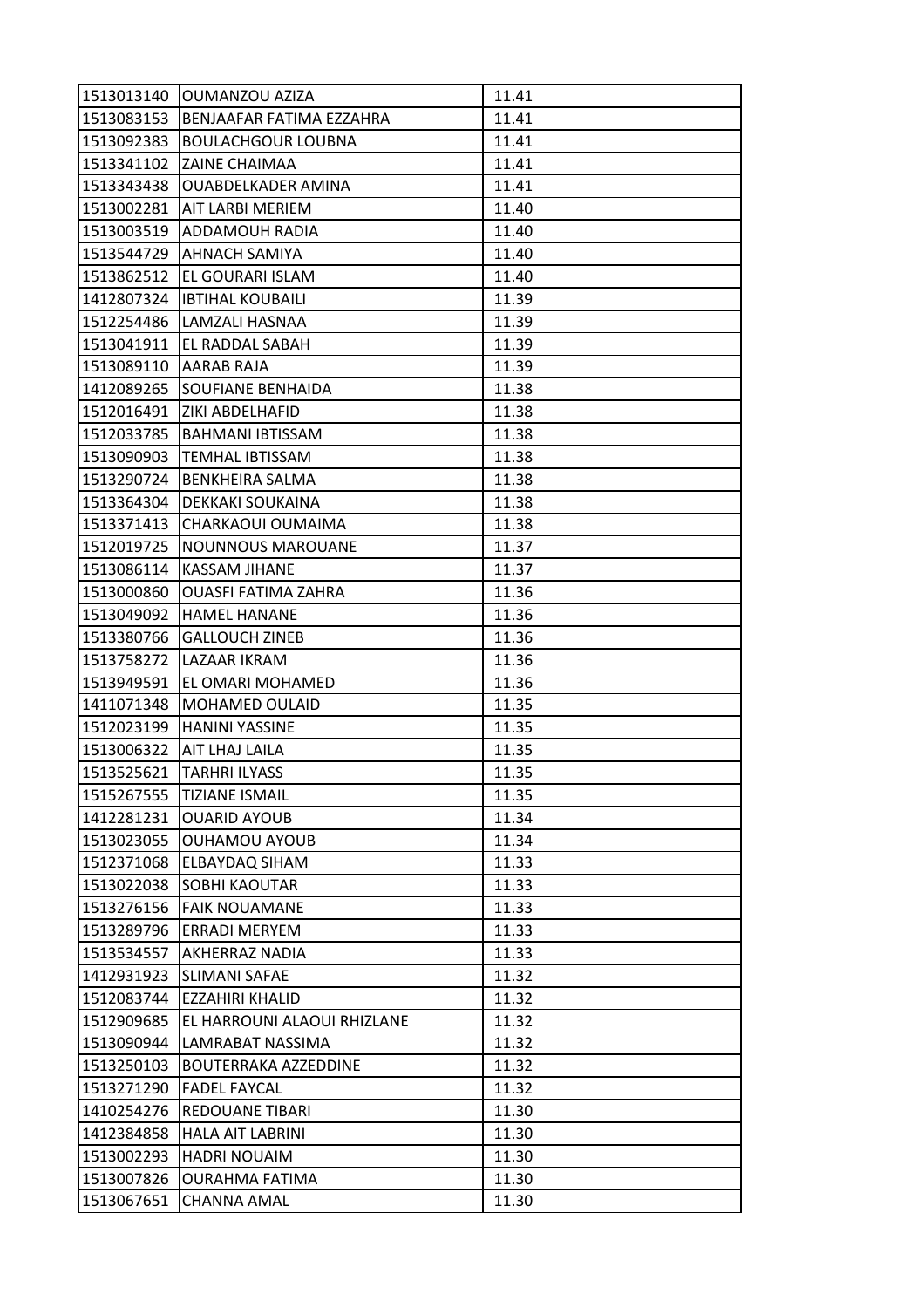| 1513237733 | <b>SALHI MARIEM</b>          | 11.30 |
|------------|------------------------------|-------|
| 1513029446 | <b>BASSI AHLAM</b>           | 11.29 |
| 1513093318 | <b>RAJI HANANE</b>           | 11.29 |
| 1513098154 | <b>OUAALAM MOUAD</b>         | 11.29 |
| 1513230133 | RHELID SOUKAINA              | 11.29 |
| 1513365761 | MGHIRAT EL MEHDI             | 11.29 |
| 1513549126 | <b>LAKEHAL KAOUTAR</b>       | 11.29 |
| 1513551903 | lYAZAN ASMAE                 | 11.29 |
| 1513936555 | HAJARABI AHMED KHALIL        | 11.29 |
| 1513086699 | <b>EL AMRI MOHCINE</b>       | 11.28 |
| 1513099123 | LAHSSINI FATIMA EZZAHRA      | 11.28 |
| 1513160477 | <b>MOKKADEM ANASS</b>        | 11.28 |
| 1412928246 | ITAIBI IKRAM                 | 11.27 |
| 1513050901 | <b>BOUZAHER AYOUB</b>        | 11.27 |
| 1513066822 | <b>TAOUSSI AHLAME</b>        | 11.27 |
| 1513092324 | ESSAKHI FATIMA EZZAHRA       | 11.27 |
| 1412286361 | lizam mohamed amine          | 11.26 |
| 1412381654 | <b>RASSAD SANAE</b>          | 11.26 |
| 1412779263 | <b>BOUCHTAOUI OUMAYMA</b>    | 11.26 |
| 1513808170 | <b>EL MEZRIAHI AMAL</b>      | 11.26 |
| 1513956092 | MESSAOUDI OUMAIMA            | 11.26 |
| 1513957264 | <b>BENATTOU SOUAD</b>        | 11.26 |
| 1411148635 | <b>HAOUAS YOUSSEF</b>        | 11.25 |
| 1513243617 | <b>ELMASLOUHI ABDELMALEK</b> | 11.25 |
| 1513939274 | <b>ELOUAFI MOHAMED</b>       | 11.25 |
| 1411273604 | <b>LAHFAS MERYEM</b>         | 11.24 |
| 1412270233 | <b>IDIL ILHAM</b>            | 11.24 |
| 1412922377 | LAAZIZ MOHAMED               | 11.24 |
| 1513033265 | EL GHRIFI ANSAM              | 11.24 |
| 1513090891 | <b>EDCHIRA CHAIMA</b>        | 11.24 |
| 1513107852 | <b>EDDAGHOUGHI ILHAM</b>     | 11.24 |
| 1513281192 | <b>HADER OTHMANE</b>         | 11.24 |
| 1513281667 | RJIMATI NAJOUA               | 11.24 |
| 1513784764 | EL HILALI SAID               | 11.24 |
| 1513939585 | <b>AFDIFID ABDELTIF</b>      | 11.24 |
| 1412807326 | <b>ABDELKADER EL AZZOUZI</b> | 11.23 |
| 1512025783 | <b>OUBAALI YOUSSEF</b>       | 11.23 |
| 1512284767 | EL ATLASSI BADR              | 11.23 |
| 1513012793 | <b>SUIMRI SOUKAINA</b>       | 11.23 |
| 1513106645 | <b>CHFOUL AYOUB</b>          | 11.23 |
| 1513937703 | <b>IKRAME IHYA</b>           | 11.23 |
| 1513075668 | ZIRARI ILHAM                 | 11.22 |
| 1513280738 | EL JEBRAOUI IMANE            | 11.22 |
| 1513388918 | EL MOULAOUI KHADIJA          | 11.22 |
| 1513606169 | <b>MORTAJINE REDA</b>        | 11.22 |
| 1512282157 | FADLAOUI AHMED               | 11.21 |
|            |                              |       |
| 1513086683 | <b>AITBAHA TAOUFIK</b>       | 11.21 |
| 1513152308 | MAOULAINE FATIMA EZZAHRA     | 11.21 |
| 1513161329 | ELOUARZADI ZINEB             | 11.21 |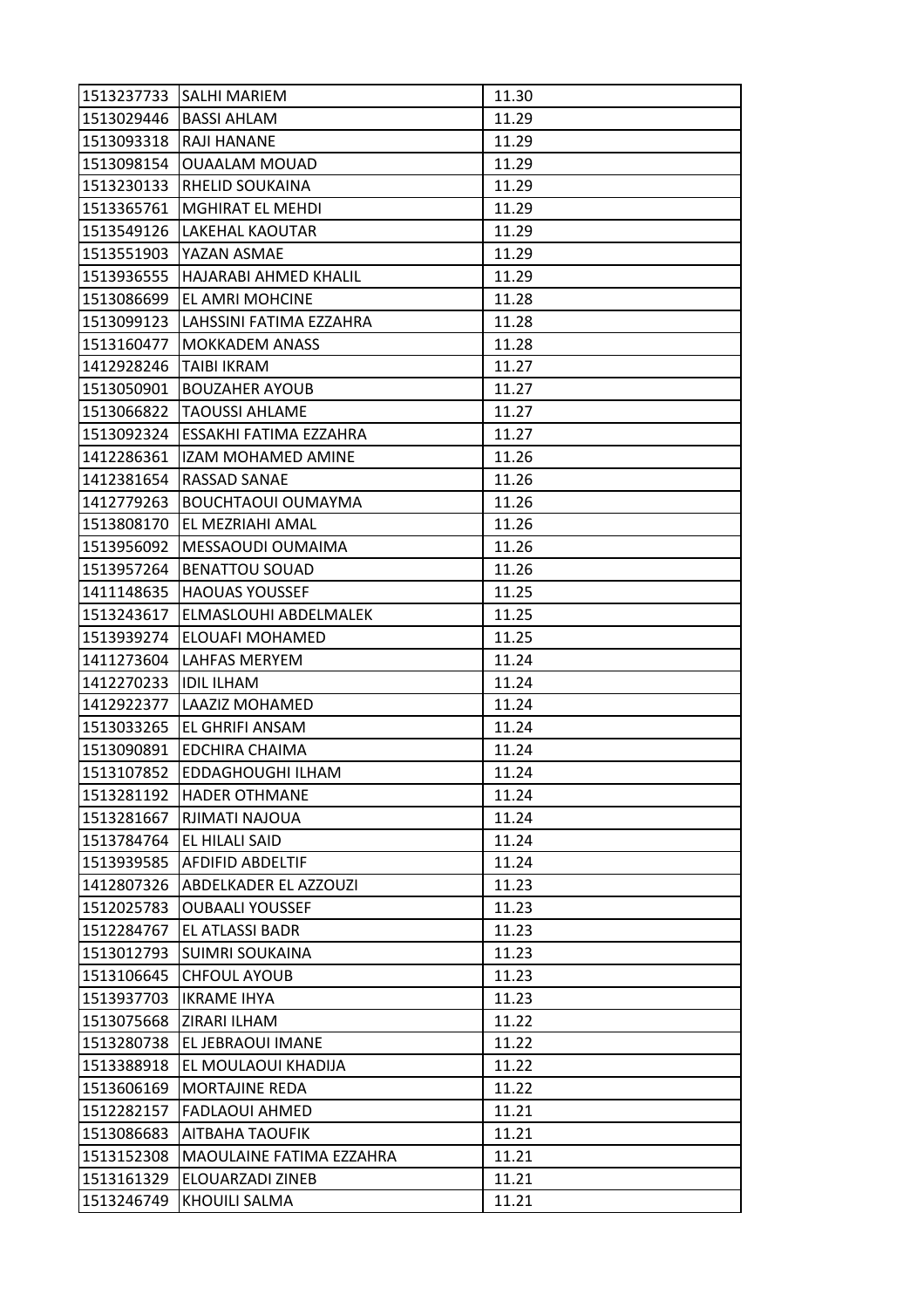|            | 1513618946   BAMGHARI AYOUB | 11.21 |
|------------|-----------------------------|-------|
|            | 1411247849 LAHBIB AZGAO     | 11.20 |
| 1512253278 | <b>SALAMA FOUZIA</b>        | 11.20 |
| 1513080615 | <b>AMAZOUZ ZAINEB</b>       | 11.20 |
| 1513380160 | <b>TAWSSI HAFSSA</b>        | 11.20 |
| 1513782060 | <b>ELOUARDIGHI FADELA</b>   | 11.20 |
| 1512923281 | <b>HADRI SAFAE</b>          | 11.18 |
| 1513027945 | <b>BENHAMMOU EL MAHDI</b>   | 11.18 |
| 1513100667 | <b>HTITI BOUCHRA</b>        | 11.18 |
| 1412274077 | <b>BENTALBA REDA</b>        | 11.17 |
| 1513250158 | <b>BENKHIRANE KHADIJA</b>   | 11.17 |
| 1513759250 | MOUTTALIB MOHAMED AMINE     | 11.17 |
| 1412022766 | <b>BOUGFOUT IMAD</b>        | 11.16 |
| 1513074564 | LAGZOULI HICHAM             | 11.16 |
| 1513238360 | KISMI FATIMA EZZAHRA        | 11.16 |
| 1513691192 | MOULAY SALMA                | 11.16 |
| 1512019531 | <b>WAHMAN RACHIDA</b>       | 11.15 |
| 1513112464 | <b>ELOUACH MIMOUN</b>       | 11.15 |
| 1513165141 | <b>HAKAOUI NISSRINE</b>     | 11.15 |
| 1513241578 | KAIT HAJAR                  | 11.15 |
|            | 1513329398   HASSANI IMANE  | 11.15 |
| 1513333030 | <b>CHERIF SALMA</b>         | 11.15 |
| 1412521759 | <b>NADA BENITO</b>          | 11.14 |
| 1513015453 | <b>EL BAKAMANI OMAR</b>     | 11.14 |
|            | 1513245716   TAOUFIQ BASSAM | 11.14 |
| 1513332939 | JOULALE KHAWLA              | 11.14 |
| 1513688613 | <b>BEN AMAR MONCEF</b>      | 11.14 |
| 1513792454 | <b>EL MZAH ZINEB</b>        | 11.14 |
| 1513940808 | ELRHOUIZI CHAYMAA           | 11.14 |
| 1513006520 | <b>EL HOUDAIGUI HAJAR</b>   | 11.13 |
| 1513098745 | <b>EL MANDOUR AMINE</b>     | 11.13 |
| 1513160376 | <b>OUABI FATIMA ZAHRA</b>   | 11.13 |
| 1513234686 | <b>WAHBI HOUDA</b>          | 11.13 |
| 1513237945 | EL HAMDOUNI KAWTAR          | 11.13 |
| 1513291055 | EL MOUBARIKI NOUHAILA       | 11.13 |
| 1513351780 | <b>HNAICHI WIDAD</b>        | 11.13 |
| 1513538132 | <b>BOUHOUCH FOUAD</b>       | 11.13 |
| 1513618798 | <b>EL HAMMAMEL AIMANE</b>   | 11.13 |
| 1513760594 | <b>ZIDANE MOHAMMED</b>      | 11.13 |
| 1513944700 | <b>ABOURAOUF IBRAHIM</b>    | 11.13 |
| 1412715292 | <b>KHALIFI AHMED</b>        | 11.12 |
| 1512099669 | <b>BEN OTHMANE BASMA</b>    | 11.12 |
| 1512151349 | <b>EL QAYSY SALOUA</b>      | 11.12 |
| 1513098656 | <b>KORTABI JUHAINA</b>      | 11.12 |
| 1513288284 | <b>ATOUANI HAJAR</b>        | 11.12 |
| 1513352068 | <b>BOUCHANE SALMA</b>       | 11.12 |
| 1513710580 | EL HABBAJ OUMAIMA           | 11.12 |
| 1412237395 | <b>OUMAIMA IRAOUI</b>       | 11.11 |
| 1513080715 | <b>MELLAOUI HAJAR</b>       | 11.11 |
| 1513320782 | EL MOUHAFID ACHRAF          | 11.11 |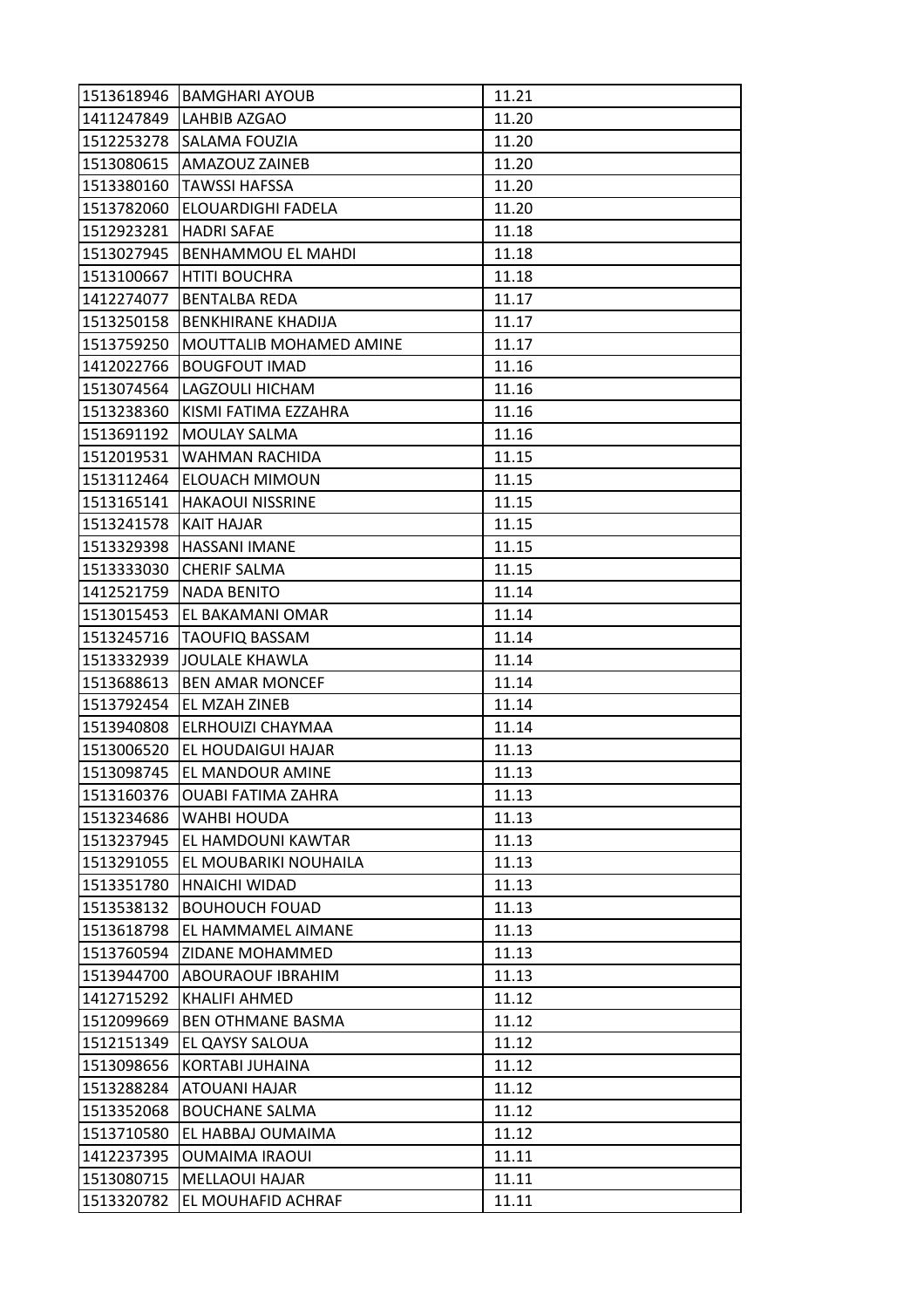| 1513346222 ATFI NABIL  |                               | 11.11 |
|------------------------|-------------------------------|-------|
|                        | 1513527919 BOUTAHAR HOUDA     | 11.11 |
| 1513955802             | <b>ASHAD SARA</b>             | 11.11 |
| 1512037653             | LAGHLID MOHAMED AMINE         | 11.10 |
| 1513007930             | <b>HIZEM CHAIMAA</b>          | 11.10 |
|                        | 1513100620  ABALLAGH WALAA    | 11.10 |
| 1513112437  ZAH YACINE |                               | 11.10 |
| 1513552522             | <b>AL ASLI BASMA</b>          | 11.10 |
|                        | 1513931791 TAHIRI ZAKARIA     | 11.10 |
| 1412036631             | IACHRAF HAIDARA               | 11.09 |
| 1414968069             | <b>KABBOU BADRE</b>           | 11.09 |
|                        | 1512003952  LAZRAK HIND       | 11.09 |
| 1513813962             | AMRAR SAWSEN                  | 11.09 |
| 1511241788             | <b>MOUBSITE ALI</b>           | 11.08 |
| 1511620963             | <b>HAJJAJ IBTIHAJ</b>         | 11.08 |
| 1512549676             | <b>MOUSLIM ZINEB</b>          | 11.08 |
| 1513316167             | <b>IMAM ANASS</b>             | 11.08 |
| 1513324629             | <b>SALIHEDDINE YASSER</b>     | 11.08 |
| 1513634341             | <b>BEN MHAMMED REDA</b>       | 11.08 |
| 1513934552             | <b>BOUDLICH RIDA</b>          | 11.08 |
| 1513006764             | <b>EL BZIOUI FATIMA ZAHRA</b> | 11.07 |
| 1513009456             | EL BAHLOUL ABDELALI           | 11.07 |
| 1513085525             | <b>BENAZZI ANOIAR</b>         | 11.07 |
| 1513186087             | <b>NABIL AYOUB</b>            | 11.07 |
| 1513952517             | <b>MERRAKA NAJOUA</b>         | 11.07 |
| 1412923455             | <b>ES-SALMI SARA</b>          | 11.05 |
| 1513796985             | <b>TAIF ISSAM</b>             | 11.05 |
| 1512081277             | <b>BOULAAQIDATE ILIASS</b>    | 11.04 |
| 1512286199             | EL OUARDANI NISSRINE          | 11.04 |
| 1513236869             | <b>BOUARFA LAMYAA</b>         | 11.04 |
| 1513372643             | <b>MESSRAR SIHAM</b>          | 11.04 |
| 1513537989             | <b>ELOMARYINE YOUSSEF</b>     | 11.04 |
| 1513068693             | EL AMRAOUI MOHAMMED           | 11.03 |
| 1513115140             | <b>ASSBANE ZAHRA</b>          | 11.03 |
| 1513759036             | LOUTFI NAJOI                  | 11.03 |
| 1412005467             | <b>MESSAOUDI HOUDA</b>        | 11.02 |
| 1513017280             | <b>SAKHILLAH ISSAM</b>        | 11.02 |
| 1513331094             | <b>SIDQUI SOUKAINA</b>        | 11.02 |
| 1512242794             | EL KHADIRI ZINEB              | 11.01 |
| 1513008157             | <b>ELALIOUI ISMAIL</b>        | 11.01 |
| 1513084410             | <b>LAMINE KENZA</b>           | 11.01 |
| 1513090977             | <b>CHABBI OTHMANE</b>         | 11.01 |
| 1513282119             | <b>MAZOUI HAMZA</b>           | 11.01 |
| 1513371918             | <b>MIKKI HOUDA</b>            | 11.01 |
| 1513539095             | ELALAMI IDRISSI HAITAM        | 11.01 |
| 1513792309             | NOUALI MOHAMMED               | 11.01 |
| 1513859423             | <b>ESSABRI BOCHRA</b>         | 11.01 |
| 1515592773             | YZZOGH YOUNESS                | 11.01 |
| 1412918889             | <b>MALKI AMINA</b>            | 11.00 |
| 1513022109             | <b>IKOU SOUAD</b>             | 11.00 |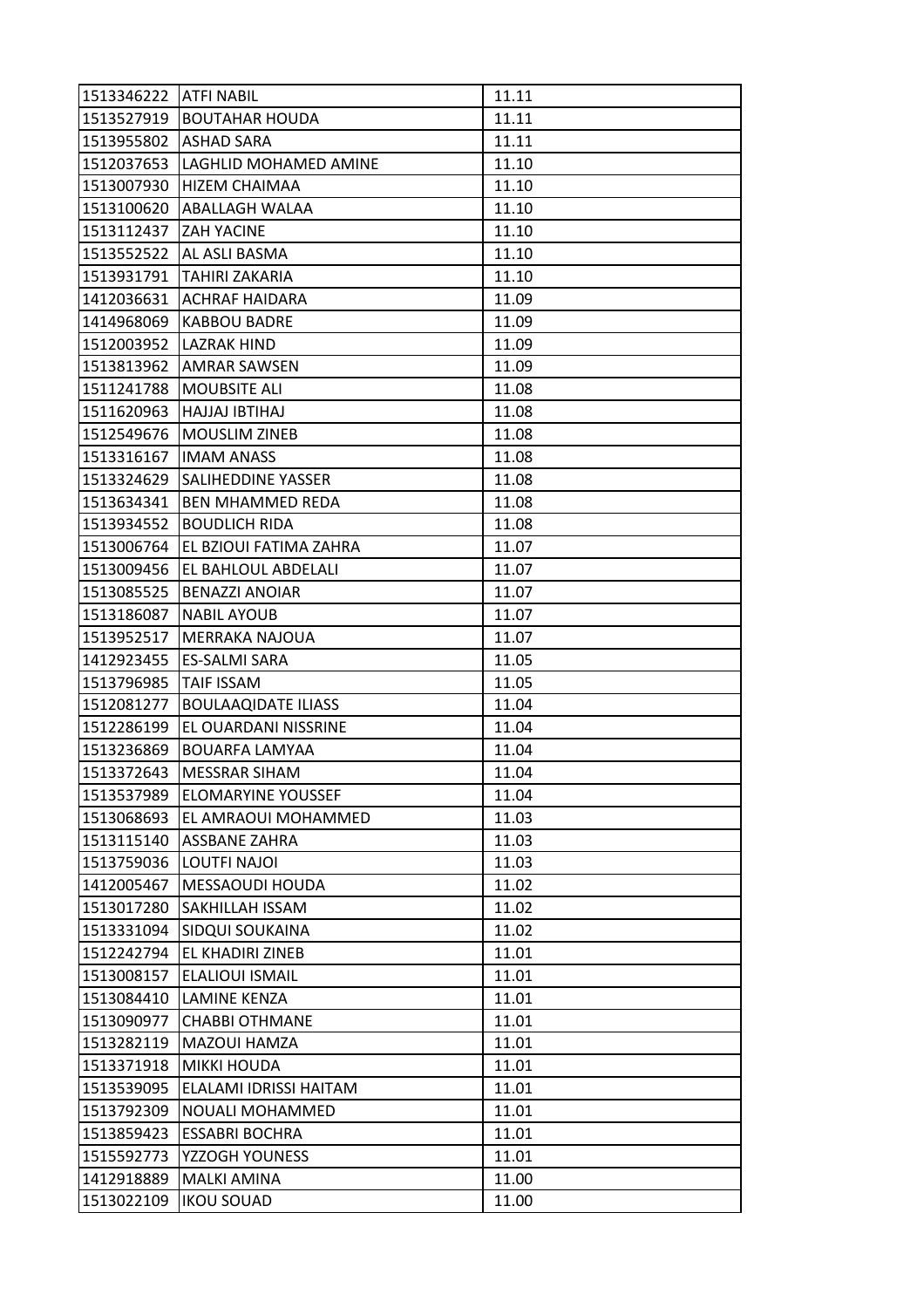|            | 1513067602 ELMOULOUA FATIMA ZAHRAE | 11.00 |
|------------|------------------------------------|-------|
| 1513340699 | <b>AITHABA YOUNESS</b>             | 11.00 |
| 1513378826 | <b>SFINY GHITA</b>                 | 11.00 |
| 1513526490 | <b>EL KHOUAITI GHIZLANE</b>        | 11.00 |
| 1412875035 | MAAZOUZI OMAR                      | 10.99 |
| 1513005926 | <b>ED DANE HAFSA</b>               | 10.99 |
| 1513084294 | MAMAS YASMINE                      | 10.99 |
| 1513345434 | <b>FADEL SARA</b>                  | 10.99 |
| 1515310706 | <b>ECH CHAAYBY ABDELMAJID</b>      | 10.99 |
| 1512015172 | EL BARKAOUI ZAKARIA                | 10.98 |
|            | 1513068255 LAMZAOUAQ FATIMA ZAHRA  | 10.98 |
| 1513331366 | <b>ELKHAL ANAS</b>                 | 10.98 |
| 1411003914 | IELGATRANY MARYEM                  | 10.97 |
|            | 1513101756 ELKHALIL ABDERRAHMAN    | 10.97 |
|            | 1513230479 ZANBOUR HAJAR           | 10.96 |
|            | 1513944806   ABASSI SALMA          | 10.96 |
|            | 1513947237  EL BAHLOUL CHAIMAA     | 10.96 |
| 1512083554 | <b>BARGHAL ZAKARIA</b>             | 10.95 |
| 1513051117 | <b>EL MOHI IHSANE</b>              | 10.95 |
| 1513368290 | <b>FARRAJA MOHAMED AMINE</b>       | 10.95 |
| 1515766172 | <b>EL YOUBI NAJIB</b>              | 10.95 |
| 1411182747 | <b>SALHAOUI KHALIL</b>             | 10.93 |
| 1513249268 | KARAMAT HANAA                      | 10.93 |
| 1411228560 | <b>MEHDI ELYAZIJI</b>              | 10.92 |
| 1512076710 | <b>JEL ATRI LOUBNA</b>             | 10.92 |
| 1513007386 | <b>BEN MESSAOU NOUHAILA</b>        | 10.92 |
| 1513034175 | <b>AZZOUZI HANANE</b>              | 10.92 |
| 1513377416 | <b>AMINE HARREKCHI</b>             | 10.92 |
| 1513279876 | <b>BENDAQ ASSIYA</b>               | 10.91 |
| 1513341248 | <b>MORCHAID MERIEM</b>             | 10.91 |
| 1513368227 | LAMHASNI HAFSSA                    | 10.91 |
| 1513548814 | <b>IDRISSI OUMAIMA</b>             | 10.91 |
| 1412242937 | <b>ANAS BOUKARI</b>                | 10.90 |
| 1512099592 | KADDIOUI JAMAL EDDINE              | 10.90 |
| 1513015454 | <b>BOUFERTIH TAOUFIQ</b>           | 10.90 |
| 1513073475 | <b>BROUZIYNE YASMINE</b>           | 10.90 |
| 1513076735 | <b>BOUATBA ALI</b>                 | 10.90 |
| 1513106010 | <b>BEN ZEKRI HASNA</b>             | 10.90 |
| 1513227831 | <b>BOUABIDI CHAYMAA</b>            | 10.90 |
| 1513251779 | <b>BASSOUFID HIBA</b>              | 10.90 |
| 1513017693 | <b>ECHALH KHADIJA</b>              | 10.89 |
| 1513101442 | <b>KOUBI EL MEHDI</b>              | 10.89 |
| 1513282063 | <b>ABIDATE MARIAM</b>              | 10.89 |
| 1412088495 | <b>JAOUAD SAID</b>                 | 10.88 |
| 1512250218 | <b>MAACHI IDRISS</b>               | 10.88 |
| 1512359659 | KARIM HAMZA                        | 10.88 |
| 1513016312 | <b>METBOUA FATIMA EZZAHRA</b>      | 10.88 |
| 1513080812 | RAKIBI ALAA EDDINE                 | 10.88 |
|            |                                    |       |
| 1513087555 | LAGLAOUI ASSYA                     | 10.88 |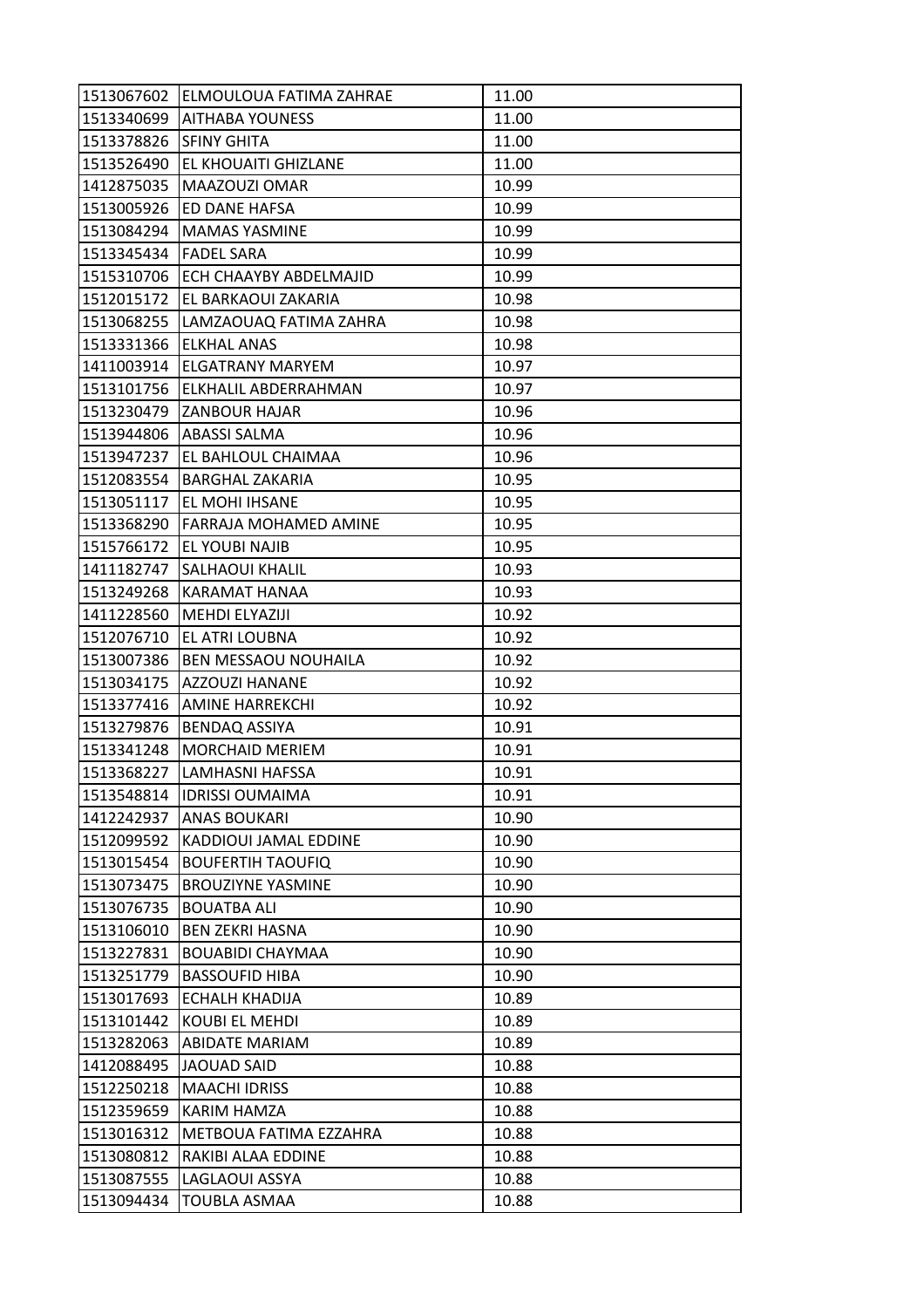| 1513196809 | <b>OUAMMI HANAN</b>          | 10.88 |
|------------|------------------------------|-------|
| 1513241959 | <b>ENNAOUI ADIL</b>          | 10.88 |
| 1513525902 | <b>MHIRA KAWTAR</b>          | 10.88 |
| 1411072948 | <b>MERIEM ABOUMOUAD</b>      | 10.87 |
| 1411242114 | ELHAIMEUR LAMYAA             | 10.87 |
| 1512320263 | <b>BOUCHRIHA KHADIJA</b>     | 10.87 |
| 1513372874 | <b>EL KORCHI ANAS</b>        | 10.87 |
| 1513936565 | RAHI CHAIMAA                 | 10.87 |
| 1412538757 | <b>MOHAMMED GOUITI</b>       | 10.86 |
| 1412873721 | <b>ROCHDI SANAE</b>          | 10.86 |
| 1513013580 | RBIAI OUSSAMA                | 10.86 |
| 1513230190 | REBBAH HAMZA                 | 10.86 |
| 1513618749 | <b>KHABBOU FAIZA</b>         | 10.86 |
| 1513785112 | <b>ELGRINI IMANE</b>         | 10.86 |
| 1513957219 | FARAH HABIBA                 | 10.86 |
| 1513012020 | <b>KHOUYA SAID</b>           | 10.85 |
| 1513226613 | HIDSI REDA                   | 10.85 |
| 1412054851 | EL ASBAT EL MAHDI            | 10.84 |
| 1513013836 | <b>LOUMIR NISRINE</b>        | 10.84 |
| 1513367432 | <b>OUARGUY SOUHAILA</b>      | 10.84 |
| 1412089190 | <b>ABDELHAKIM FAYK</b>       | 10.83 |
| 1513281734 | <b>SOMEI GHASSAN</b>         | 10.83 |
| 1513362020 | <b>LAHMAR KHALID</b>         | 10.83 |
| 1412332810 | KHOUCHFI WISSAL              | 10.82 |
| 1513092595 | <b>ELMAALOUM CHAIMAE</b>     | 10.82 |
| 1513243285 | <b>KANDI YASSINE</b>         | 10.82 |
| 1513356469 | <b>TALAA SOUKAINA</b>        | 10.82 |
| 1512286672 | <b>BELBSIR MOUAD</b>         | 10.80 |
| 1513281004 | EL FOUIRI KHADIJA            | 10.80 |
| 1513318320 | EL GHAZI ABDOU RRAHMANE      | 10.80 |
| 1511029755 | <b>OULAD BEN DRISS SALMA</b> | 10.79 |
| 1412241781 | <b>RIYAD SOUFIANE</b>        | 10.78 |
| 1512280537 | <b>BHAIRI ZAKARIA</b>        | 10.78 |
| 1512926254 | <b>OUTMANI SOUFIANE</b>      | 10.78 |
| 1513160452 | <b>EZZAHIR ZINEB</b>         | 10.78 |
| 1513802046 | LAYACHI KARIMA               | 10.78 |
| 1412068722 | <b>AMARSINE HIBA</b>         | 10.77 |
| 1412395858 | <b>DELMANI HANAE</b>         | 10.77 |
| 1512031568 | <b>BITI HAITAM</b>           | 10.77 |
| 1412775497 | <b>HAMDOUNE ANASS</b>        | 10.76 |
| 1513051186 | <b>BENDRISS CHAYMAE</b>      | 10.76 |
| 1513275319 | RAJEB YASSINE                | 10.76 |
| 1513943565 | <b>HADDOU OUALI MOHAMED</b>  | 10.76 |
| 1513944862 | lSELLAMI IMANE               | 10.76 |
| 1410256117 | <b>ABDELGHAFOUR MITTOU</b>   | 10.75 |
| 1513011016 | <b>RAZINE ABDELILAH</b>      | 10.75 |
| 1513021921 | ED DOKKALY MOHAMED           | 10.75 |
| 1513099540 | <b>BENJAANID HAFSA</b>       | 10.75 |
| 1513381988 | NAJMEDDINE NIZAR             | 10.75 |
| 1513382008 | ERRAGUOUBA MOHAMED           | 10.75 |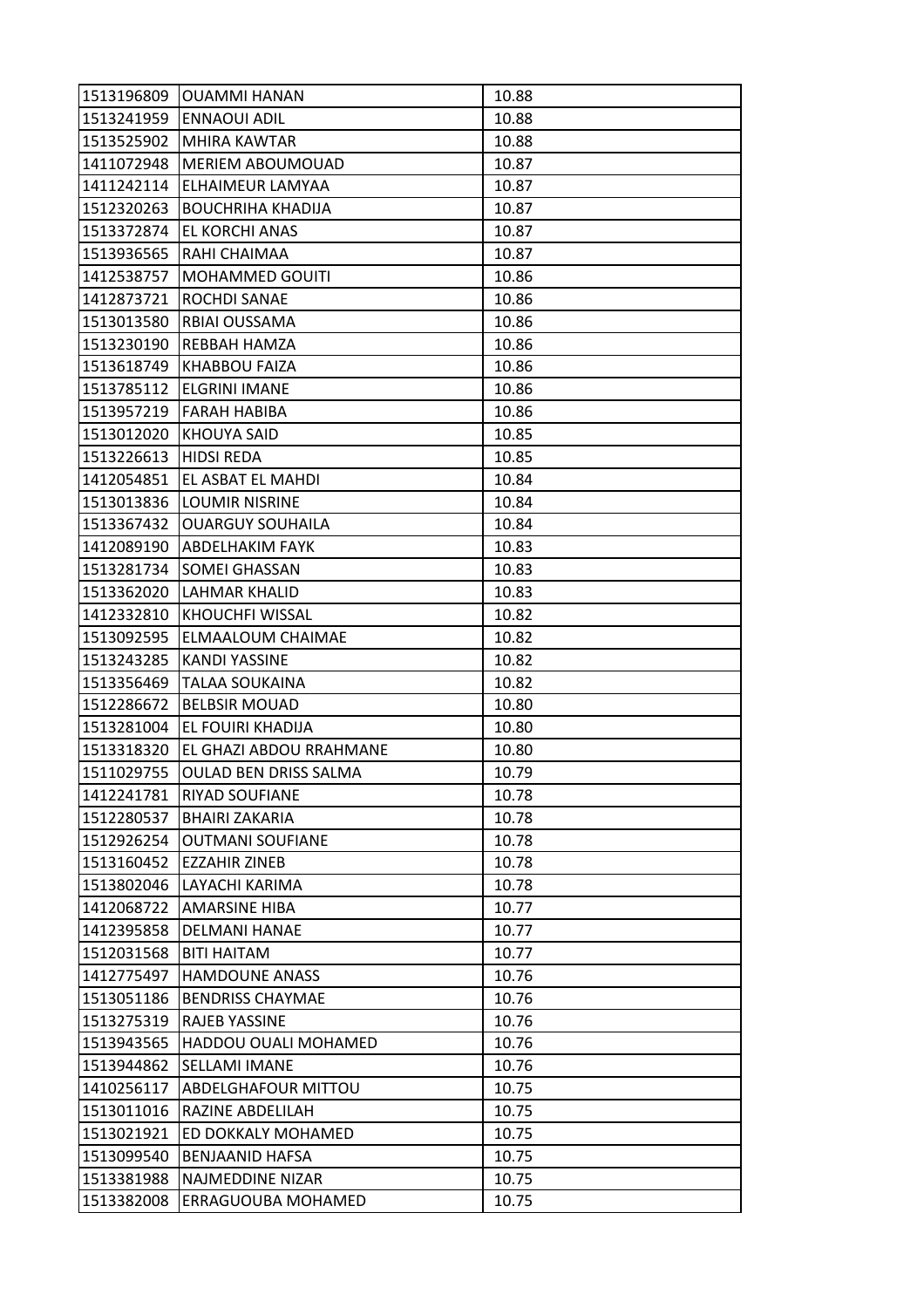|            | 1513863720 LAHBIB ANAS         | 10.75 |
|------------|--------------------------------|-------|
|            | 1511014526   MAGHFOUR AYOUB    | 10.74 |
| 1513616703 | <b>BOURAK ZAINAB</b>           | 10.74 |
| 1513027726 | RAMI ASMAE                     | 10.73 |
| 1513229647 | <b>ELARISSI NABIL</b>          | 10.73 |
| 1513282229 | <b>IMERYEME MOUSSAID</b>       | 10.73 |
| 1513900202 | <b>MOKTAFI MOHAMED AMINE</b>   | 10.73 |
| 1411243156 | <b>JJIHANE CHOUAREF</b>        | 10.72 |
| 1412073171 | <b>YOUNESS AKASSAB</b>         | 10.72 |
| 1412530270 | YOUNESSOULEIMANI-HOUTI-HASSANI | 10.72 |
| 1513008406 | <b>ELBOUSIYDY MOAD</b>         | 10.72 |
| 1513106463 | <b>AIT BELHAJ ANOUAR</b>       | 10.72 |
| 1513193905 | <b>TAHIRI SOUMAYA</b>          | 10.72 |
| 1513955079 | <b>ELOUAFI ANAS</b>            | 10.72 |
| 1512339736 | <b>MAIDEN SAAD</b>             | 10.71 |
| 1513241895 | <b>JRA MANAL</b>               | 10.71 |
| 1513534300 | KHALED OUMAYMA                 | 10.71 |
| 1513809977 | EL AZZOUZI ZAKARIA             | 10.71 |
| 1512181768 | <b>OUCHIBOU EL MEHDI</b>       | 10.70 |
| 1512241951 | <b>GOURIANI FATIMAEZZAHRA</b>  | 10.70 |
| 1512372373 | <b>NOR TALEB</b>               | 10.70 |
| 1512926049 | <b>HASSINI RACHID</b>          | 10.70 |
| 1513015268 | ID OU MESSAOUD JAOUAD          | 10.70 |
| 1513055562 | <b>CHOGDALI FATIMA</b>         | 10.70 |
| 1513080999 | <b>BARIGO OUSSAMA</b>          | 10.70 |
| 1513286076 | <b>MOUBTASSIM ZENNANE</b>      | 10.70 |
| 1513764364 | <b>SHITA NISRINE</b>           | 10.70 |
| 1513785241 | <b>MOUTAICH KHAOULA</b>        | 10.68 |
| 1412031545 | KAMOUCHI AYMAN                 | 10.67 |
| 1511249619 | RAISSANI AYOUB                 | 10.67 |
| 1512151318 | MERSELMIZ SAYFEDDINE           | 10.67 |
| 1512372402 | <b>ZAINAB HAMOUDI</b>          | 10.67 |
| 1512926298 | <b>RKOUCH YOUSSEF</b>          | 10.67 |
| 1513050410 | <b>LOUBNA FADILI</b>           | 10.67 |
| 1513248081 | <b>BENTALEB MOHAMMED</b>       | 10.67 |
| 1513351758 | AKAK REDA                      | 10.67 |
| 1513782072 | BENNANI SALEH MEFTAHA          | 10.67 |
| 1513040872 | <b>ERRACHDI HOUSSAM</b>        | 10.66 |
| 1513160471 | <b>FAR HATE YAHYA</b>          | 10.66 |
| 1513160530 | EL HILALI MERYEM               | 10.66 |
| 1513171600 | <b>BEN TOUDA YOUSSEF</b>       | 10.66 |
| 1513802698 | EL HASSNAOUI IMANE             | 10.66 |
| 1513099372 | <b>OUZAKA KHADIJA</b>          | 10.65 |
| 1513281291 | <b>FERTOUL FATHALLAH</b>       | 10.65 |
| 1513293151 | <b>BAHRAOUI AYMAN</b>          | 10.65 |
| 1513625893 | RBOUL SOUKAINA                 | 10.65 |
| 1513016815 | CHAACHOUAY FATIMA              | 10.64 |
| 1412244249 | <b>MERIEM ZOUHRI</b>           | 10.63 |
| 1511034224 | <b>OUBOUSLAM SAADIA</b>        | 10.63 |
| 1513027264 | <b>ADRAS HANANE</b>            | 10.63 |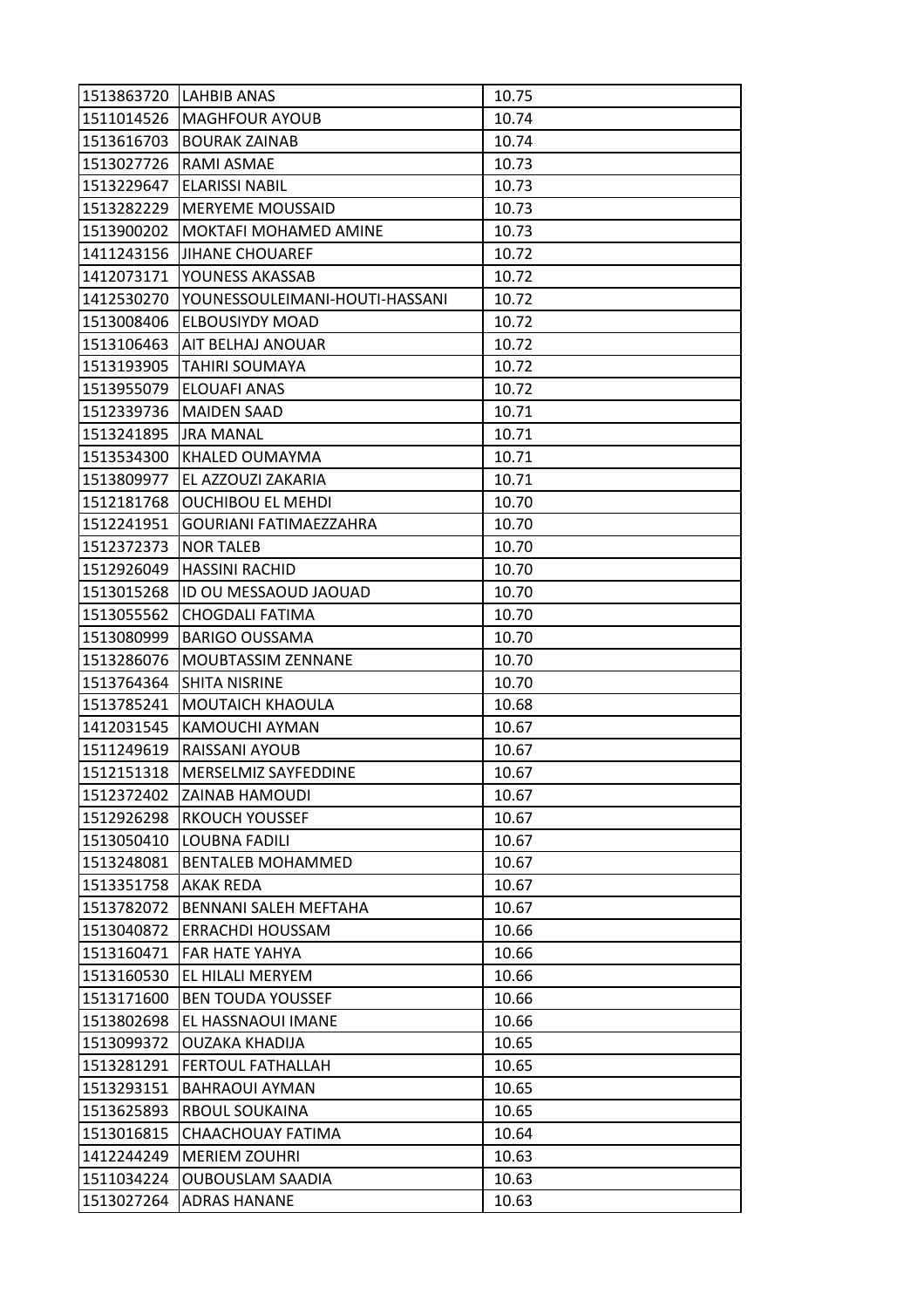|            | 1513066061   MOUMOU MOHAMED | 10.63 |
|------------|-----------------------------|-------|
| 1513099376 | <b>TAARJI OUMAIMA</b>       | 10.63 |
| 1412360954 | <b>ELJABIRI OMAR</b>        | 10.62 |
| 1512904845 | <b>BELLOUAHAB YASSINE</b>   | 10.62 |
| 1513281066 | <b>BARAKAT NOURA</b>        | 10.62 |
| 1412034912 | <b>RACHDI AYMANE</b>        | 10.61 |
| 1412390701 | <b>BOUJIDA CHAIMAA</b>      | 10.60 |
| 1513290851 | ARBI KHADIJA                | 10.60 |
| 1513539071 | ETTALBI HAMZA               | 10.60 |
| 1412098117 | <b>AFIF MOUHCINE</b>        | 10.59 |
| 1512246604 | <b>BOUZAIRI AYOUB</b>       | 10.59 |
| 1512247701 | <b>GADDEM ROMAISSAE</b>     | 10.59 |
| 1513050457 | <b>AJEF KHAOULA</b>         | 10.59 |
| 1513076104 | EL HAJAMI HIND              | 10.59 |
| 1513094040 | EL FARJI HOUDA              | 10.59 |
| 1513240647 | LAMLIOUI HASNAA             | 10.59 |
| 1513284861 | <b>ELBIKRI KENZA</b>        | 10.59 |
| 1513344715 | IAIT ALI WAKRIM NOHAILA     | 10.59 |
| 1513365551 | <b>BOUGHAZI JIHANE</b>      | 10.59 |
| 1513805923 | <b>BOUGRINE WALID</b>       | 10.59 |
| 1412073612 | <b>LAILA BELFAKIR</b>       | 10.58 |
| 1512524407 | <b>BENBREK YASSINE</b>      | 10.58 |
| 1513068686 | JAMAL TABIT HAMZA           | 10.58 |
| 1513115108 | <b>ETTALHAOUY HANANE</b>    | 10.58 |
| 1513380084 | <b>KOUINE SALMA</b>         | 10.58 |
| 1513706905 | <b>BOUZEROUATA LAMIAA</b>   | 10.58 |
| 1513943021 | <b>GHALEM LAYLA</b>         | 10.58 |
| 1412918515 | LAMRANI-ALAOUI ATMANE       | 10.57 |
| 1512070386 | <b>ZOUBIR ABLA</b>          | 10.57 |
| 1513545664 | <b>LASRI NIDAL</b>          | 10.57 |
| 1513852088 | <b>BELGUENANI KHAOULA</b>   | 10.57 |
| 1513872442 | <b>BOUKHLIA OUTHMANE</b>    | 10.57 |
| 1512096536 | <b>BAKHA ISMAIL</b>         | 10.55 |
| 1512280676 | <b>TABAT ZAKARIA</b>        | 10.55 |
| 1512282143 | EN NOUHI WAFAA              | 10.55 |
| 1513031262 | <b>AMENNOU HIBA</b>         | 10.55 |
| 1513240507 | <b>ATTOUF MERIEM</b>        | 10.55 |
| 1513246655 | <b>ELGUEDDAR SALMA</b>      | 10.55 |
| 1513379856 | <b>OUALI ILYAS</b>          | 10.55 |
| 1512162570 | <b>KASMI OTMANE</b>         | 10.54 |
| 1513100172 | <b>AOUAD WISSAL</b>         | 10.54 |
| 1513112415 | <b>ZOUHRI HICHAM</b>        | 10.54 |
| 1513340959 | <b>ORBI OUMAIMA</b>         | 10.54 |
| 1513802585 | <b>SABRI MAJDA</b>          | 10.54 |
| 1512369778 | <b>SOUAD CHOUKRAALLAH</b>   | 10.53 |
| 1513276121 | ELOUASSIFI SAMIA            | 10.53 |
| 1513379980 | <b>BABA IMANE</b>           | 10.53 |
| 1411297207 | <b>TARIB LAMIA</b>          | 10.52 |
| 1412089959 | MOHAMED AMINE ETAMALLOUK    | 10.52 |
| 1512085302 | BENZAZYA ZAKARIA            | 10.52 |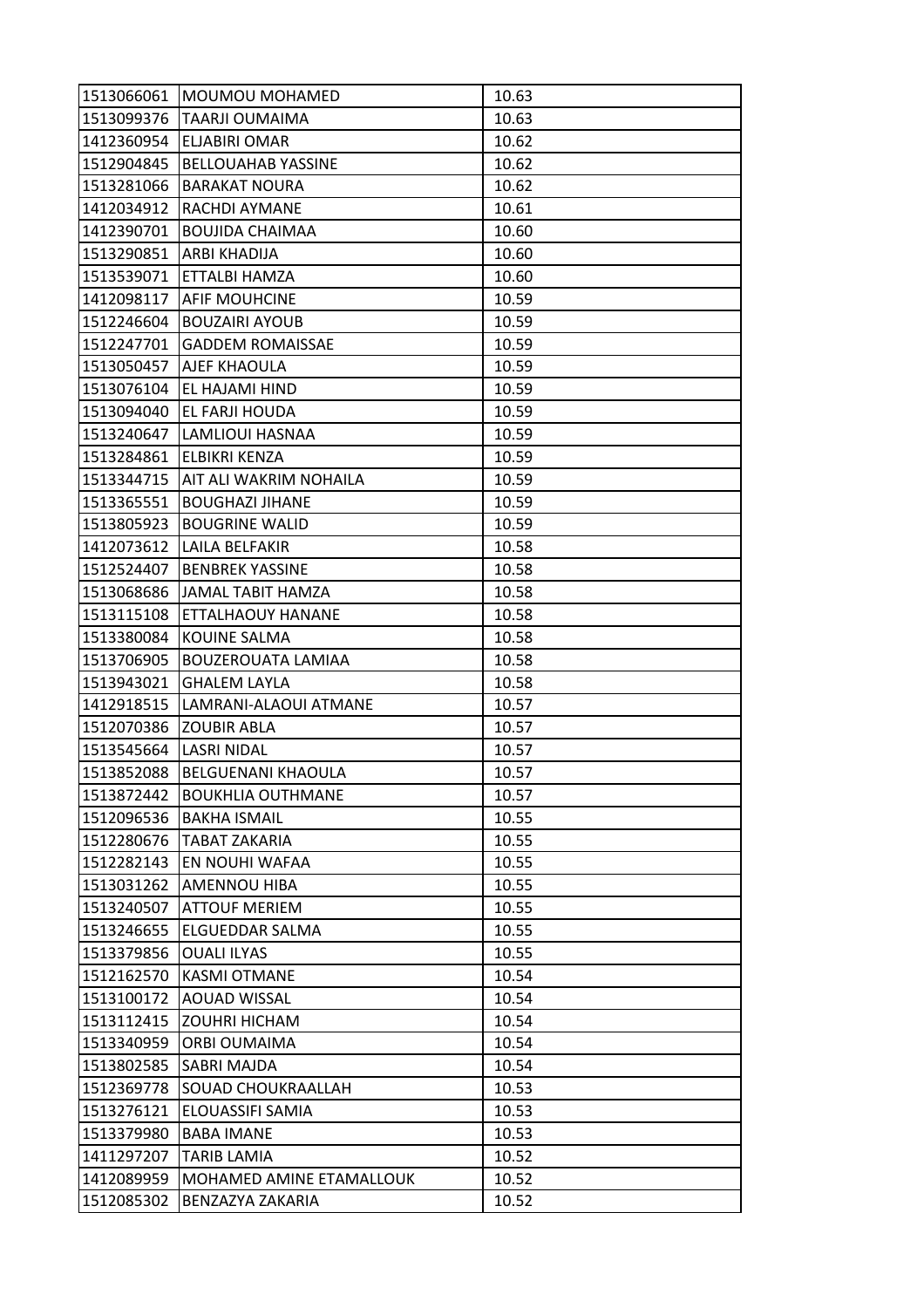| 1513022018 | <b>ISABRANI ABDELHAKIM</b>    | 10.52 |
|------------|-------------------------------|-------|
| 1513379136 | <b>ZORGANE AMINE</b>          | 10.52 |
| 1513531463 | <b>BAHADIOUI BADR</b>         | 10.52 |
| 1414179557 | CHARROU MOHAMED AMNE          | 10.51 |
| 1513014231 | LYAJOURI ZAKARIA              | 10.51 |
| 1513276616 | <b>BENCHRA MOHAMED</b>        | 10.51 |
| 1513032144 | <b>SAOUDI RIHANE</b>          | 10.50 |
| 1513244521 | <b>CHERRAT CHAIMAE</b>        | 10.50 |
| 1513375375 | <b>SBAA CHOROUK</b>           | 10.50 |
| 1513376715 | IALAMGHARI HIBA               | 10.50 |
| 1412376069 | <b>AMZIL IMAD</b>             | 10.49 |
| 1412789577 | <b>KRYI YASSINE</b>           | 10.49 |
| 1513283103 | KHACHCHABI ROUKAYA            | 10.49 |
| 1513804172 | DALIL HOUSSAM EDDINE          | 10.49 |
| 1412089925 | <b>OUSSAMA BOUIZZEM</b>       | 10.48 |
| 1512075773 | <b>AIT MOUSSA NOUR EDDINE</b> | 10.48 |
| 1512112635 | IAIT LACAID ABDELILAH         | 10.48 |
| 1512918874 | TAHIR HAMZA                   | 10.48 |
| 1513226506 | <b>SHABA YASSINE</b>          | 10.48 |
| 1513243184 | <b>SEHNANI AICHA</b>          | 10.48 |
| 1513358940 | JOUWAD SAID                   | 10.48 |
| 1513942162 | HROUCH OUMAYMA                | 10.48 |
| 1512533390 | <b>AIT OFKIR YOUSSEF</b>      | 10.47 |
| 1513048885 | <b>BOUNNIT ABDELJABBAR</b>    | 10.47 |
| 1513076746 | <b>NAHER GHIZLANE</b>         | 10.47 |
| 1513089775 | LAGHOUILI FATIMA EZZAHRA      | 10.47 |
| 1513249689 | MOUNSEF AZMI                  | 10.47 |
| 1513937914 | <b>AITHAMMADI OUSSAMA</b>     | 10.47 |
| 1412251291 | MOHAMMED BAHRI                | 10.46 |
| 1511081016 | <b>AIT HADDOUCH AHMED</b>     | 10.46 |
| 1513112534 | <b>ASKHATIR ASMA</b>          | 10.46 |
| 1513240563 | <b>LAHDILI HIBA</b>           | 10.46 |
| 1513372319 | <b>FAFAH ELMEHDI</b>          | 10.46 |
| 1412284718 | MOHAMMED HAMZAOUI             | 10.45 |
| 1411252312 | <b>ANASS BEGGAR</b>           | 10.43 |
| 1513049747 | <b>SAHSAH NADIA</b>           | 10.43 |
| 1513105648 | KHALLOUSSI OUMAIMA            | 10.43 |
| 1515399121 | <b>SEKKAT FADWA</b>           | 10.43 |
| 1511038369 | WAHIA ABDELAZIZ               | 10.42 |
| 1513281269 | <b>KHANANI AMAL</b>           | 10.42 |
| 1513359201 | MAZOUZ OUSSAMA                | 10.42 |
| 1513050663 | ZIDOUH HAYAM                  | 10.41 |
| 1513273568 | <b>CHETTO FATIMA EZZOHRA</b>  | 10.41 |
| 1513279422 | EL ALLAMI HIBA                | 10.41 |
| 1512346886 | EN NAKORI SAAD                | 10.40 |
| 1512766853 | <b>SYAH ANASS</b>             | 10.40 |
| 1511342718 | EL FAZNI AHMED                | 10.39 |
| 1513005828 | <b>HAMMADOU AYOUB</b>         | 10.39 |
| 1513109295 | <b>AFROUG KHADDOUJ</b>        | 10.39 |
| 1513280655 | <b>HACHEM YASSMINE</b>        | 10.39 |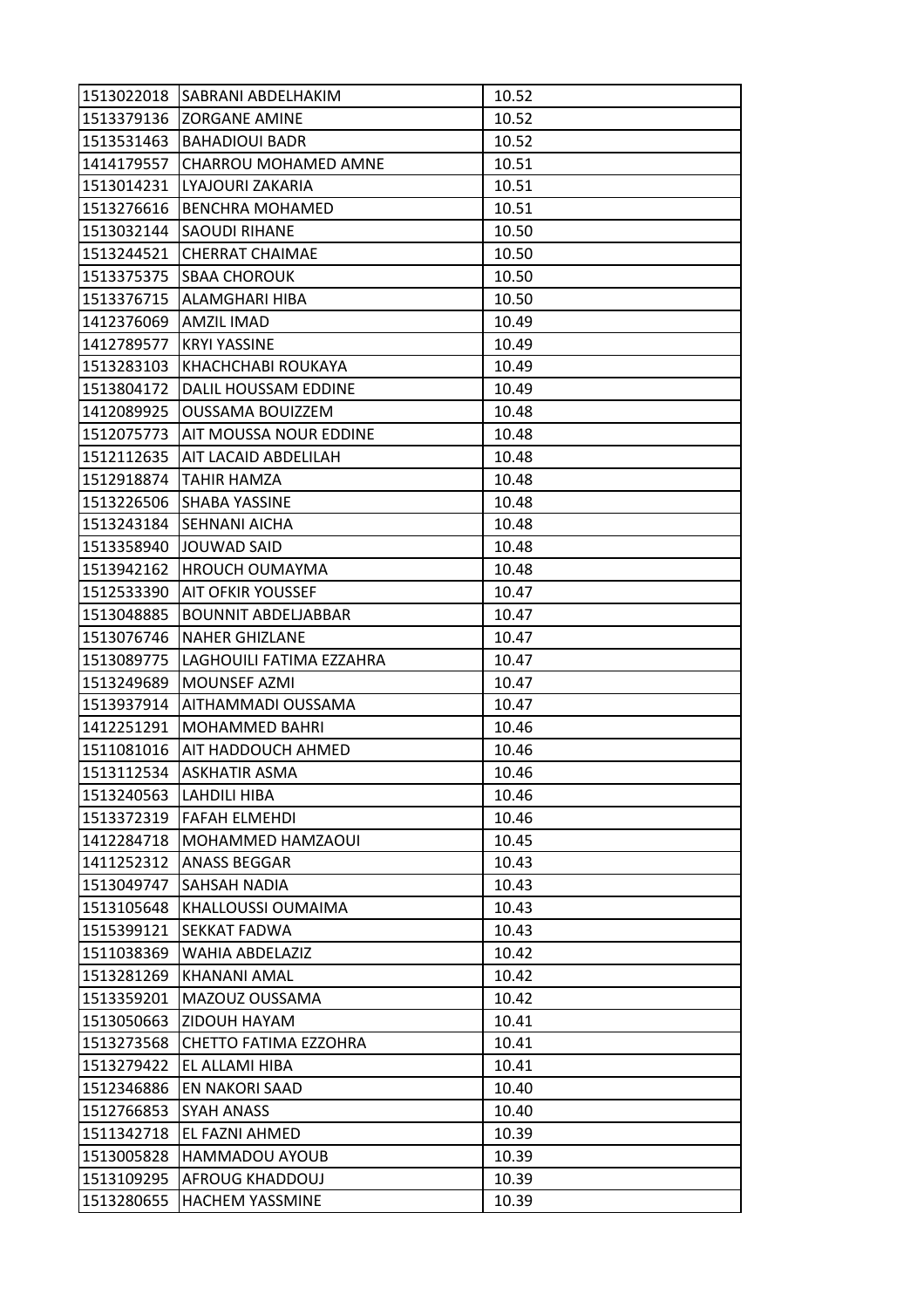| 1412814179 | <b>JOUSSAMA EL-BOUASLI</b>    | 10.38 |
|------------|-------------------------------|-------|
| 1513080694 | <b>FESSAOUI MOHAMED REDA</b>  | 10.38 |
| 1513160581 | <b>MOTAHHIR SOUKAINA</b>      | 10.38 |
| 1513243989 | JAIDI HASSANE                 | 10.38 |
| 1513249768 | <b>JABRAN MARYAM</b>          | 10.38 |
|            | 1513281690  ANJAIMI ACHRAF    | 10.38 |
| 1513346611 | <b>BEN MOUIYA SOUMAYA</b>     | 10.38 |
| 1513360715 | HJLI HANAN                    | 10.38 |
| 1513378496 | AIT EL HAJ ABDELMOUNAIM       | 10.38 |
| 1513684859 | <b>TOUIS TARIK</b>            | 10.38 |
| 1513796529 | <b>KLIOUEL ASSIA</b>          | 10.38 |
| 1412026432 | <b>NADIR KAMAL</b>            | 10.37 |
| 1412056138 | IKHOULOUD AIT TALEB           | 10.37 |
| 1412534970 | <b>MOHAMED SAAD EL ALAOUI</b> | 10.37 |
| 1513227582 | DOUAH ASMAA                   | 10.37 |
| 1513842618 | IBARKANI RIHAB                | 10.37 |
| 1412347333 | <b>MIROU MOHAMED</b>          | 10.36 |
| 1513706728 | <b>TAYOUB AMIRA</b>           | 10.36 |
| 1513760056 | <b>SLIMANI TLEMCANI HAMZA</b> | 10.36 |
| 1513946819 | <b>EN NAHNAHI AYOUB</b>       | 10.36 |
| 1513000944 | <b>AJAKAN MOHAMED</b>         | 10.35 |
| 1513359136 | <b>AKHRRAZ KHADIJA</b>        | 10.35 |
| 1513080816 | <b>BOUSGA MOUNIR</b>          | 10.34 |
| 1513282309 | CHIHABI OUSSAMA               | 10.33 |
| 1513339365 | IHADAIKY AMINE                | 10.33 |
| 1513385357 | <b>BEN RAHHAL AICHA</b>       | 10.33 |
| 1513246018 | <b>QACHAB NASSR</b>           | 10.32 |
| 1513359318 | <b>LAGHOUISSA ZINEB</b>       | 10.32 |
| 1411090973 | YOUNESS LAAMIM                | 10.30 |
| 1412070040 | <b>REDA JARTI</b>             | 10.30 |
| 1513026962 | <b>AITALI HOUSSAME</b>        | 10.30 |
| 1513149896 | NMASSA ASMA                   | 10.30 |
| 1414138664 | <b>ARRASSA ABDELILAH</b>      | 10.29 |
| 1513525493 | LEMRAZZEQ OUMAIMA             | 10.29 |
| 1513091515 | <b>ARRADI SOUFIANE</b>        | 10.28 |
| 1513232154 | CHEHAB LAMYAA                 | 10.28 |
| 1513270725 | <b>MOUJHID ABDERRAHMANE</b>   | 10.28 |
| 1513280228 | <b>BOUDERKA IBRAHIM</b>       | 10.28 |
| 1513288654 | JABARI MARWANE                | 10.28 |
| 1513069682 | <b>ESSADIKI AYOUB</b>         | 10.27 |
| 1513092660 | <b>ESSAIDI AICHA</b>          | 10.27 |
| 1513094495 | <b>BENAALLOUCH ELMEHDI</b>    | 10.27 |
| 1513851193 | <b>OUSGHOU FATIMA ZAHRA</b>   | 10.27 |
| 1513016335 | IZAKAR SOUKAINA               | 10.26 |
| 1513079547 | <b>KHATER ABDELLAH</b>        | 10.26 |
| 1513109821 | <b>AJAIBAR IMANE</b>          | 10.26 |
| 1513231595 | JABBARI CHAYMAA               | 10.26 |
| 1513231882 | <b>MORAD YOUNESS</b>          | 10.26 |
| 1513335224 | <b>NAJI IMANE</b>             | 10.26 |
| 1513337438 | <b>BELAID AMINE</b>           | 10.26 |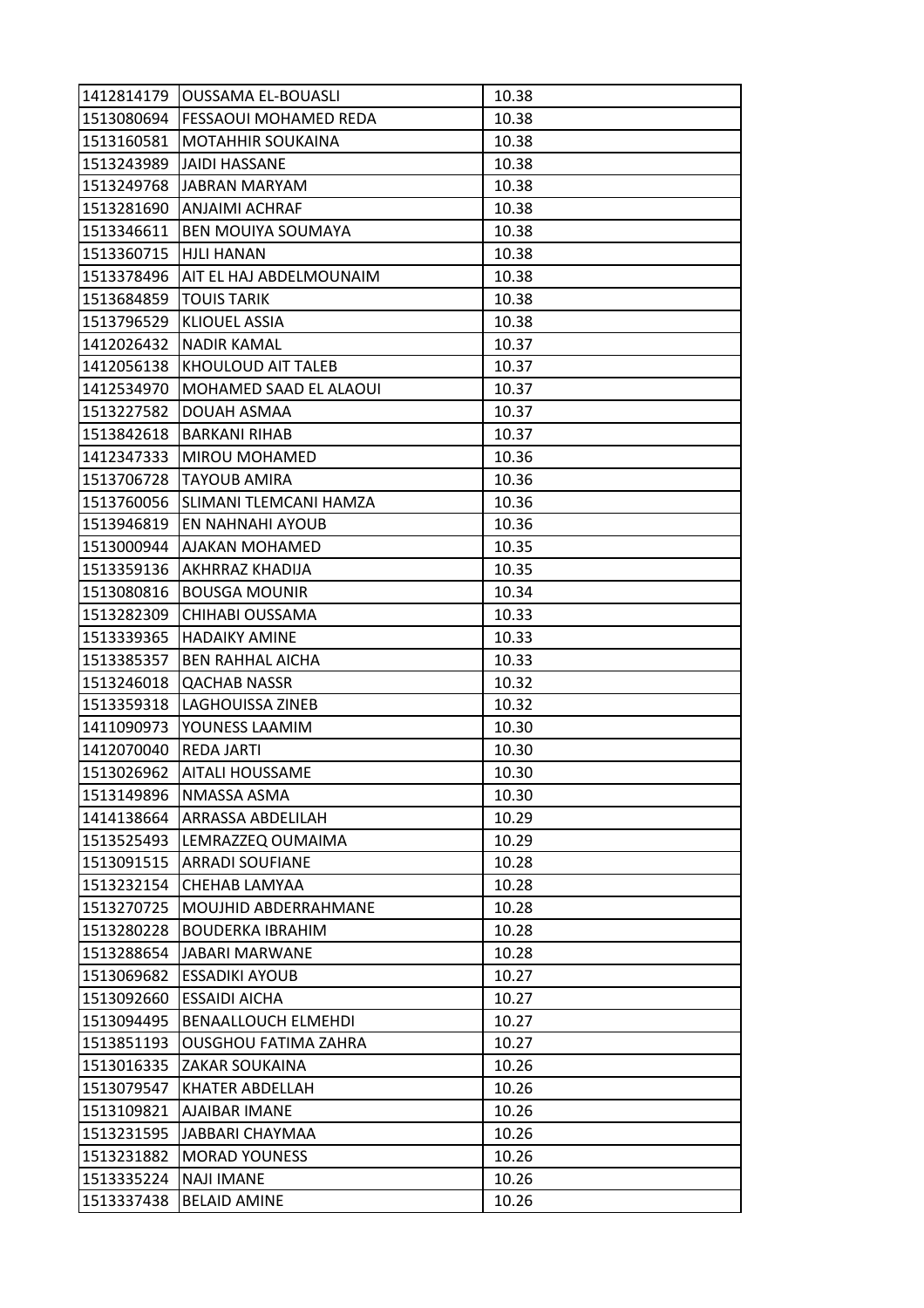|            | 1513689491 SAJID OTMANE      | 10.26 |
|------------|------------------------------|-------|
| 1412324957 | <b>FATHI AMAL</b>            | 10.25 |
| 1513001780 | HANNOUDA KHALID              | 10.25 |
| 1513231218 | <b>GALUIA OUMAIMA</b>        | 10.25 |
| 1513235297 | <b>BOUSSIF ABDELJALIL</b>    | 10.25 |
| 1513874991 | <b>FADILI HANANE</b>         | 10.25 |
| 1513956576 | <b>ESSAID ZINEB</b>          | 10.25 |
| 1412000204 | <b>DALI ABDERRAHIM</b>       | 10.24 |
| 1513149853 | <b>ZAKI KAOUTAR</b>          | 10.24 |
| 1511050411 | <b>OUAJAA ABDERRAHIM</b>     | 10.23 |
| 1512181773 | <b>MAAROUF HAMZA</b>         | 10.23 |
| 1513243860 | <b>NEZILI KAOUTAR</b>        | 10.23 |
| 1513252689 | <b>BOUREGBA CHAIMAA</b>      | 10.23 |
| 1513329244 | DALLAJI OUMAIMA              | 10.23 |
| 1512936414 | <b>CHAOUI AHMED</b>          | 10.22 |
| 1513009481 | <b>HIDSI MOHAMED</b>         | 10.22 |
| 1513036790 | <b>HAGGOU MAATALLAH</b>      | 10.22 |
| 1513098192 | <b>CHAKIR HASSAN</b>         | 10.22 |
| 1513357504 | <b>AITAMER SALMA</b>         | 10.22 |
| 1513362963 | <b>SIKOUKY HAMZA</b>         | 10.22 |
| 1513100932 | <b>NAJA SOUFIANE</b>         | 10.21 |
| 1513246011 | <b>NIL AYOUB</b>             | 10.21 |
| 1513275895 | <b>KHEMLACH CHAIMAE</b>      | 10.21 |
| 1513359164 | <b>ELASSOULI ABDELBASSAT</b> | 10.21 |
| 1411052698 | <b>IDAOUBELLAL AYOUB</b>     | 10.20 |
| 1411077344 | <b>KAMAR AIT KIDAR</b>       | 10.20 |
| 1513005831 | <b>ALLAL FATIHA</b>          | 10.20 |
| 1513032261 | <b>AIT MOULAY NOUHAILA</b>   | 10.20 |
| 1411247785 | <b>SALMA BELACHGAR</b>       | 10.18 |
| 1513079166 | <b>EL HASSAR ACHRAF</b>      | 10.18 |
| 1412755382 | <b>BELHAJ SOULAMI AHMED</b>  | 10.17 |
| 1512003689 | SIHALI ZAKARIA               | 10.17 |
| 1513243925 | <b>CHEMLALI SIHAM</b>        | 10.17 |
| 1412763728 | <b>LACHHEB YASSINE</b>       | 10.16 |
| 1512149313 | <b>HAMIL ZAKARIA</b>         | 10.16 |
| 1513012731 | <b>TAOUFYQ SAMIRA</b>        | 10.16 |
| 1513110351 | <b>AATTAR FARAH</b>          | 10.16 |
| 1513535797 | <b>EL HAFIANE HAJAR</b>      | 10.16 |
| 1513237946 | <b>ZOUGAGHI ZINEB</b>        | 10.15 |
| 1513303312 | <b>HASSANI MARYEM</b>        | 10.15 |
| 1513323844 | <b>HOURADI ANAS</b>          | 10.15 |
| 1513758972 | EL KASMI ALAOUI MOHAMMED     | 10.15 |
| 1410922478 | <b>ZEDDOU LOUBNA</b>         | 10.14 |
| 1512051502 | <b>OULAD ALI KHADIJA</b>     | 10.14 |
| 1513522823 | <b>AMLIL OUMAIMA</b>         | 10.14 |
| 1513240508 | <b>HAROUMTI KARIMA</b>       | 10.13 |
| 1513243716 | <b>DAYANE HAMZA</b>          | 10.13 |
| 1513346119 | EL YOUNOUSSI YASSINE         | 10.13 |
| 1513546109 | SEROUAL ACHRAF               | 10.13 |
| 1513031501 | <b>IDBENNACEUR LAMIA</b>     | 10.12 |